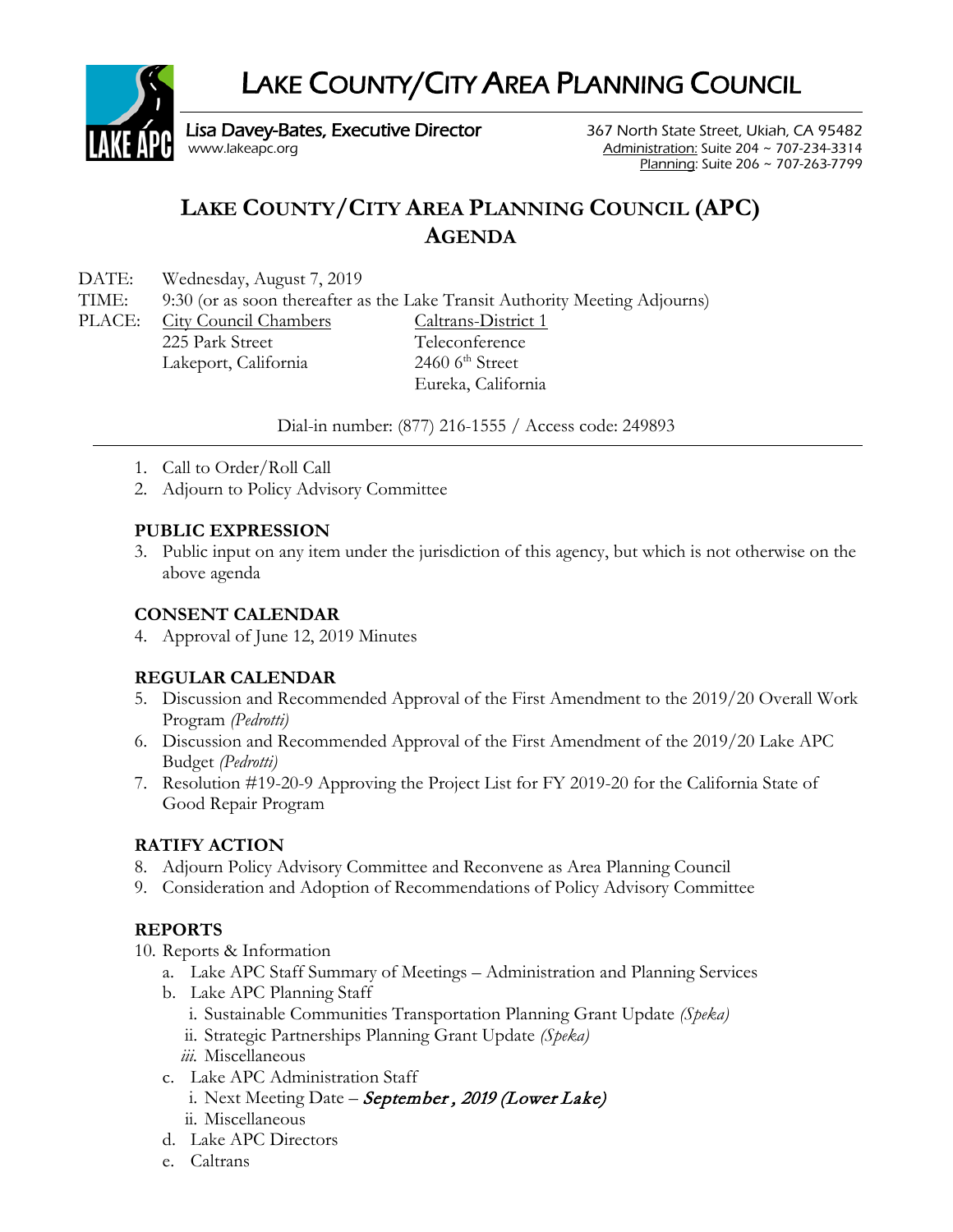- i. SR 29 Project Update
- ii. Lake County Project Status Update
- iii. Miscellaneous
- f. Rural Counties Task Force
	- i. Next Meeting Date **September 27, 2019 (Ukiah)**
- g. California Transportation Commission
- i. Next Meeting Date **August 14 – 15 (Bay Area)**
- h. California Association of Councils of Governments (CalCOG)
	- i. CalCOG Directors Meeting **November 7, 2019 (Sacramento)**
- i. Miscellaneous

#### **ADJOURNMENT**

#### **\*\*\*\*\*\*\*\*\*\*\*\***

#### PUBLIC EXPRESSION

Any member of the public may speak on any agenda item when recognized by the Chair for a time period, not to exceed 3 minutes per person and not more than 10 minutes per subject, prior to the Public Agency taking action on that agenda item.

#### AMERICANS WITH DISABILITIES ACT (ADA) REQUESTS

To request disability-related modifications or accommodations for accessible locations or meeting materials in alternative formats (as allowed under Section 12132 of the ADA) please contact the Lake County/City Area Planning Council office at (707) 263-7799, at least 72 hours before the meeting.

#### ADDITIONS TO AGENDA

The Brown Act, Section 54954.2, states that the Board may take action on off-agenda items when:

- a) a majority vote determines that an "emergency situation" exists as defined in Section 54956.5, **or**
- b) a two-thirds vote of the body, or a unanimous vote of those present, determines that there is a need to take immediate action and the need for action arose after the agenda was legally posted, **or**
- c) the item was continued from a prior, legally posted meeting not more than five calendar days before this meeting.

#### CLOSED SESSION

If agendized, Lake County/City Area Planning Council may adjourn to a closed session to consider litigation or personnel matters (i.e. contractor agreements). Discussion of litigation or pending litigation may be held in closed session by authority of Govt. Code Section 54956.9; discussion of personnel matters by authority of Govt. Code Section 54957.

POSTED: August 1, 2019

#### *Attachments:*

*Agenda Item #4 – 6/12/19 Lake APC Draft Minutes*

*Agenda Item #5 – 1st Amendment 2019/20 OWP & Staff Report*

*Agenda Item #6 – 1st Amendment 2019/20 Budget Summary & Staff Report* 

*Agenda Item #7 – Reso & Staff Report*

*Agenda Item #10a – Summary of Meetings*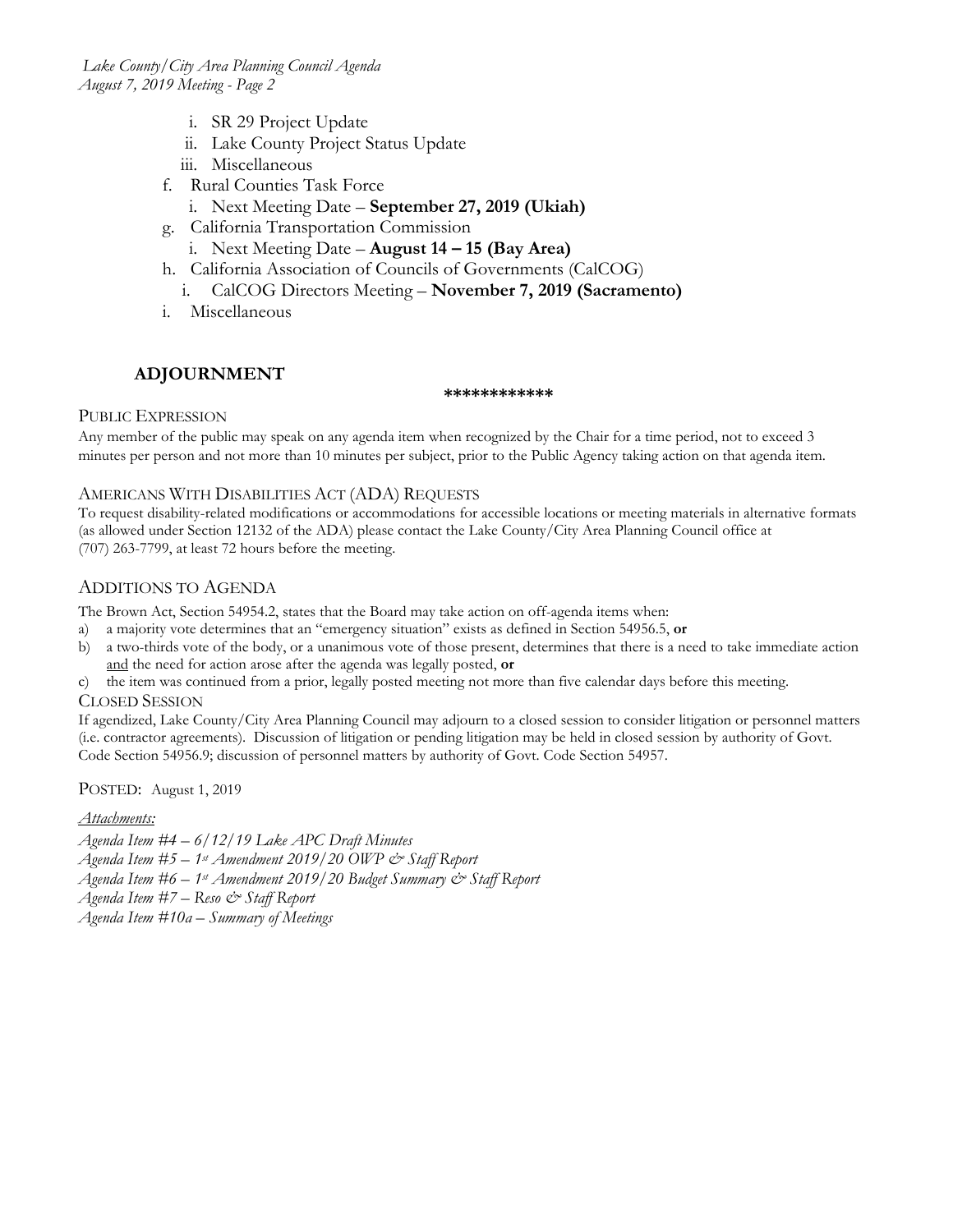# LAKE COUNTY/CITY AREA PLANNING COUNCIL



Lisa Davey-Bates, Executive Director 367 North State Street, Ukiah, CA 95482 [www.lakeapc.org](http://www.lakeapc.org/) Administration: Suite 204 ~ 707-234-3314

Planning: Suite 206 ~ 707-263-7799

# **LAKE COUNTY/CITY AREA PLANNING COUNCIL (APC) (DRAFT) MEETING MINUTES**

**Wednesday, June 12, 2019**

**Location**: City of Clearlake 14050 Olympic Drive, Clearlake, California

#### **Present**

Moke Simon, Supervisor, County of Lake Russ Cremer, City Council, City of Clearlake Stacey Mattina, City Council Member, City of Lakeport Chuck Leonard, Member at Large Kenneth Parlet, Council Member, City of Lakeport Rex Jackman, Caltrans District 1 (Policy Advisory Committee – Teleconference) at 9:17

#### **Absent**

Bruno Sabatier, Supervisor, County of Lake Nick Bennett, Council Member, City of Clearlake Vacant Position, Member at Large

#### **Also Present**

Lisa Davey-Bates, Executive Director, Admin Staff – Lake APC Nephele Barrett, Planning Staff – Lake APC (Teleconference) Alexis Pedrotti, Admin. Staff - Lake APC Charlene Parker, Admin. Staff - Lake APC James Sookne, Admin Staff – Lake APC John Speka, Planning Staff – Lake APC Cathy McKeon, Caltrans Project Manager Jaime Matteoli, Caltrans District 1(Teleconference) Mark Wall, Independent Contractor, LTA Scott Deleon, Lake County Public Works Adeline Brown, Engineering Technician, City of Clearlake Wanda Gray, Paratransit Services – LTA Kathy Chambers, Moore & Associates (Teleconference)

# **1. Call to Order/Roll Call**

Chair Mattina called the meeting to order at 9:07 am. Secretary, Alexis Pedrotti, called roll. Members present: Simon, Cremer, Mattina, Parlet, and Leonard.

#### **2. Adjourn to Policy Advisory Committee**

Chair Mattina adjourned to the Policy Advisory Committee (PAC) at 9:08 a.m. to include Caltrans District 1 staff to allow participation as a voting member of the Lake APC.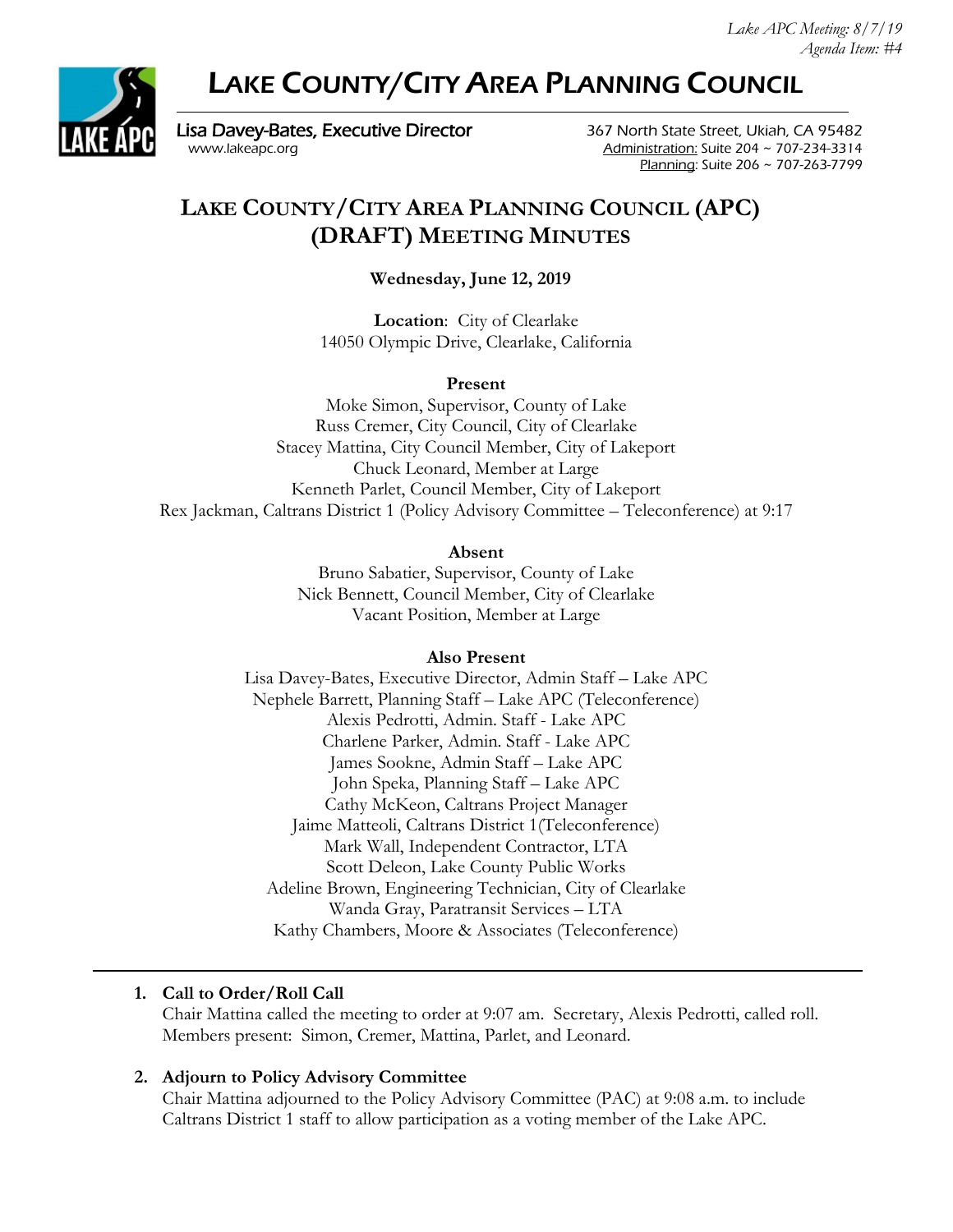# **3. PUBLIC EXPRESSION**

None

#### **CONSENT CALENDAR**

#### **4. Approval of May 8, 2019 Draft Minutes**

*Director Leonard made a motion to approve the May 8, 2019 (draft) minutes, as presented. The motion was seconded by Director Simon and carried unanimously. Roll Call Vote: Ayes (5)-Directors Simon, Cremer, Mattina, Parlet and Leonard; Noes (0); Abstain (0); Absent (3) – Director Sabatier, Bennett, Vacant Member-at-Large and Rex Jackman (PAC).*

# **REGULAR CALENDAR**

**5. Discussion and Recommended Approval of Final Transportation Development Act (TDA) Annual Fiscal Audit ending June 30, 2018** 

Lisa Davey-Bates reported that Smith & Newell completed the Transportation Development Act (TDA) Annual fiscal Audit year ending June 30, 2018. Overall, as mentioned in the staff report, the audit was clean, and had no new findings. The audit was provided with the Lake APC Board packet for review. Although action is not required, Lisa advised that approval from the Board is always appreciated. Lisa also explained that APC Staff resolved last year's finding to reflect all carryover funding in each fiscal year's budget amendment.

*Director Leonard made a motion to adopt the Final Transportation Development Act (TDA) Annual Fiscal Audit ending June 30, 2018, as presented. The motion was seconded by Director Simon and carried unanimously. Roll Call Vote: Ayes (5) – Directors Simon, Cremer, Mattina, Parlet, Leonard; Noes (0); Abstain (0); Absent (3) – Director Sabatier, Bennett, Vacant Member-at-Large and Rex Jackman (PAC).*

#### **6. Discussion and Recommended Approval of Final TDA Triennial Fiscal/Performance Audit – (FY 2015/16, FY 2016/17, and FY 2017/18) ending June 30, 2018**

Lisa Davey-Bates reported that the Triennial Fiscal/Performance Audit is required by the Transportation Development Act (TDA) every three years. Kathy Chambers, Moore & Associates, prepared the Lake Area Planning Council and Lake Transit Authority (LTA) Triennial Performance Audits for Fiscal Years 2015/16 through 2017/18. Lisa introduced Kathy Chambers, and she presented a PowerPoint summarizing both audits. Kathy referenced that this report is a little different than the Fiscal Audit. Fiscal audits look at the fiscal components, however triennial audits focus more on how the agencies are doing from the compliance and functional aspect. The APC and LTA audits had positive results. There was only one compliance finding with LTA because the 2017/18 Fiscal Audit was submitted one month following the deadline, including the30-day extension. Kathy explained if LTA's fiscal audit isn't completed by the deadline, the RTPA (Lake APC) cannot allocate funding.

Kathy continued with her presentation by stating that APC had one functional finding, which was the Lake County Auditor-Controller does not provide the APC with an estimate of the ensuing year's LTF apportionment in a timely manner. Kathy noted that the APC staff continues to use a work around to determine the estimate of the LTF apportionment. This finding is a functional finding, but not a critical one.

Kathy discussed three functional findings for LTA. The first functional finding was that the fulltime equivalent (FTE) employee data did not get reported to the State Controller during the audit period. The FTE reported to State Controller was estimated based on the prior year's data. Functional Finding #2 had to do with an error in the farebox recovery ratio that was incorrectly calculated in LTA's 2015/16 fiscal audit. The calculation in the fiscal audit appeared to use the net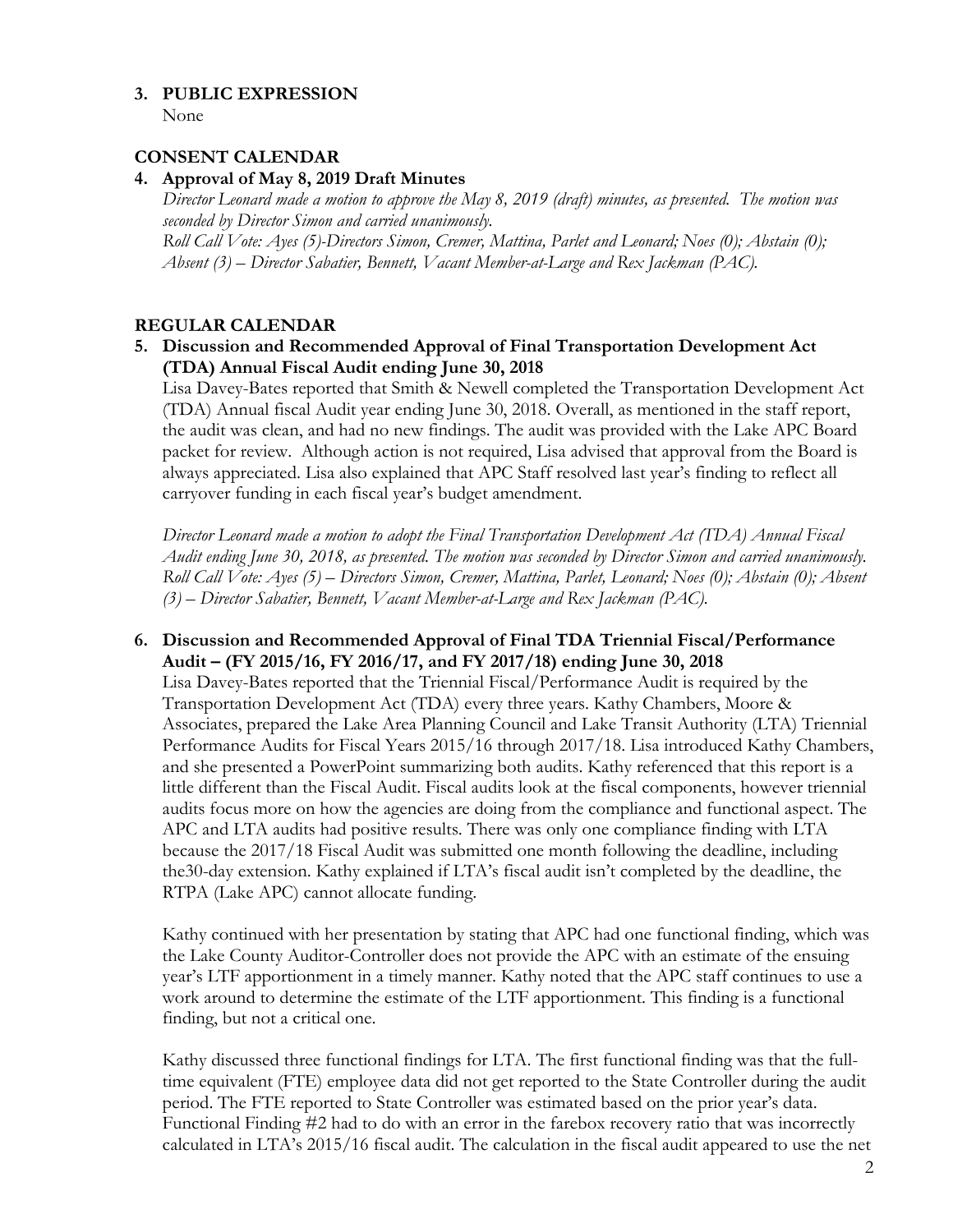operating cost, less depreciation, which subsequently excluded the depreciation again, resulting in a much lower operation cost. The end result was that it artificially inflated the fare box recovery ratio. The good thing was that this appeared to be a one-time oversight, and LTA corrected the reporting error in the next two fiscal audits. The final functional finding was operating data for the dial-a-ride program, which, was reported inconsistently due to varying methods of calculation. Overall, Kathy reported that everything looked good and she was happy to say that all three of the findings have been resolved. Mark Wall clarified that Paratransit Services was not at fault with the FTE data collection. The agency was in a constant state of procurement for almost a year with the Valley Fire, wage increases and hiring. Mark stated that he made the decision to estimate the data from past years. The FTE reporting is more relevant to larger transit agencies. Mark also noted that the auditor deducted the depreciation on all the overall operation costs without realizing that it was already deducted from the farebox ratio. James looked at the operating data for the dial-aride report and determined that if we keep using the most recent form of calculations this would resolve the issue.

*Director Cremer made a motion to adopt the Final Transportation Development Act (TDA) Triennial Fiscal/Performance Audit Fiscal Years 2015/16 through 2017/18, as presented. The motion was seconded by Director Simon and carried unanimously.* 

*Roll Call Vote: Ayes (6) – Directors Simon, Cremer, Mattina, Parlet, Leonard, and Rex Jackman (PAC); Noes (0); Abstain (0); Absent (3) – Director Sabatier, Bennett, Vacant Member-at-Large*

#### **7. Presentation and Recommended Approval of 2019/20 Lake County/City Area Planning Council's Budget and adoption of resolutions: 19-20-1 through 19-20-8**

Alexis Pedrotti presented the FY 2019/20 Final Budget document to the Lake APC Board. Alexis reminded the Directors that Nephele Barrett presented the FY 2019/20 Draft Budget including the revenues and expenditures at the May Board meeting. The Budget document for today's discussion included an updated letter from the Executive Director, explanatory notes on funding sources included the budget, as well as draft copies of the Resolutions up for adoption. Lexi noted there were a few number changes in the Budge Summary of the Draft Budget, but the overall estimate has stayed the same based on the 5.763% increase in revenues. Alexis noted that she corrected the typos that Director Sabatier recommended at the last meeting. Alexis explained that the estimated amount of \$1,561,560 LTF revenues has not changed, and is based on the formula that Kathy Chambers referenced earlier that was developed by staff through an internal policy. APC Staff will talk with Director Simon about providing the Lake County Auditor our policy at a later time. The LTF carryover for FY 2018/19 OWP has been updated. The carryover estimates for each grant project are to allow the projects to continue until actual carryover funding is added into the current year's work program. The LTF, RPA, STA and PPM carryover amounts will be determined once the work program is amended. APC staff will have the actual amounts in the Budget Amendment in August.

- a. Resolution No. 19-20-1 Allocating 2019/20 Local Transportation Funds for Administrative Purposes
- b. Resolution No. 19-20-2 Allocating 2019/20 Local Transportation Funds for Bicycle and Pedestrian Facilities
- c. Resolution No. 19-20-3 Allocating 2019/20 Local Transportation Funds and Carryover Funds for Planning Projects Included in the Work Program
- d. Resolution No. 19-20-4 Allocating 2019/20 Local Transportation Funds to Lake Transit Authority
- e. Resolution No. 19-20-5 Allocating State Transit Assistance Funds to Lake Transit Authority
- f. Resolution No. 19-20-6 Approving State Transportation Improvement Program (STIP) Planning, Programming, and Monitoring Fund Transfer Agreement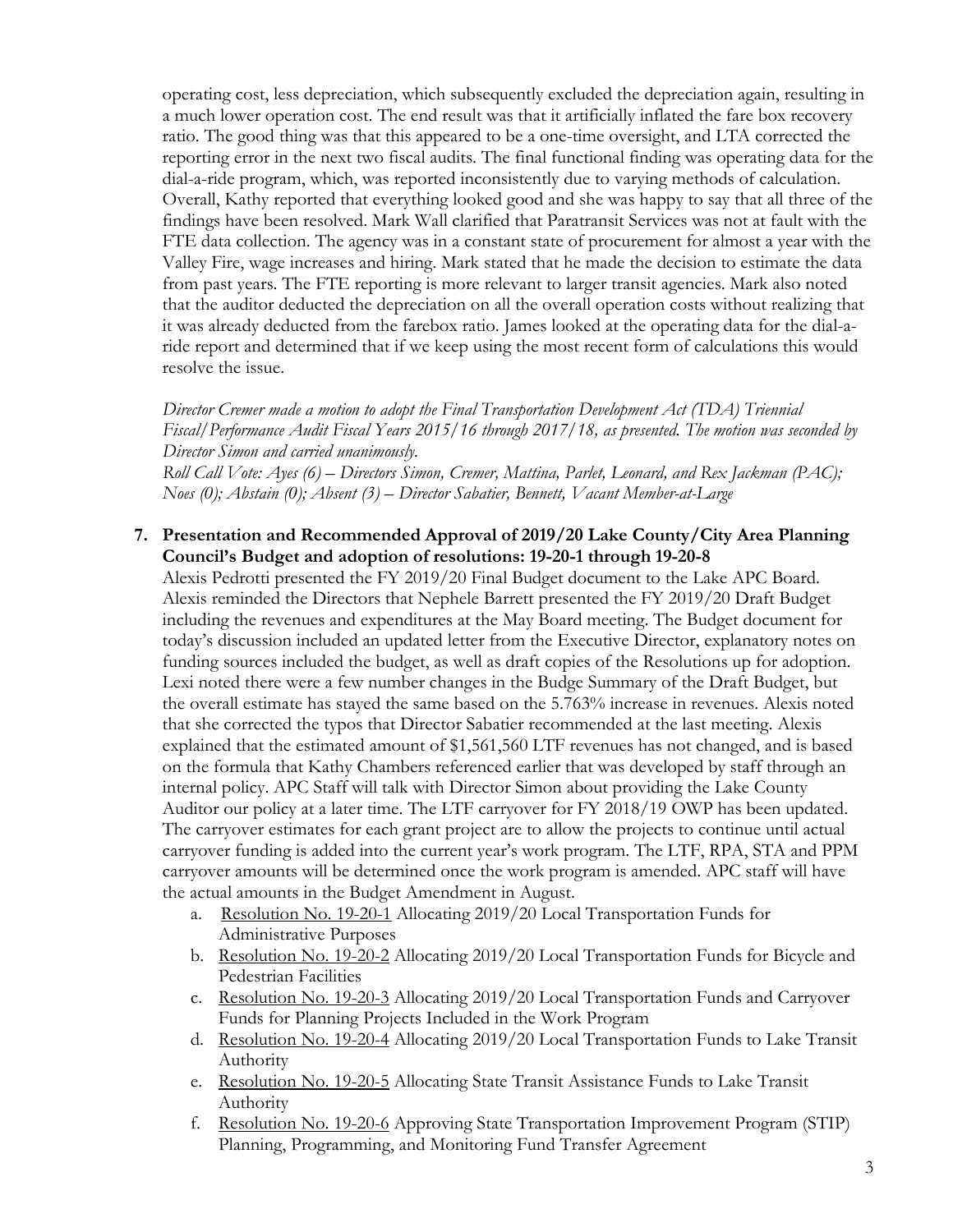- g. Resolution No. 19-20-7 Allocation of 2019/20 Local Transportation Funds (5%) to the Consolidated Transportation Service Agency (CTSA) for Non-Emergency Medical Transportation (NEMT) Purposes
- h. Resolution No. 19-20-8 Allocating State of Good Repair Program Funding to Lake Transit Authority
- i. Resolution No. 19-20-8 Authorizing the Federal Funding Under FTA Section 5339 (49 U.S.C. Section 5339) with California Department of Transportation

*Director Cremer made a motion to approve the Lake County/City Area Planning Council's Fiscal Year 2019/20 Budget, therefore also approving Resolutions 19-20-1 through 19-20-8, as discussed. The motion was seconded by Director Simon and carried unanimously.* 

*Roll Call Vote: Ayes (6) – Directors Simon, Cremer, Mattina, Parlet, Leonard, and Rex Jackman (PAC); Noes (0); Abstain (0); Absent (3) – Director Sabatier, Bennett, Vacant Member-at-Large*

#### **8. Presentation and Recommended Approval of 2019/20 Final Overall Work Program**

Alexis Pedrotti explained that the Draft 2019/20 Overall Work Program (OWP) was presented to the Board in May. The only changes in the Final Overall Work Program are carryover funds and that we were awarded two new planning grants: State Route Corridor Local Circulation Study, and the Vehicle Miles Traveled Regional Baseline Study. Caltrans has reviewed and submitted comments on the Overall Work Program, and staff has incorporated them into the final OWP. Lexi noted the RPA Funds are a very particular funding source, and Caltrans makes sure we are using the funding for appropriate and eligible projects. The FY 2019/20 OWP funding amount is \$1, 10,750, which includes Local Transportation Funds (LTF), Planning, Programming & Monitoring (PPM) funds, Federal Transit Administration (FTA), Federal Highway Administration (FHWA), FTA 5304 and Sustainable Communities funding. The 2019/20 OWP includes several recurring elements for local agencies and various planning projects for APC planning staff, as well as transit related projects for the Lake County region.

Alexis introduced Scott Deleon, Lake County Public Works, to discuss a potential polling project. Lisa stated that at the last Technical Advisory Committee (TAC) meeting, the members had a discussion regarding funding for a transportation sales tax polling for the unincorporated area of Lake County. Lisa noted that in the work program we have a carryover reserve account that has \$27,000 identified for the Pavement Management Update, and it might be possible to reallocate those funds for sales tax polling. Looking back to approximately 2014, the cost of was about \$30,000 for a similar study. Scott Deleon stated that Director Sabatier was interested in taking a transportation sales tax discussion to the Board of Supervisors. The 2014/15 polling results are critical and the City of Clearlake used them positivity in their specific sales tax measure. Director Cremer asked if this would be a special tax or a general tax. Scott confirmed it would be a special tax that requires a super majority. Nephele Barrett added that Mendocino County did their last round of polling in 2015 for the unincorporated area the lowest proposal was for \$40,000. Director Mattina asked if a project like this would typically be funded by the County or the APC work program. Lisa said that we have funded polling in the work program before. Alexis Pedrotti reminded the Board that the local agencies can also request a new polling project through the OWP application process. Director Simon stated that it is time for this conversation and it's a move in the right direction. The Board discussed how bad the roads are, but it could be problematic to pass a sales tax, especially with the gas tax going up again in July. Director Mattina asked if there were any questions. Director Cremer asked what the timeframe for a sales tax polling. Lisa said from previous experience at least a year.

*Director Parlet made a motion to approve the Lake County/City Area Planning Council's Fiscal Year 2019/20 Overall Work Program, as presented. The motion was seconded by Director Simon and carried*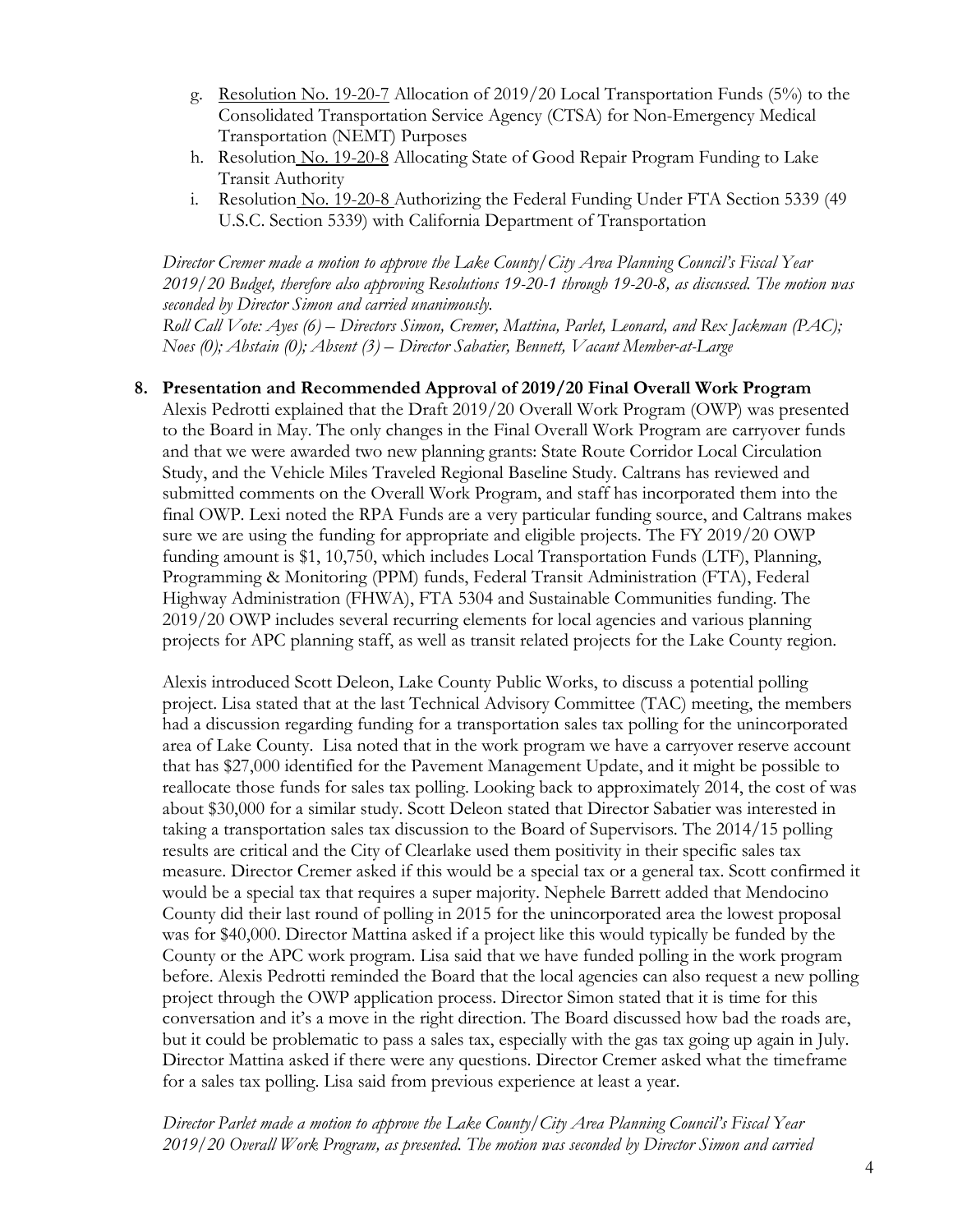*unanimously. Roll Call Vote: Ayes (6) – Directors Simon, Cremer, Mattina, Parlet, Leonard, and Rex Jackman (PAC); Noes (0); Abstain (0); Absent (3) – Director Sabatier, Bennett, Vacant Member-at-Large*

#### **8. Adoption of Lake APC's Local Transportation Fund (LTF) Reserve Policy**

Lisa Davey-Bates discussed the Transportation Development Act (TDA) and funding sources derived from the <sup>1</sup>/4 cent sales tax. Because of the robust economy and higher than estimated revenues, the last couple of years, the LTF account has increased the amount of reserves, o and to date there is no LTF reserve policy in place. We have unmet needs identified, the need to prepare for fuel costs increases, cash flow issues, capital and operational needs, and it is important to establish a LTF Reserve Policy to prioritize how and when reserve funds are allocated. Lisa drafted the policy with an initial balance for the reserve account of \$300,000 and a not to exceed amount of \$750,000 but encouraged a dialog and alternative amounts. Lisa noted that Mark Wall reviewed an earlier draft and suggested minor revisions which were included in the draft before the Board today. Lisa also advised the Board that the policy can be amended at any point if need be. . . Lisa noted that the Board can adopt the policy today or give feedback and bring back for further discussion. The Board agreed that there was a need for the new policy and didn't have any additional revisions.

*Director Cremer made a motion to approve the Lake County/City Area Planning Council's Fiscal Year 2019/20 Overall Work Program, as presented. The motion was seconded by Director Parlet and carried unanimously. Roll Call Vote: Ayes (6) – Directors Simon, Cremer, Mattina, Parlet, Leonard, and Rex Jackman (PAC); Noes (0); Abstain (0); Absent (3) – Director Sabatier, Bennett, Vacant Member-at-Large*

#### **9. Approval for Additional Funding on Bus Passenger Facility Plan**

John Speka gave an overview concerning the current Bus Passenger Facility planning project. The intention of the project was to inventory existing transit facilities, and to come up with conceptual designs for each of the jurisdictions. The consultant has prepared renditions, however in Clearlake the conceptual design along Lake Shore Drive has limited sight distance issues for the northbound traffic that is concerning for the transit agency. The TAC discussed other possibilities within the City of Clearlake. Unfortunately, the project was not scoped for additional designs, so we may need to utilize additional funds if further drawings are needed. John noted that in March he requested additional funds to be set aside for the Transit Hub, and at this point they probably won't need all of the \$15,000 of funds that were allocated. John suggested the Board allow staff to use those funds for additional conceptual designs. Lisa clarified that we are not asking for additional funds of \$15,000, we would like to repurpose approximately \$8,000 of those funds to the Bus Passenger Facility Plan.

*Director Simon made a motion to approve the additional funding for the bus passenger facility plan, as presented. The motion was seconded by Director Parlet and carried unanimously*

#### **RATIFY ACTION**

#### **10. Adjourn Policy Advisory Committee and Reconvene as Area Planning Council**

Chair Mattina adjourned the Policy Advisory Committee at 10:22 am and reconvened as the APC.

*Director Leonard made a motion to adjourn the Policy Advisory Committee. The motion was seconded by Director Cremer and carried unanimously.* 

#### **11. Consideration and Adoption of Recommendations of Policy Advisory Committee**

*Director Leonard made a motion to adopt the recommendations of the Policy Advisory Committee. The motion was seconded by Director Cremer and carried unanimously.*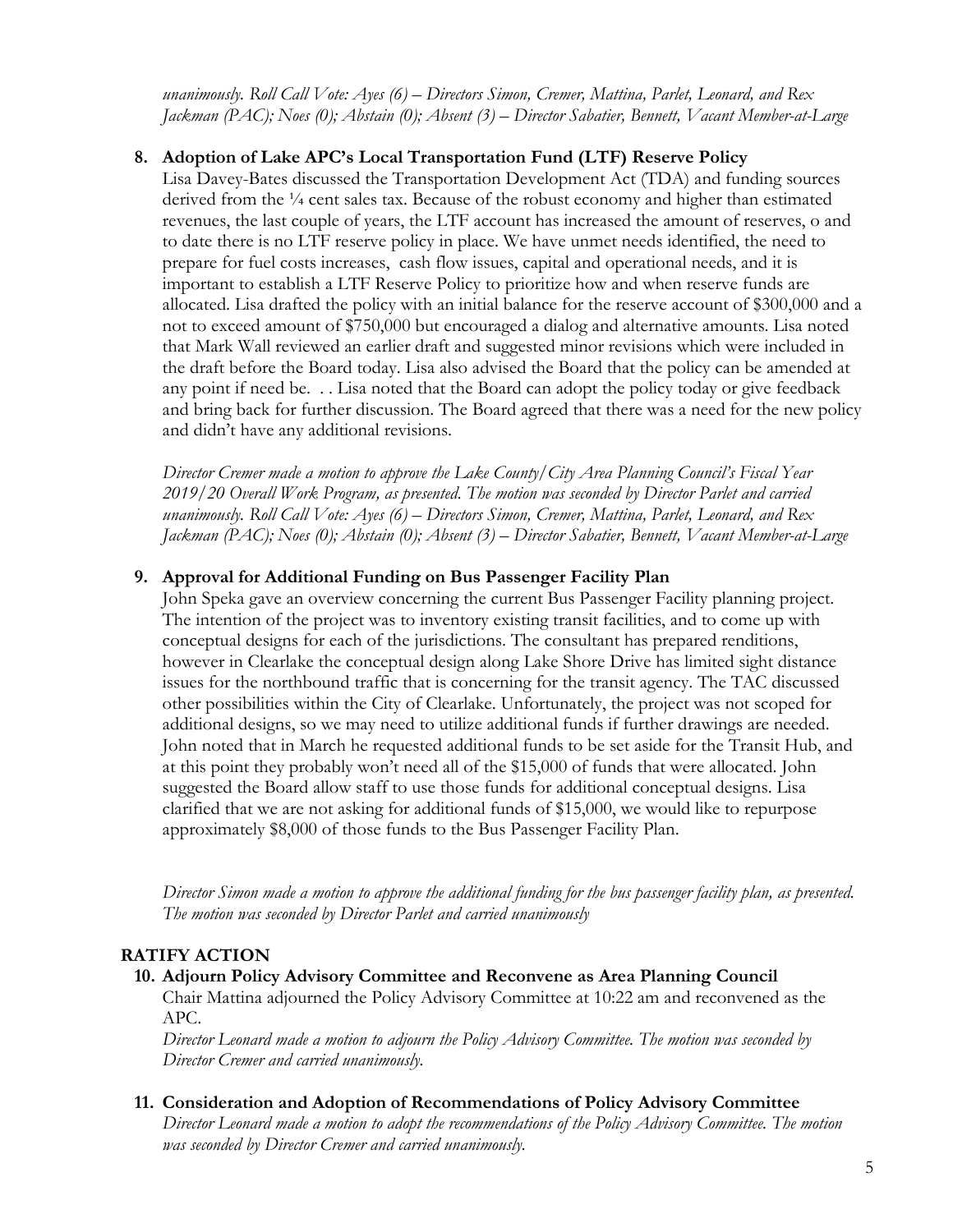#### **REPORTS**

#### **12. Reports & Information**

- a. Lake APC Staff Summary of Meetings Administration and Planning Services The summary of meetings report was included for the boards review, staff was happy to answer any questions, however there were none.
- b. Lake APC Planning Staff
	- i. Sustainable Communities Transportation Planning Grant Update *(Speka)*

John Speka gave an update on the Eleventh Street Corridor Study workshop. We had a lot on input from the community (about 25 to 30 people). The groups discussed, project maps, narrow areas, and safety concerns. The Consultant will consider the suggestions and report back to the community in the fall.

The North Shore workshop was directly after the Lucerne Town Hall meeting. The Council gave a presentation, and there was a successful turnout to that meeting as well. The community discussed calming measures, concerns, and high speeds in general. John announced that the APC received two new planning grants; the State Route Corridor Local Circulation Study, and Vehicle Miles Traveled Regional Baseline Study.

- ii. Strategic Partnerships Planning Grant Update *(Speka)*
- *iii.* Miscellaneous

Nephele Barrett announced that last month the Board took the position of opposition for SB 152 (Beall) and AB 1402 to take away rural transportation funding in the ATP Program. Either bill did not make it out of committee. . The Senator's office confirmed that for now that the Beall bill is not going anywhere.

- c. Lake APC Administration Staff
	- i. Next Meeting Date *July 10, 2019 (Lower Lake)* Likely cancelled
	- ii. Miscellaneous
- d. Lake APC Directors

Nothing to report

e. Caltrans

Nothing at this time

i. SR 29 Project Update

Jamie – Middletown shoulders are delayed due to the PG&E bankruptcy. Caltrans is doing litigation for tree cutting and contracting with other companies to cut trees that were damaged by the fires. The Highway jobs usually start in spring, however the trees should be gone in about two weeks. Caltrans is proposing additional planting of about 12.5 acres more for a total of 29 acres of tree planting. The CTC is voting for Lake 29 funds at the meeting later this month. The advertising will be in late July and construction will begin in spring 2020.

ii. Lake County Project Status Update

Cathy McKeon gave brief summary of project changes. Cathy expressed that Caltrans headquarters requested more details for the Lake 29 2A &2B INFRA grant. Caltrans did get a commitment from SHOP funding. The STIP Funds are limited and it is likely Caltrans will only get right of way funding for the remaining segments of the projects, or perhaps none. Morrison creek was delayed due to cultural concerns. The roundabout on HWY 20/53 is on track. Director Cremer asked when the HWY 20/53 project will be finished. Cathy said about the fall of 2020.

iii. Miscellaneous

Lisa met with Matt Brady, Brad Mettam, and others from Caltrans. She stated that the meeting was productive and appreciated that they came by to hear our concerns.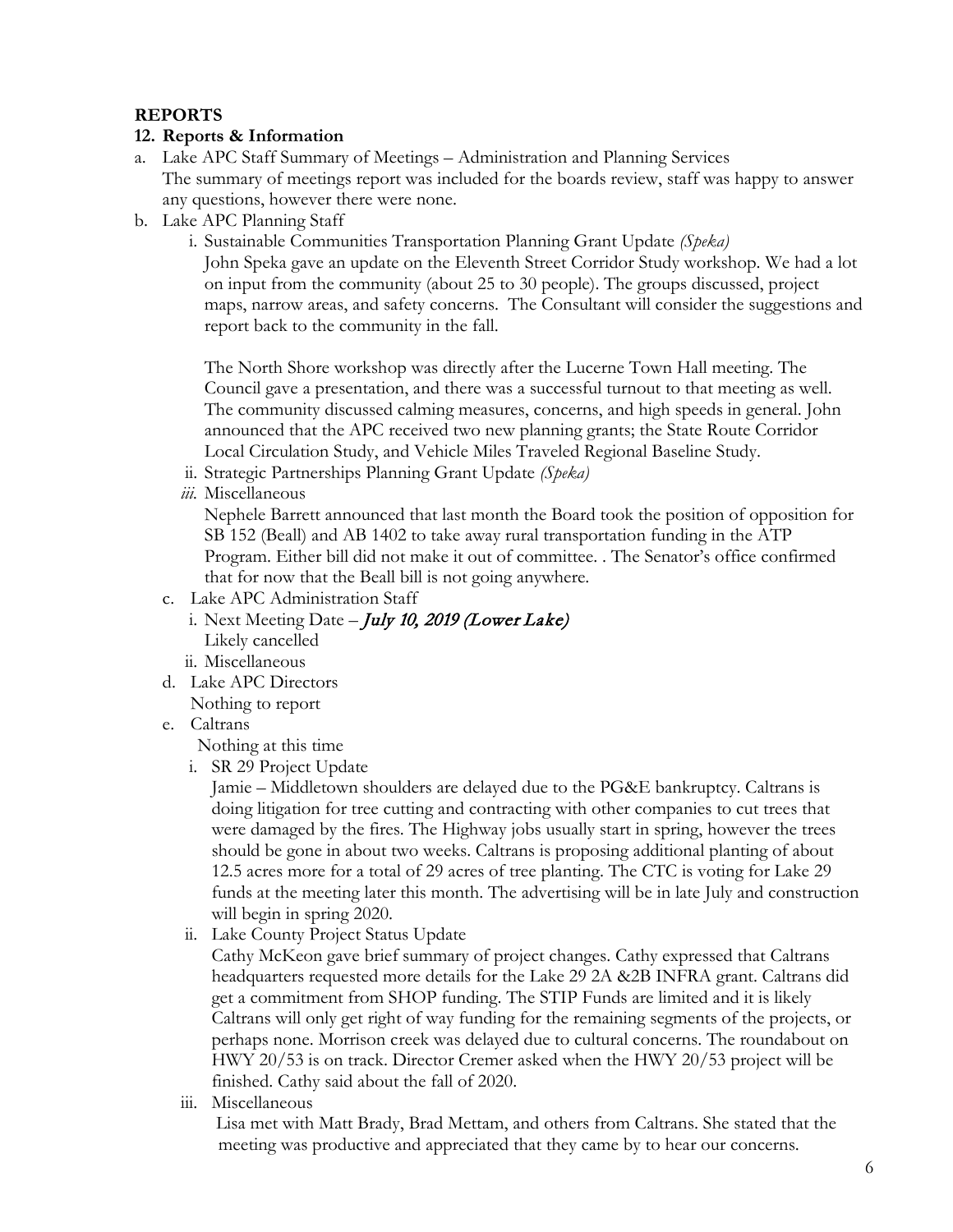- f. Rural Counties Task Force
	- i. Next Meeting Date **May 10, 2019 (Sacramento)**
- g. California Transportation Commission
	- i. Next Meeting Date **June 26 – 27 (San Diego)**
- h. California Association of Councils of Governments (CalCOG)
- i. CalCOG Directors Meeting **November 7, 2019 (Sacramento)**
- i. Miscellaneous

Phil's retirement celebration is Thursday, September 26.

## **INFORMATION PACKET**

- a. May 23, 2019 Lake TAC Minutes
- b. Caltrans FY 2020-21 Sustainable Transportation Planning Grants
- c. Caltrans 5310 Grant Program Timeline
- d. Caltrans Discusses Northshore Safety

#### **ADJOURNMENT**

The meeting was adjourned by Chair Mattina at 10:37 a.m.

Respectfully Submitted,

# DRAFT

Charlene Parker Executive Assistant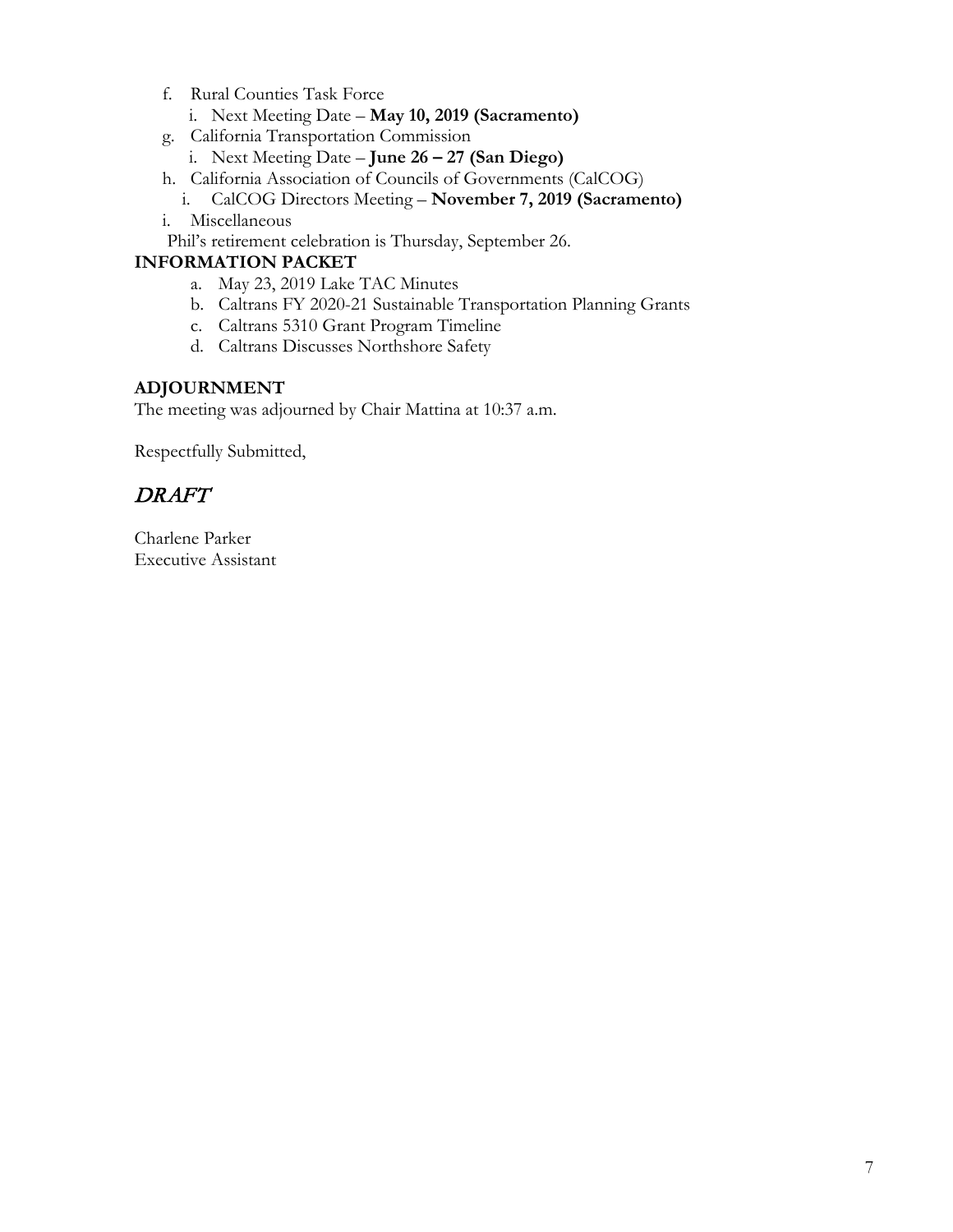

# LAKE COUNTY/CITY AREA PLANNING COUNCIL STAFF REPORT

**TITLE:** 2019/20 (Proposed) OWP 1<sup>st</sup> Amendment **DATE PREPARED:** July 31, 2019

**MEETING DATE:** August 7, 2019

**SUBMITTED BY**: Alexis Pedrotti, Project Coordinator

#### **BACKGROUND:**

Amendments to the Overall Work Program (OWP) are often needed within the first few months of a new Fiscal Year to adjust work elements requiring carryover funding, and other minor edits requested by Caltrans staff. Typically, carry over funds are re-allocated to the entity they were originally allocated to in the previous fiscal year. The first amendment to the 2019/20 Overall Work Program (attached) incorporates carryover funding on several works from the 2018/19 Fiscal Year.

During the final quarter of Fiscal Year 2018/19, an Administrative Amendment was approved to (temporarily) exchange expiring funds in the amount of \$64,077 from several work elements over to the APC Planning Consultant. This helped to ensure the APC would not lose any State funds because planning staff had better control of how to prioritize which funds to claim in the final quarter of the Fiscal Year. The first amendment releases that \$64,077 in carryover funding that was previously programmed to the APC Planning Consultant for other planning purposes the current OWP.

Several grant funded projects have also been carried over into the new OWP, including the Bus Passenger Facilities Plan, Lake County Pedestrian Facilities Needs Inventory and EFS, Eleventh Street Corridor Study and Hwy 20 Northshore Traffic Calming Plan and EFS.

To summarize, the first amendment will bring the new total of the 2019/20 Overall Work Program to l \$1,086,795, which includes: \$76,746 of Federal FTA Section 5304 grant funding; \$139,000 of SPR Strategic Partnership grant Funding; \$351,237 of Rural Planning Assistance (RPA) funding; \$193,666 of State Highway Account – Sustainable Communities grant funding; \$112,433 of SB1 Sustainable Communities grant funding; \$155,294 of Local Transportation Funding and finally \$58,418 of Planning, Programming and Monitoring funding. I have included spreadsheets summarizing the carryover funds from FY 2018/19.

I am requesting the Lake APC consider the recommended changes and take action to approve the 2019/20 OWP Amendment as proposed. A digital copy of the proposed 1st amendment is provided for your review. Hard copies will be provided upon request.

#### **ACTION REQUIRED**:

Approve 2019/20 Work Program First Amendment as proposed.

#### **ALTERNATIVES**:

Do not approve amended Work Program and provide alternative suggestions.

#### **RECOMMENDATION**:

Recommend APC Board approve the First Amendment to the Overall Work Program at their regularly scheduled board meeting on August 7, 2019.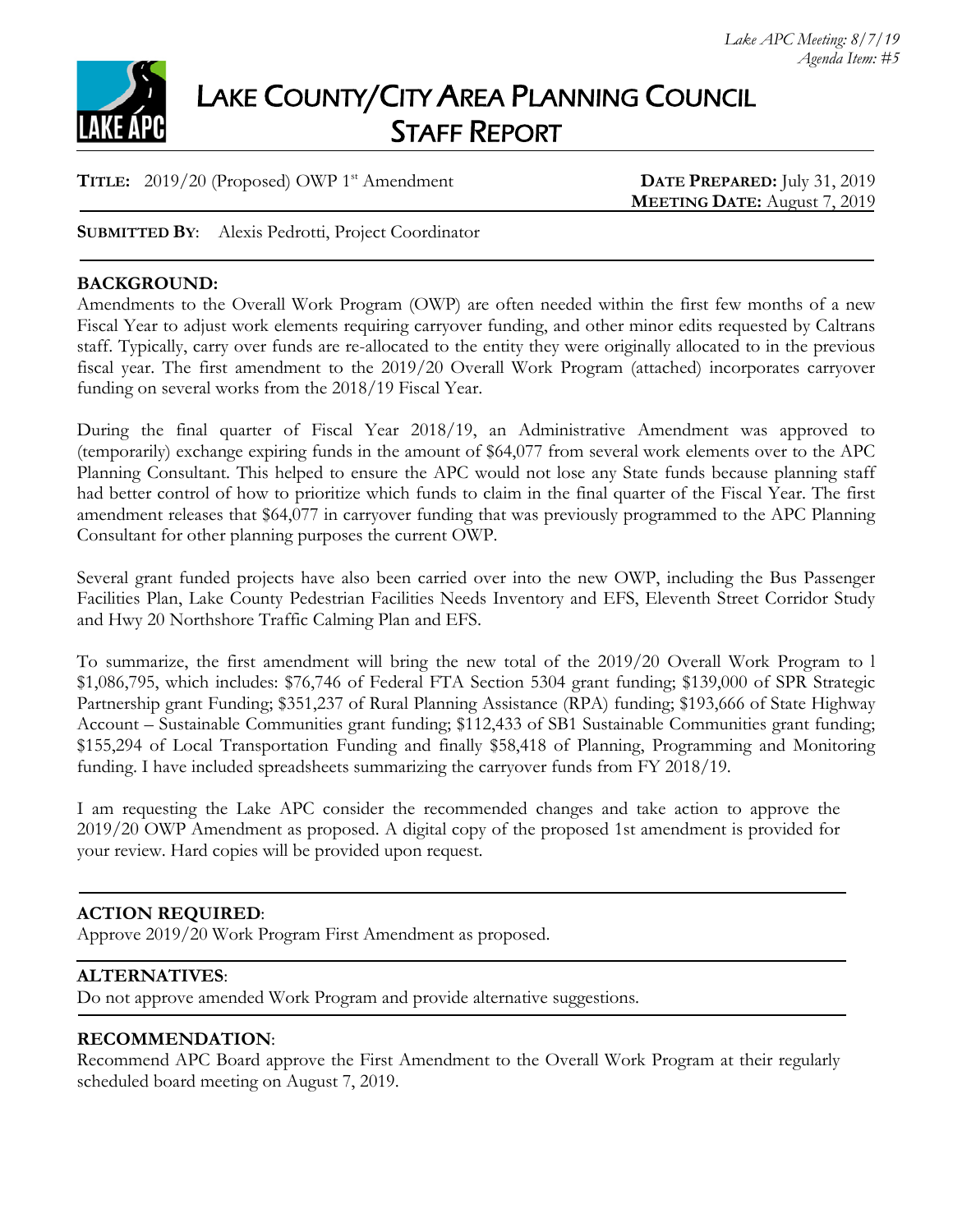

# LAKE COUNTY/CITY AREA PLANNING COUNCIL STAFF REPORT

**TITLE:** Lake APC's 2019/20 1<sup>st</sup> Budget Amendment **DATE PREPARED:** August 1, 2019

**MEETING DATE**: August 7, 2019

**SUBMITTED BY**: Alexis Pedrotti, Project Coordinator

#### **BACKGROUND**:

After the approval of the Final Budget each June, it is very common to see an amendment to the Lake APC Budget in the following months. At the end of the fiscal year many accounts have unprocessed claims and adjustments that must be incorporated into the new fiscal year. The amendment allows for carryover funds to be captured and adjustments be made to preliminary estimates provided in the final.

The first amendment (column dated 8/7/19) identifies funding adjustments made to each line item of the adopted 2019/20 Lake APC Budget. The following agenda item outlines the need for amending the 2019/20 APC Budget to capture carry over funds and other funding adjustments from the 2018/19 OWP. It is necessary for the budget to be amended to stay consistent with the planning funds identified in the first amendment of the OWP, as well as all other funding sources that are administered in the Lake APC's Budget.

If there are questions, I'd be happy to answer them.

#### **ACTION REQUIRED**:

Approval of 1<sup>st</sup> amendment to the Lake APC Budget incorporating carryover balances and remaining unallocated funds from 2018/19 from the Overall Work Program.

#### **ALTERNATIVES**:

None identified.

#### **RECOMMENDATION**:

Approval of 1<sup>st</sup> amendment to the Lake APC Budget incorporating carryover balances and remaining unallocated funds from 2018/19 from the Overall Work Program.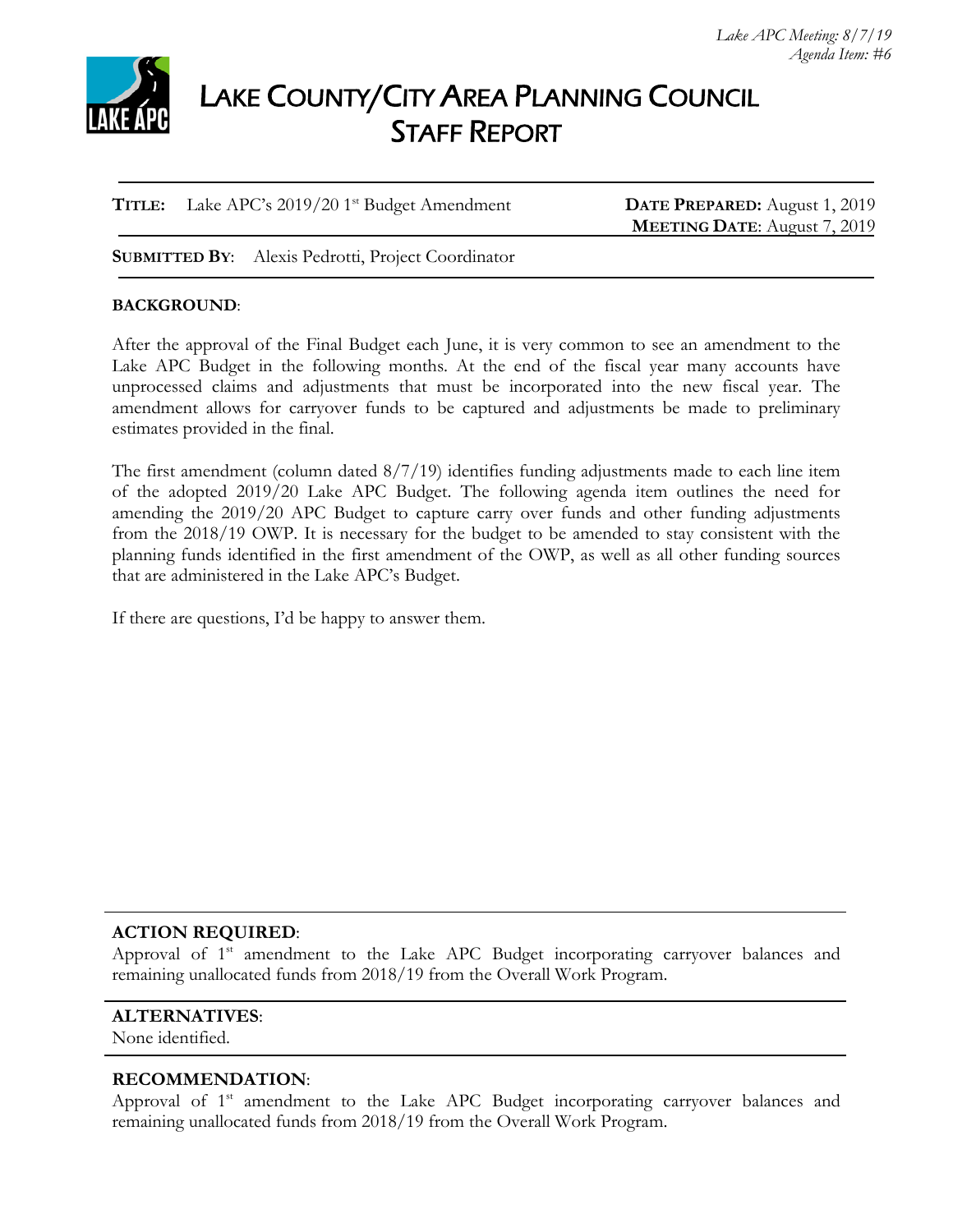

## **LAKE COUNTY/CITY AREA PLANNING COUNCIL FY 2019/20 1ST AMENDMENT - BUDGET SUMMARY**

| <b>REVENUES</b>                                                   |                     |                        |                           |                          |  |                         |           | <b>COMMENTS:</b> |         |         |         |              |                                                                                                         |
|-------------------------------------------------------------------|---------------------|------------------------|---------------------------|--------------------------|--|-------------------------|-----------|------------------|---------|---------|---------|--------------|---------------------------------------------------------------------------------------------------------|
|                                                                   |                     |                        |                           | Budget                   |  |                         |           |                  | Actual  |         |         |              |                                                                                                         |
|                                                                   |                     |                        | 1st<br><b>Amendment</b>   |                          |  |                         |           |                  |         |         |         | Year-to-Date |                                                                                                         |
|                                                                   |                     | Adopted:               | $8 - 7 - 19$              |                          |  |                         | Actual    | 1st Qtr          | 2nd Otr | 3rd Qtr | 4th Otr | Total        |                                                                                                         |
| LOCAL:                                                            |                     |                        |                           |                          |  |                         |           |                  |         |         |         |              |                                                                                                         |
| <b>Local Transportation Funds (LTF)</b>                           |                     |                        |                           |                          |  |                         |           |                  |         |         |         |              |                                                                                                         |
| Local Transportation Funds (LTF) Estimated-2019/20                | \$                  | $1,561,560$   \$       |                           | -S                       |  | <b>S</b>                | 1,561,560 |                  |         |         |         |              | \$0.00 Estimated 2019/20 Revenues based on a 5.763% increase                                            |
| LTF Prior-Year Unallocated LTF Revenue                            | $\mathsf{\$}$       |                        | -¢                        |                          |  | $\mathcal{S}$           |           |                  |         |         |         |              |                                                                                                         |
| LTF Carry-Over from 2018/19 Work Program                          | $\mathbb{S}$        |                        | 37,393 \$ 18,584          | $\mathbb{S}$             |  | $\mathsf{\$}$           | 55,977    |                  |         |         |         |              | Actual Carryover amount from FY 2018/19 OWP                                                             |
| LTF Carry-Over from 2018/19 LTA Allocation                        | $\hat{\mathcal{L}}$ |                        | <sup>\$</sup>             |                          |  | $\mathsf{\$}$           |           |                  |         |         |         |              |                                                                                                         |
| LTF Carry-over -2% Bike & Ped - 2018/19 Allocation                |                     | TBD                    | -S                        | ፍ                        |  | $\mathbf{\hat{S}}$      |           |                  |         |         |         |              |                                                                                                         |
| LTF Carry-over - Administration - 2018/19 Allocation              |                     | TBD                    | l\$                       | <sup>\$</sup>            |  | $\sqrt{3}$              |           |                  |         |         |         |              |                                                                                                         |
| LTF Carry-over -5% CTSA- 2018/19 Allocation                       |                     | TBD                    | $\sqrt{3}$                |                          |  | \$                      |           |                  |         |         |         |              |                                                                                                         |
| LTF Carry-Over - Exec Directors Reserve 2018/19                   |                     | TBD                    | $\mathsf{S}$              | $\mathbf{\hat{S}}$       |  | $-5$                    |           |                  |         |         |         |              | Reserve Account Balance will be adjusted to reflect the actual amount in the 1st Amendment              |
| LTF Carry-Over - OWP Planning Reserve Account                     |                     | TBD                    | -\$                       |                          |  | $-$ \$                  |           |                  |         |         |         |              |                                                                                                         |
| <b>Total Local Transportation Funds:</b>                          | <sup>\$</sup>       | 1,598,953 \$ 18,584    |                           | <b>S</b>                 |  | $-1$ \$                 | 1,617,537 |                  |         |         |         |              |                                                                                                         |
| <b>Total Local Revenues:</b><br><b>STATE:</b>                     | \$                  | $1,598,953$ \$         | 18,584                    | $\overline{\phantom{a}}$ |  | <b>S</b>                | 1,617,537 |                  |         |         |         |              |                                                                                                         |
| Planning Programming & Monitoring (PPM) Funds                     |                     |                        |                           |                          |  |                         |           |                  |         |         |         |              |                                                                                                         |
| Planning Programming & Monitoring (PPM) Funds-2019/20             | \$                  | 40.000                 | l \$                      | $\mathbf{\hat{S}}$       |  | $\mathcal{S}$           | 40,000    |                  |         |         |         |              |                                                                                                         |
| PPM Carry-Over Funds from 2018/19 Work Program                    | $\mathbf{\hat{S}}$  |                        | $$18,418$ \ \$            |                          |  | $\mathsf{\$}$           | 18,418    |                  |         |         |         |              | Actual Carryover amount from FY 2018/19 OWP                                                             |
| Total PPM Funds:                                                  | $\mathsf{\$}$       |                        | $40,000$   \$ 18,418   \$ |                          |  | \$                      | 58,418    |                  |         |         |         |              |                                                                                                         |
| Rural Planning Assistance Funds (RPA)                             |                     |                        |                           |                          |  |                         |           |                  |         |         |         |              |                                                                                                         |
| Rural Planning Assistance (RPA) Funds programmed in 2019/20       | \$                  | $294,000$ \$           |                           | $\mathsf{\$}$            |  | $\mathsf{\$}$           | 294,000   |                  |         |         |         |              | 2019/20 Allocation                                                                                      |
| RPA Carryover Funds from 2018/19 OWP                              | $\mathbf{\hat{S}}$  |                        | 57,237<br>$\mathcal{S}$   |                          |  | $\mathsf{\$}$           | 57,237    |                  |         |         |         |              | Actual Carryover amount from FY 2018/19 OWP                                                             |
| Total RPA Funds:                                                  | $\sqrt[6]{3}$       | $294,000$ \$ 57,237 \$ |                           |                          |  | $\sqrt{ }$              | 351,237   |                  |         |         |         |              |                                                                                                         |
| State Transit Assistance (STA) Funds                              |                     |                        |                           |                          |  |                         |           |                  |         |         |         |              |                                                                                                         |
| STA Allocation to Lake Transit Authority                          | <sup>\$</sup>       | $670,644$ \\$          |                           | $\mathbb{S}$             |  | $-$ \$                  | 670,644   |                  |         |         |         |              | 2019/20 STA Alloc. - Allocation based on preliminary estimate. 1/2019                                   |
| STA Carry-Over to Lake Transit Authority 2018/19                  | Ŝ.                  |                        | l \$                      | $-5$                     |  | $-$ \$                  |           |                  |         |         |         |              | 2018/19 carryover amounts will be refelcted in the 2nd Amendment                                        |
| <b>Total STA Funds:</b>                                           | $\mathbf{\hat{S}}$  | $670,644$ \$           |                           | $\mathsf{\$}$            |  | $\overline{\mathbf{s}}$ | 670,644   |                  |         |         |         |              |                                                                                                         |
| State of Good Repair (SGR) Program Funds                          |                     |                        |                           |                          |  |                         |           |                  |         |         |         |              |                                                                                                         |
| State of Good Repair Program Allocation 2019/20                   | $\mathbb{S}$        | 93,430 \$              |                           | $-$ \$                   |  | $-$ \$                  | 93,430    |                  |         |         |         |              | 2019/20 SGR Alloc. - Allocation based on estimate - Jan 2019.                                           |
| State of Good Repair Program Carryover 2018/19                    |                     | TBD \$                 |                           | $-$ \$                   |  |                         | TBD       |                  |         |         |         |              | 2018/19 carryover amounts will be refelcted in the 2nd Amendment                                        |
| Total SGR Funds:                                                  | $\mathbb{S}$        | $93,430$ \$            |                           | $\mathsf{\$}$<br>$-1$    |  | l s                     | 93,430    |                  |         |         |         |              |                                                                                                         |
| State Highway Account - Sustainable Communities Grant             |                     |                        |                           |                          |  |                         |           |                  |         |         |         |              |                                                                                                         |
| Eleventh Street Corridor Study (WE 609) - FY 2018/19 Carryover    | $\sqrt[6]{3}$       | $97,383$ \$            | $2,887$ \$                |                          |  | $\sqrt{S}$              | 100,270   |                  |         |         |         |              | Actual Carryover amount from FY 2018/19 OWP.                                                            |
| Hwy 20 NS Traffic Calming Plan & EFS (WE 615) -FY18/19 Carryon \$ |                     | $95,612$ \$            | $(2,215)$ \$              |                          |  | -\$                     | 93,397    |                  |         |         |         |              |                                                                                                         |
|                                                                   | $\sqrt[6]{3}$       |                        |                           | \$                       |  | \$                      |           |                  |         |         |         |              | Actual Carryover amount from FY 2018/19 OWP.                                                            |
| SR 53 Corridor Local Circulation Study (WE 617)                   |                     | $139,000$ \$           |                           |                          |  |                         | 139,000   |                  |         |         |         |              | Caltrans Award letter dated May 2019.                                                                   |
| Total SHA Funds:                                                  | $\mathbf{\hat{S}}$  | 331,995                | \$<br>672                 | -S                       |  | $\mathbb{S}$            | 332,667   |                  |         |         |         |              | Actual Carryover amount from FY 2018/19 OWP                                                             |
| <b>Total State Revenues:</b>                                      | \$                  | 1,430,069 \$ 76,327 \$ |                           |                          |  | $\overline{\mathbf{s}}$ | 1,506,396 |                  |         |         |         |              |                                                                                                         |
| <b>FEDERAL:</b><br>Regional Surface Transportation Program (RSTP) |                     |                        |                           |                          |  |                         |           |                  |         |         |         |              |                                                                                                         |
| RSTP Local Agency Distribution (2019/20):                         | <sup>\$</sup>       | $656,399$ \$           |                           | $\mathbb{S}$             |  | \$                      | 656,399   |                  |         |         |         |              | Passes through to cities/County<br>Apportionment for FY 2018/19. Allocation will be received in 2019/20 |
| RSTP Carryover (2018/19):                                         |                     | TBD                    | $\sqrt{S}$                | $\mathbb{S}$             |  | \$                      |           |                  |         |         |         |              | 2018/19 carryover amounts will be refelcted in the 2nd Amendment                                        |
| <b>Total RSTP Funds for Distribution:</b>                         | $\mathbf{\hat{S}}$  | $656,399$ \$           |                           | $\mathbb{S}$             |  | $\mathcal{S}$           | 656,399   |                  |         |         |         |              |                                                                                                         |
| FTA Section 5304 - Sustainable Communities                        |                     |                        |                           |                          |  |                         |           |                  |         |         |         |              |                                                                                                         |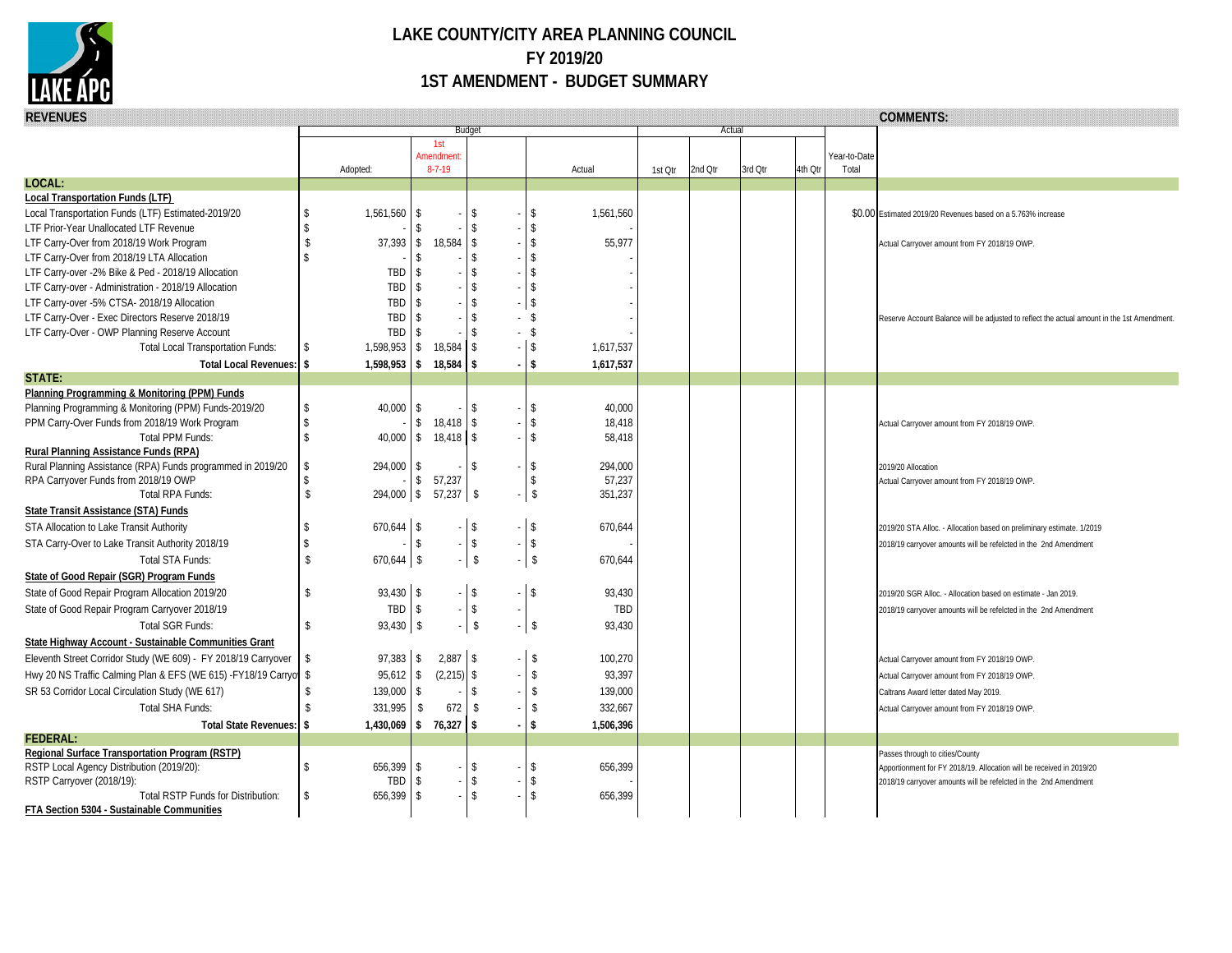| LTA Bus Passenger Facilities Plan (WE 618) FY 2018/19 Carryover \$                                      |                            | 47,806 \$ (19,207) \$                  |                                     | \$                       | 28,599           |         |         |         |         |                       | Actual Carryover amount from FY 2018/19 OWP.                                                                                     |
|---------------------------------------------------------------------------------------------------------|----------------------------|----------------------------------------|-------------------------------------|--------------------------|------------------|---------|---------|---------|---------|-----------------------|----------------------------------------------------------------------------------------------------------------------------------|
| L.C Ped Facility Needs Inventory & EFS (WE 619) FY 2018/19 Carr \$                                      | 47,806                     | \$<br>341                              | \$                                  | \$                       | 48,147           |         |         |         |         |                       | Actual Carryover amount from FY 2018/19 OWP.                                                                                     |
| VMT Regional Baseline Study (WE 620) - NEW                                                              | 112,433                    | \$                                     | s.<br>$\overline{\phantom{a}}$      | \$                       | 112,433          |         |         |         |         |                       | Caltrans Award letter dated May 2019.                                                                                            |
| Total FTA 5304 Funds:                                                                                   | Ĵ.<br>208,045              | $$ (18,866)$ \ \$                      |                                     | \$                       | 189,179          |         |         |         |         |                       |                                                                                                                                  |
| 5311 Federal Funds - FFY 2019                                                                           | TBD                        |                                        |                                     |                          | TBD              |         |         |         |         |                       | FFY 2019-Regional Apportionment to LTA                                                                                           |
| Total Federal Revenues: \$                                                                              |                            | $864,444$ \$ $(18,866)$ \$             |                                     | $-1$ \$                  | 845,578          |         |         |         |         |                       |                                                                                                                                  |
| <b>GRAND TOTAL REVENUES</b>                                                                             | s.                         | 3,893,466 \$76,045 \$                  |                                     | $-5$                     | 3,969,511        |         |         |         |         |                       |                                                                                                                                  |
|                                                                                                         |                            |                                        |                                     |                          |                  |         |         |         |         |                       |                                                                                                                                  |
| <b>ALLOCATIONS</b>                                                                                      |                            |                                        |                                     |                          |                  |         |         |         |         |                       | <b>COMMENTS:</b>                                                                                                                 |
|                                                                                                         |                            |                                        | Budget                              |                          |                  |         | Actua   |         |         |                       |                                                                                                                                  |
|                                                                                                         | Adopted:                   | Adjustment                             | Adjustment                          | Estimated                | Actual           | 1st Qtr | 2nd Otr | 3rd Qtr | 4th Otr | Year-to-Date<br>Total |                                                                                                                                  |
| LOCAL:                                                                                                  |                            |                                        |                                     |                          |                  |         |         |         |         |                       |                                                                                                                                  |
| Local Transportation Funds (LTF)                                                                        |                            |                                        |                                     |                          |                  |         |         |         |         |                       |                                                                                                                                  |
| Administration Breakdown:                                                                               |                            |                                        |                                     |                          |                  |         |         |         |         |                       |                                                                                                                                  |
| DBC Contract (July 1, 2019 to Sept 30, 2019)                                                            | 121,943<br>S               | \$                                     | Ŝ.                                  | -S                       | 121,943          |         |         |         |         |                       | July 1, 2019 to September 30, 2019 based on current DBC contract.                                                                |
|                                                                                                         | 381,428<br>s.              |                                        |                                     | -S                       |                  |         |         |         |         |                       | Contract Ext October 1, 2019 to September 30, 2020 = \$508,570                                                                   |
| DBC Contract Extention (Oct 1, 2019 to Sept 30, 2020)<br><b>Board Member Reimbursement for Meetings</b> | 4,000                      | \$                                     | Ŝ.                                  | $\mathbf{\hat{S}}$       | 381,428<br>4,000 |         |         |         |         |                       | (Oct to June = \$381,427.56) *Includes LTA Administration<br>\$50 per diem reimbursement to board members for meeting attendance |
| Training/Travel Expenses (uncontracted)                                                                 | 2,500                      | \$                                     | $\mathcal{S}$                       | -\$                      | 2,500            |         |         |         |         |                       | Covers expenses for training/travel not included in contract or work program.                                                    |
| Lake County Auditor/Controller                                                                          | 6,000                      | \$                                     | $\hat{\mathbf{s}}$                  | $\mathbf{\hat{s}}$       | 6,000            |         |         |         |         |                       | Accounting services by the County of Lake Auditor's Office                                                                       |
| <b>Fiscal Audit</b>                                                                                     | 9,700                      | \$                                     | $\mathcal{S}$                       | s.                       | 9,700            |         |         |         |         |                       | Annual requirement of TDA to audit LTF funds                                                                                     |
| Performance Audit                                                                                       |                            | \$                                     | $\hat{\mathbf{s}}$                  | \$                       |                  |         |         |         |         |                       |                                                                                                                                  |
| Membership Dues -CalCOG, NARC, NSSR                                                                     | 5,000                      | s.<br>s.                               | $\mathcal{S}$<br>$\hat{\mathbf{s}}$ | \$<br>$\mathbf{\hat{S}}$ | 5,000            |         |         |         |         |                       | Facilitates communication between COGs, local officials, state/federal agencies & public                                         |
| Contingency<br><b>Total 2019/20 Administration Allocations</b>                                          | 6,000<br>536,571           | \$                                     | $\mathcal{S}$                       | \$                       | 6,000<br>536,571 |         |         |         |         |                       | Unexpected costs beyond typical annual LTF expenses                                                                              |
| LTF Carry-Over - Administration - 2018/19 Allocation                                                    | TBD                        | <sup>\$</sup>                          | <sup>\$</sup>                       | \$                       |                  |         |         |         |         |                       | Carryover amount to be determined                                                                                                |
| Bicycle and Pedestrian Reserve Fund                                                                     | 20,500                     | -S                                     | \$                                  | \$                       | 20,500           |         |         |         |         |                       | 2% LTF Allocation for Bike and Pedestrian Purposes                                                                               |
| LTF Carry-over -2% Bike & Ped - 2017/18 Allocation                                                      | TBD                        | \$                                     | <sup>\$</sup>                       | \$                       |                  |         |         |         |         |                       | Carryover amount to be determined                                                                                                |
| LTF 2019/20 Work Program Allocation                                                                     | 99,317                     | <sup>\$</sup>                          | $\mathbf{\hat{S}}$                  | $\mathbf S$              | 99,317           |         |         |         |         |                       |                                                                                                                                  |
| LTF Carry-Over from 2017/18 Work Program                                                                | 37,393                     | 18,584<br>\$                           | \$                                  | \$                       | 55,977           |         |         |         |         |                       | Actual Carryover amount for OWP.                                                                                                 |
| LTF (Article 4.5) 5% Allocation to CTSA - 2019/20                                                       | 51,249                     |                                        | <sup>\$</sup>                       | \$                       | 51,249           |         |         |         |         |                       |                                                                                                                                  |
| LTF Carry-over -5% CTSA- 2018/19 Allocation                                                             | TBD                        | \$                                     | $\mathbf{\hat{S}}$                  | $\mathbf{\hat{S}}$       |                  |         |         |         |         |                       | Carryover amount to be determined                                                                                                |
| LTF Allocation to Lake Transit Authority 2019/20                                                        | 853,923                    | \$                                     | \$                                  | \$                       | 853,923          |         |         |         |         |                       |                                                                                                                                  |
| LTF Carry-Over from 2018/19 LTA Allocation                                                              | TBD                        | <sup>\$</sup>                          | $\mathbf{\hat{S}}$                  | \$                       |                  |         |         |         |         |                       | Carryover amount to be determined                                                                                                |
| <b>LTF Reserve Accounts</b>                                                                             |                            |                                        |                                     |                          |                  |         |         |         |         |                       |                                                                                                                                  |
| LTF Carry-Over - Exec Directors Reserve 2018/19                                                         | TBD                        | -S                                     | -S                                  | - \$                     |                  |         |         |         |         |                       | Executive Directors Reserve Account Balance                                                                                      |
| LTF Carry-Over - OWP Planning Reserve Account                                                           | TBD                        | \$                                     | $\mathbf{\hat{S}}$                  | $-$ \$                   |                  |         |         |         |         |                       |                                                                                                                                  |
| <b>Total LTF Allocations:</b>                                                                           | 1,598,953                  | 18,584<br>\$                           | -\$                                 | $-$ \$                   | 1,617,537        |         |         |         |         |                       |                                                                                                                                  |
| Total Local Allocations: \$                                                                             | 1,598,953                  | 18,584<br><b>\$</b>                    | -S<br>$\sim$                        | \$                       | 1,617,537        |         |         |         |         |                       |                                                                                                                                  |
| STATE:                                                                                                  |                            |                                        |                                     |                          |                  |         |         |         |         |                       |                                                                                                                                  |
| Planning Programming & Monitoring (PPM) Funds                                                           |                            |                                        |                                     |                          |                  |         |         |         |         |                       |                                                                                                                                  |
| Planning Programming & Monitoring (PPM) Funds                                                           | 40,000                     | \$                                     | -S                                  | \$                       | 40,000           |         |         |         |         |                       | 2019/20 PPM Allocation Amount                                                                                                    |
| PPM Carry-Over from 2018/19 Work Program                                                                |                            | $18,418$ \$<br>\$                      |                                     | \$                       | 18,418           |         |         |         |         |                       | Actual Carryover amount from FY 2018/19 OWP.                                                                                     |
| <b>Total PPM Allocations:</b>                                                                           | 40,000                     | \$ 18,418                              | l \$                                | \$                       | 58,418           |         |         |         |         |                       |                                                                                                                                  |
| Rural Planning Assistance Funds (RPA)                                                                   |                            |                                        |                                     |                          |                  |         |         |         |         |                       |                                                                                                                                  |
| Rural Planning Assistance (RPA) Funds programmed in 2019/20                                             | 294,000<br><b>\$</b>       |                                        |                                     | \$                       | 294,000          |         |         |         |         |                       |                                                                                                                                  |
| RPA Carryover Funds from 2018/19 OWP                                                                    |                            | \$57,237                               |                                     | \$                       | 57,237           |         |         |         |         |                       | Actual Carryover amount from FY 2018/19 OWP.                                                                                     |
| Total RPA Funds:                                                                                        | \$                         | $294,000$ \$ 57,237 \$                 |                                     | \$                       | 351,237          |         |         |         |         |                       |                                                                                                                                  |
|                                                                                                         |                            |                                        |                                     |                          |                  |         |         |         |         |                       |                                                                                                                                  |
| State Transit Assistance (STA) Funds                                                                    |                            |                                        |                                     |                          |                  |         |         |         |         |                       |                                                                                                                                  |
| STA Allocation to Lake Transit Authority                                                                | 670,644 \$                 |                                        | -\$                                 | \$                       | 670,644          |         |         |         |         |                       | 2019/20 STA Alloc. - Allocation based on preliminary estimate. 1/2019                                                            |
| STA Carry-Over to Lake Transit Authority 2018/19                                                        | TBD \$                     |                                        | \$                                  | \$                       |                  |         |         |         |         |                       | 2018/19 carryover amounts will be refelcted in the 2nd Amendment                                                                 |
| Total STA Funds:                                                                                        | 670,644 \$<br>S            |                                        | $\sqrt{2}$                          | $-$ \$                   | 670,644          |         |         |         |         |                       |                                                                                                                                  |
| State of Good Repair (SGR) Program Funds                                                                |                            |                                        |                                     |                          |                  |         |         |         |         |                       |                                                                                                                                  |
| State of Good Repair Program Allocation 2019/20                                                         | 93,430 \$<br><sup>\$</sup> |                                        | \$                                  | $-1$ \$                  | 93,430           |         |         |         |         |                       | 2019/20 SGR Alloc. - Allocation based on estimate - Jan 2019.                                                                    |
| State of Good Repair Program Carryover 2018/19                                                          | TBD                        | $\vert$ \$<br>$\overline{\phantom{a}}$ | $\sqrt[6]{\frac{1}{2}}$<br>$\sim$   |                          | TBD              |         |         |         |         |                       | 2018/19 carryover amounts will be refelcted in the 2nd Amendment                                                                 |
| Total SGR Funds:                                                                                        | $93,430$ \$<br>\$          |                                        | $\sqrt{2}$                          | $-$ \$                   | 93,430           |         |         |         |         |                       |                                                                                                                                  |
| State Highway Account - Sustainable Communities Grant                                                   |                            |                                        |                                     |                          |                  |         |         |         |         |                       |                                                                                                                                  |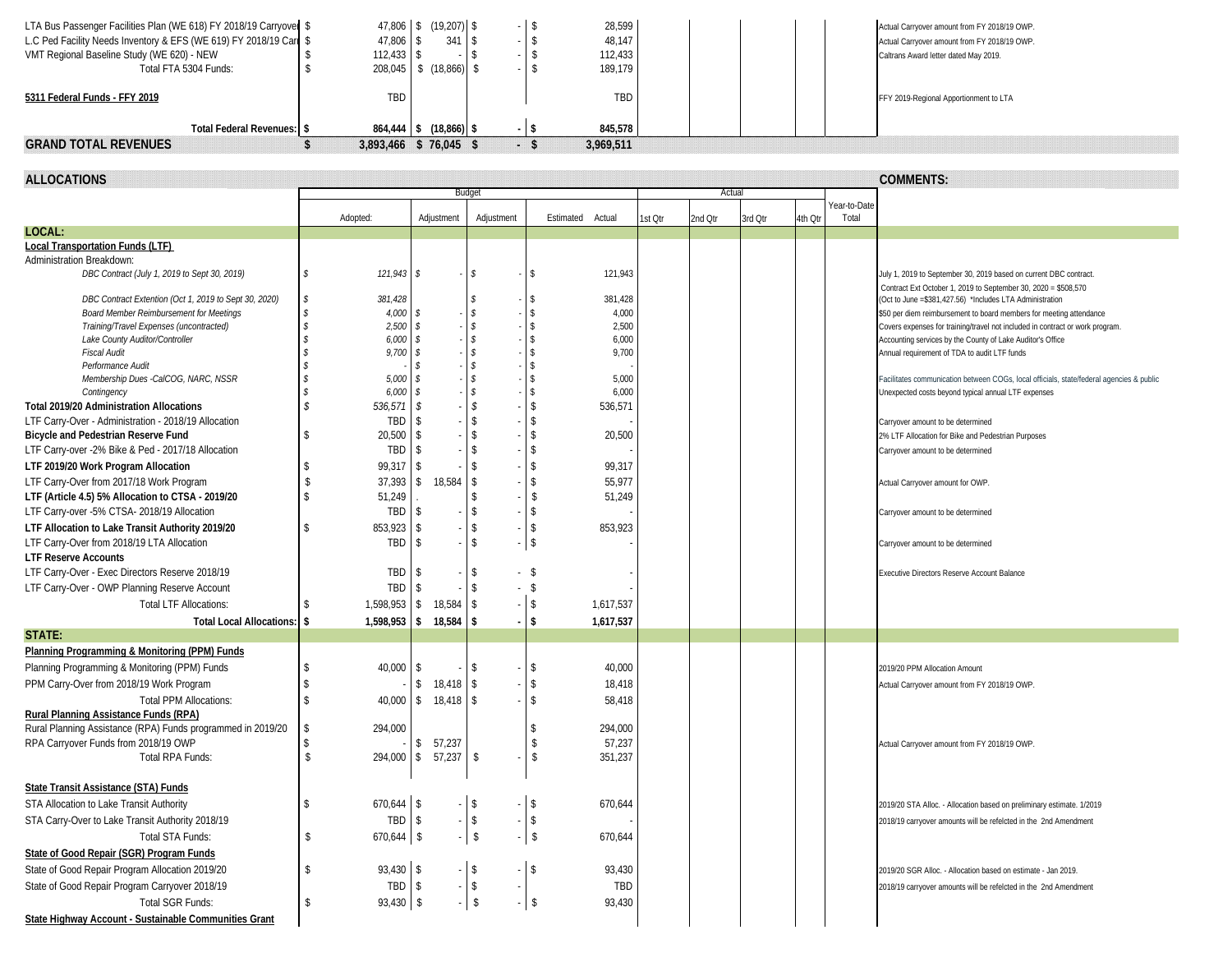| Eleventh Street Corridor Study (WE 609) - FY 2018/19 Carryover \\$ | $97,383$ \$     | 2,887                         | \$   | 100,270   | Actual Carryover amount from FY 2018/19 OWP.                                 |
|--------------------------------------------------------------------|-----------------|-------------------------------|------|-----------|------------------------------------------------------------------------------|
| Hwy 20 NS Traffic Calming Plan & EFS (WE 615) - FY18/19 Carryon \$ | $95,612$ \$     | $(2,215)$ \$                  |      | 93,397    | Actual Carryover amount from FY 2018/19 OWP.                                 |
| SR 53 Corridor Local Circulation Study (WE 617) - NEW              | $139,000$ \$    |                               |      | 139,000   | Caltrans Award letter dated May 2019.                                        |
| Total SHA Funds:                                                   | 331,995         | 672                           |      | 332,667   |                                                                              |
| Total State Allocations:   \$                                      | 1,430,069 \$    | $76,327$ \$                   |      | 1,506,396 |                                                                              |
| <b>FEDERAL:</b>                                                    |                 |                               |      |           |                                                                              |
| <b>Regional Surface Transportation Program (RSTP)</b>              | $656,399$ \$    |                               |      | 656,399   | 2019/20 Actuals                                                              |
| RSTP Local Agency Distribution (2019/20):                          |                 |                               |      |           | Passes through to cities/County                                              |
| Lakeport (8%)                                                      | $72,102$ \ \$   |                               |      | 72,102    | Distributed based on population.                                             |
| Clearlake (22%)                                                    | 198,280 \$      |                               |      | 198,280   |                                                                              |
| Lake County (70%)                                                  | $386,017$ \$    |                               |      | 386,017   | County's separate RSTP 182.6(d2) apportionment-\$244,873 included in formula |
| RSTP Carryover (2018/19):                                          | TBD             |                               |      |           | 2018/19 carryover amounts will be refelcted in the 2nd Amendment             |
| Total RSTP Funds for Distribution:                                 | $656,399$ \$    |                               |      | 656,399   |                                                                              |
| FTA Section 5304 - Sustainable Communities                         |                 |                               |      |           |                                                                              |
| LTA Bus Passenger Facilities Plan (WE 618) FY 2018/19 Carryover \$ |                 | $47,806$   \$ $(19,207)$   \$ |      | 28,599    | Actual Carryover amount from FY 2018/19 OWP.                                 |
| L.C Ped Facility Needs Inventory & EFS (WE 619) FY 2018/19 Carr \$ | $47,806$ \ \ \$ | 341                           |      | 48,147    | Actual Carryover amount from FY 2018/19 OWP.                                 |
| VMT Regional Baseline Study (WE 620) - NEW                         | 112,433         | -S                            |      | 112,433   | Caltrans Award letter dated May 2019.                                        |
| Total FTA 5304 Funds:                                              | 208,045         | \$(18, 866)                   |      | 189,179   |                                                                              |
| 5311 Federal Funds - FFY 2019                                      | TBD             |                               | TBD  |           | FFY 2019-Regional Apportionment to LTA                                       |
| Total Federal Allocations: \ \$                                    |                 | $864,444$ \$ $(18,866)$ \$    | $-5$ | 845,578   | Updated: 8/1/19 AJF                                                          |
| <b>GRAND TOTAL ALLOCATIONS</b>                                     |                 | 3,893,466 \$ 76,045 \$        | - \$ | 3.969.511 |                                                                              |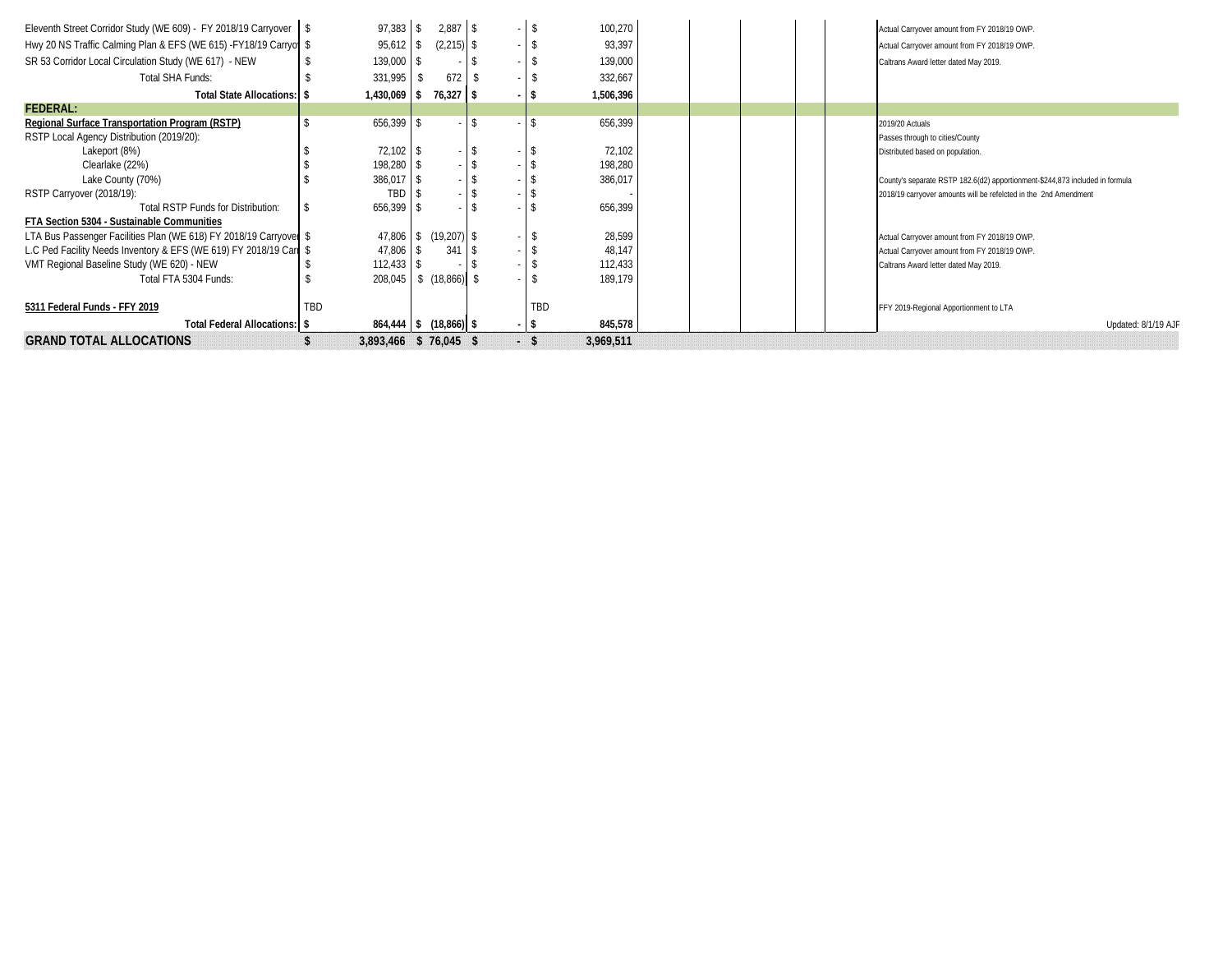

# LAKE COUNTY/CITY AREA PLANNING COUNCIL STAFF REPORT

#### **TITLE:** State of Good Repair Project List **DATE PREPARED:** 8/1/19

# **MEETING DATE**: 8/7/19

**SUBMITTED BY**: James Sookne, Program Manager

#### **BACKGROUND**:

The State of Good Repair (SGR) program is a product of The Road Repair and Accountability Act of 2017, also known as Senate Bill (SB) 1. This funding source is derived from a transportation improvement fee on vehicle registrations. The draft 2019 SGR Guidelines were issued in May 2019 and are attached for reference. These funds are allocated quarterly, and receipt of the first quarter revenue depends on submitting approved SGR projects to Caltrans. The deadline for submission of the FY 2019/20 SGR Project List is September 1, 2018. One notable change in the 2019 guidelines is that the regional entity (Lake APC) must approve and submit all proposed projects from operators (LTA) to Caltrans. In years past, LTA was able to approve and submit projects on their own.

The estimated SGR funds available for this fiscal year to Lake County is \$93,430. These funds are allocated quarterly, and receipt of the first quarter revenue depends on submitting SGR projects to Caltrans. The proposed projects for FY 2019/20 are described in the attached project list. Staff is recommending that SGR funds be added to an existing SGR project to partially fund the future construction of the Transit Hub in Clearlake.

It is expected that the SGR program will provide similar allocation of capital funds annually for an additional seven years.

**ACTION REQUIRED**: Approval of the State of Good Repair Project List for FY 2019/20

**ALTERNATIVES**: None

**RECOMMENDATION**: Approve the proposed State of Good Repair Project List for FY 2019/20 and Resolution 19-20-9.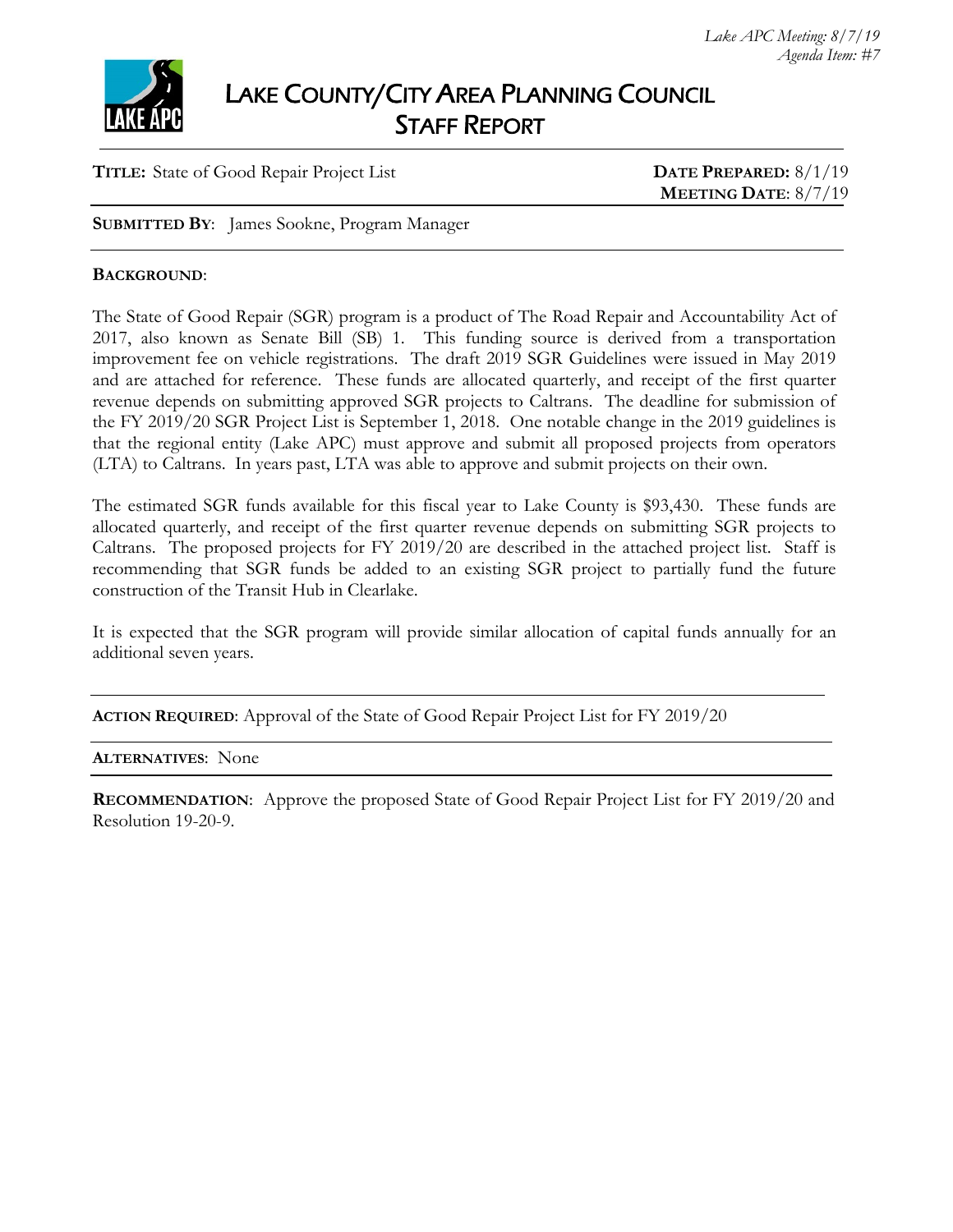# **LAKE COUNTY/CITY AREA PLANNING COUNCIL**

# **RESOLUTION 19-20-9**

## APPROVING THE PROJECT LIST FOR FY 2019-20 FOR THE CALIFORNIA STATE OF GOOD REPAIR PROGRAM

### **THE AREA PLANNING COUNCIL HEREBY FINDS, DECLARES AND RESOLVES THAT:**

WHEREAS, Senate Bill 1 (SB1), the Road Repair and Accountability Act 2017, establishing the State of Good Repair (SGR) program to fund eligible transit maintenance, rehabilitation and capital project activities that maintain the public transit system in a state of good repair; and

WHEREAS, the Lake County/City Area Planning Council is an eligible project sponsor and may receive and distribute State Transit Assistance – State of Good Repair funds to eligible project sponsors (local agencies) for eligible transit capital projects; and

WHEREAS, the Lake County/City Area Planning Council distributes SGR funds to eligible project sponsors (local agencies) under its regional jurisdiction; and

WHEREAS, the Lake County/City Area Planning Council concurs with and approves the attached project list for the State of Good Repair Program funds; and

WHEREAS, the Department has developed guidelines for the purpose of administering and distributing SGR funds to eligible recipients (local agencies); and

#### **NOW, THEREFORE, BE IT RESOLVED THAT:**

The Board of Directors hereby approves the SB1 State of Good Repair Project List for FY 2019-20.

Adoption of this Resolution was moved by Director \_\_\_\_\_\_\_\_\_, seconded by Director \_\_\_\_\_\_\_\_, and carried on this  $7<sup>th</sup>$  day of August 2019, by the following roll call vote:

AYES: NOES: ABSENT:

# **WHEREUPON, THE CHAIRMAN DECLARED THE RESOLUTION ADOPTED, AND SO ORDERED.**

ATTEST: Lisa Davey-Bates Stacey Mattina, Chair Executive Director **APC** Member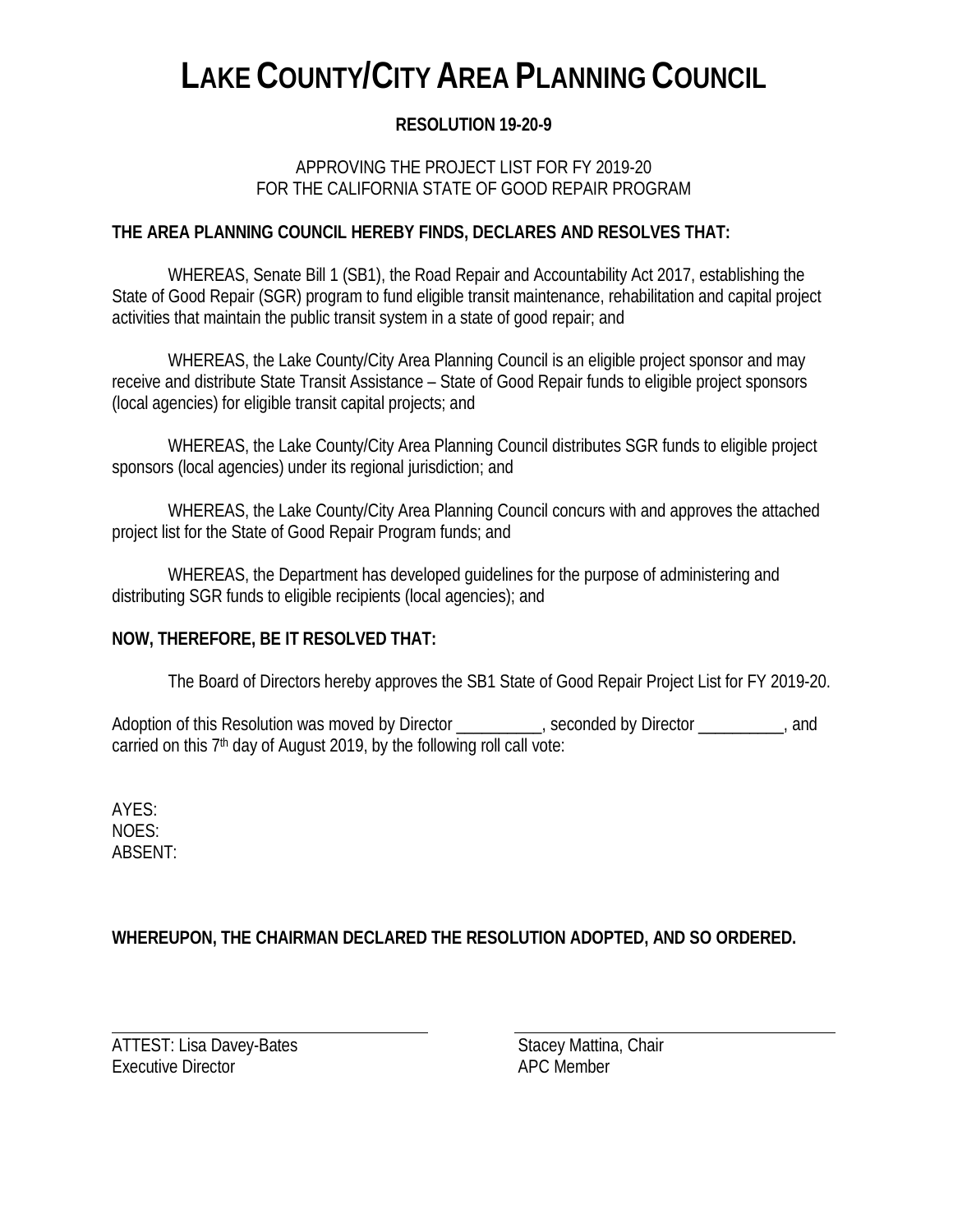

#### **Regional Entity Information**

**Funding Fiscal Year: 2019-20**

**Regional Entity** : Lake County City Council of Governments

| *State of Good Repair Funding             |  |        |  |  |  |
|-------------------------------------------|--|--------|--|--|--|
|                                           |  |        |  |  |  |
| 99313 Estimated Allocation for the Region |  | 87.973 |  |  |  |
| 99314 Estimated Allocation for the Region |  | 5.457  |  |  |  |
| Total                                     |  | 93,430 |  |  |  |

**Contact Name:** James Sookne

| <b>Contact Phone Number:</b> | <b>I</b> Contact Email:    |  |
|------------------------------|----------------------------|--|
| 707-234-3314                 | $\Box$ isookne@dbcteam.net |  |

The 2019-20 Allocation Estimates can be found on the California State Controller's website: https://www.sco.ca.gov/ard\_payments\_transit\_2019.html

#### **At the time of preparing this form the January 2019 allocation estimates were available. Note, we will update your allocation amounts once the SCO publishes the August allocation estimates.**

\***SGR** allocation estimate letter dated January 31st:

[https://www.sco.ca.gov/Files-ARD-Payments/Transit/statetransitassistanceestimate\\_sgr\\_1920\\_january19.pdf](https://www.sco.ca.gov/Files-ARD-Payments/Transit/statetransitassistanceestimate_sgr_1718_october17.pdf)

\*\***STA** allocation estimate letter dated January 31st:

[https://www.sco.ca.gov/Files-ARD-Payments/Transit/statetransitassistanceestimate\\_1920\\_january19.pdf](https://www.sco.ca.gov/Files-ARD-Payments/Transit/statetransitassistanceestimate_1718_october17.pdf)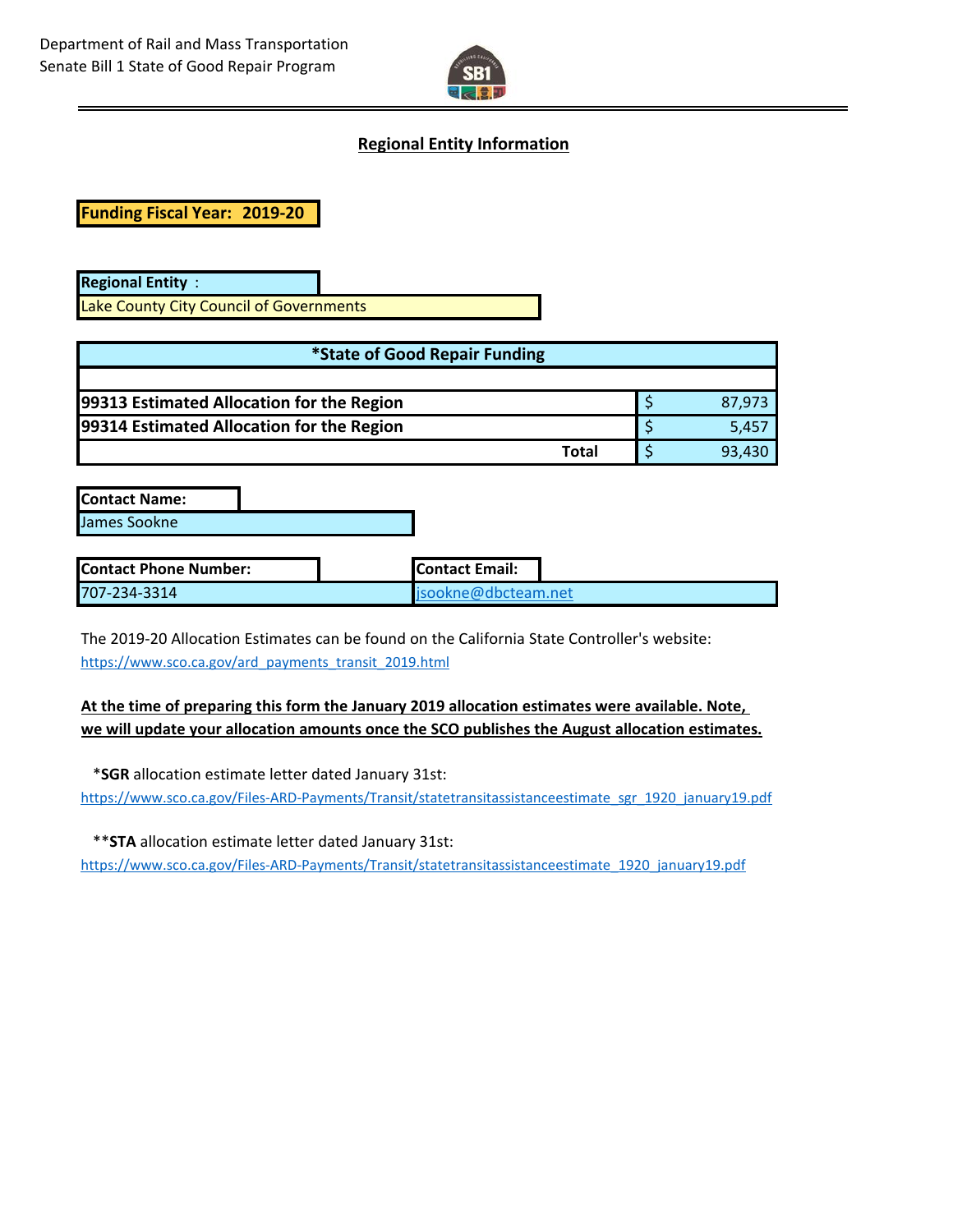|   | <b>State of Good Repair Project Information</b> |                                                     |                                                                                                                |                                                                                                                  |                                                |                                                      |                                                                   |                                                 |                                                                    |                                             |
|---|-------------------------------------------------|-----------------------------------------------------|----------------------------------------------------------------------------------------------------------------|------------------------------------------------------------------------------------------------------------------|------------------------------------------------|------------------------------------------------------|-------------------------------------------------------------------|-------------------------------------------------|--------------------------------------------------------------------|---------------------------------------------|
| # | <b>Recipient/Region</b><br>Auto-Populated       | Sub-Recipient/Operator<br><b>Dropdown Selection</b> | <b>Project Title</b><br>Project Titles must match if appearing on a previous list.<br><b>Max 75 Characters</b> | <b>Project Description</b><br>Max 300 Characters<br>If you need more space place additional information in Notes | <b>Asset Type</b><br><b>Dropdown Selection</b> | <b>Project Category</b><br><b>Dropdown Selection</b> | <b>Current Condition</b><br>of Asset<br><b>Dropdown Selection</b> | <b>Useful Life</b><br>If applicable<br>In Years | <b>Project Dates</b><br><b>Project Start</b><br>Date<br>MM/DD/YYYY | Project<br>Completion<br>Date<br>MM/DD/YYYY |
|   | Auto-Populated from Regional Entity Info Tab    |                                                     |                                                                                                                |                                                                                                                  |                                                |                                                      |                                                                   |                                                 |                                                                    |                                             |
|   | 1 Lake County City Council of Governments       | Lake Transit Authority                              | <b>Transit Hub</b>                                                                                             | Construct a new transit hub that will increase route/time<br>efficiency and allow for future expansion           | <b>Operations Facilities</b>                   | Modernization                                        | Poor                                                              |                                                 | 05/03/2021                                                         | 06/30/2022                                  |
|   |                                                 |                                                     |                                                                                                                |                                                                                                                  |                                                |                                                      |                                                                   |                                                 |                                                                    |                                             |
|   |                                                 |                                                     |                                                                                                                |                                                                                                                  |                                                |                                                      |                                                                   |                                                 |                                                                    |                                             |
|   |                                                 |                                                     |                                                                                                                |                                                                                                                  |                                                |                                                      |                                                                   |                                                 |                                                                    |                                             |
|   |                                                 |                                                     |                                                                                                                |                                                                                                                  |                                                |                                                      |                                                                   |                                                 |                                                                    |                                             |
|   |                                                 |                                                     |                                                                                                                |                                                                                                                  |                                                |                                                      |                                                                   |                                                 |                                                                    |                                             |
|   |                                                 |                                                     |                                                                                                                |                                                                                                                  |                                                |                                                      |                                                                   |                                                 |                                                                    |                                             |
|   |                                                 |                                                     |                                                                                                                |                                                                                                                  |                                                |                                                      |                                                                   |                                                 |                                                                    |                                             |
|   |                                                 |                                                     |                                                                                                                |                                                                                                                  |                                                |                                                      |                                                                   |                                                 |                                                                    |                                             |
|   |                                                 |                                                     |                                                                                                                |                                                                                                                  |                                                |                                                      |                                                                   |                                                 |                                                                    |                                             |
|   |                                                 |                                                     |                                                                                                                |                                                                                                                  |                                                |                                                      |                                                                   |                                                 |                                                                    |                                             |
|   |                                                 |                                                     |                                                                                                                |                                                                                                                  |                                                |                                                      |                                                                   |                                                 |                                                                    |                                             |
|   |                                                 |                                                     |                                                                                                                |                                                                                                                  |                                                |                                                      |                                                                   |                                                 |                                                                    |                                             |
|   |                                                 |                                                     |                                                                                                                |                                                                                                                  |                                                |                                                      |                                                                   |                                                 |                                                                    |                                             |
|   |                                                 |                                                     |                                                                                                                |                                                                                                                  |                                                |                                                      |                                                                   |                                                 |                                                                    |                                             |
|   |                                                 |                                                     |                                                                                                                |                                                                                                                  |                                                |                                                      |                                                                   |                                                 |                                                                    |                                             |
|   |                                                 |                                                     |                                                                                                                |                                                                                                                  |                                                |                                                      |                                                                   |                                                 |                                                                    |                                             |
|   |                                                 |                                                     |                                                                                                                |                                                                                                                  |                                                |                                                      |                                                                   |                                                 |                                                                    |                                             |
|   |                                                 |                                                     |                                                                                                                |                                                                                                                  |                                                |                                                      |                                                                   |                                                 |                                                                    |                                             |
|   |                                                 |                                                     |                                                                                                                |                                                                                                                  |                                                |                                                      |                                                                   |                                                 |                                                                    |                                             |
|   |                                                 |                                                     |                                                                                                                |                                                                                                                  |                                                |                                                      |                                                                   |                                                 |                                                                    |                                             |
|   |                                                 |                                                     |                                                                                                                |                                                                                                                  |                                                |                                                      |                                                                   |                                                 |                                                                    |                                             |
|   |                                                 |                                                     |                                                                                                                |                                                                                                                  |                                                |                                                      |                                                                   |                                                 |                                                                    |                                             |
|   |                                                 |                                                     |                                                                                                                |                                                                                                                  |                                                |                                                      |                                                                   |                                                 |                                                                    |                                             |
|   |                                                 |                                                     |                                                                                                                |                                                                                                                  |                                                |                                                      |                                                                   |                                                 |                                                                    |                                             |
|   |                                                 |                                                     |                                                                                                                |                                                                                                                  |                                                |                                                      |                                                                   |                                                 |                                                                    |                                             |
|   |                                                 |                                                     |                                                                                                                |                                                                                                                  |                                                |                                                      |                                                                   |                                                 |                                                                    |                                             |
|   |                                                 |                                                     |                                                                                                                |                                                                                                                  |                                                |                                                      |                                                                   |                                                 |                                                                    |                                             |
|   |                                                 |                                                     |                                                                                                                |                                                                                                                  |                                                |                                                      |                                                                   |                                                 |                                                                    |                                             |
|   |                                                 |                                                     |                                                                                                                |                                                                                                                  |                                                |                                                      |                                                                   |                                                 |                                                                    |                                             |
|   |                                                 |                                                     |                                                                                                                |                                                                                                                  |                                                |                                                      |                                                                   |                                                 |                                                                    |                                             |
|   |                                                 |                                                     |                                                                                                                |                                                                                                                  |                                                |                                                      |                                                                   |                                                 |                                                                    |                                             |
|   |                                                 |                                                     |                                                                                                                |                                                                                                                  |                                                |                                                      |                                                                   |                                                 |                                                                    |                                             |
|   |                                                 |                                                     |                                                                                                                |                                                                                                                  |                                                |                                                      |                                                                   |                                                 |                                                                    |                                             |
|   |                                                 |                                                     |                                                                                                                |                                                                                                                  |                                                |                                                      |                                                                   |                                                 |                                                                    |                                             |
|   |                                                 |                                                     |                                                                                                                |                                                                                                                  |                                                |                                                      |                                                                   |                                                 |                                                                    |                                             |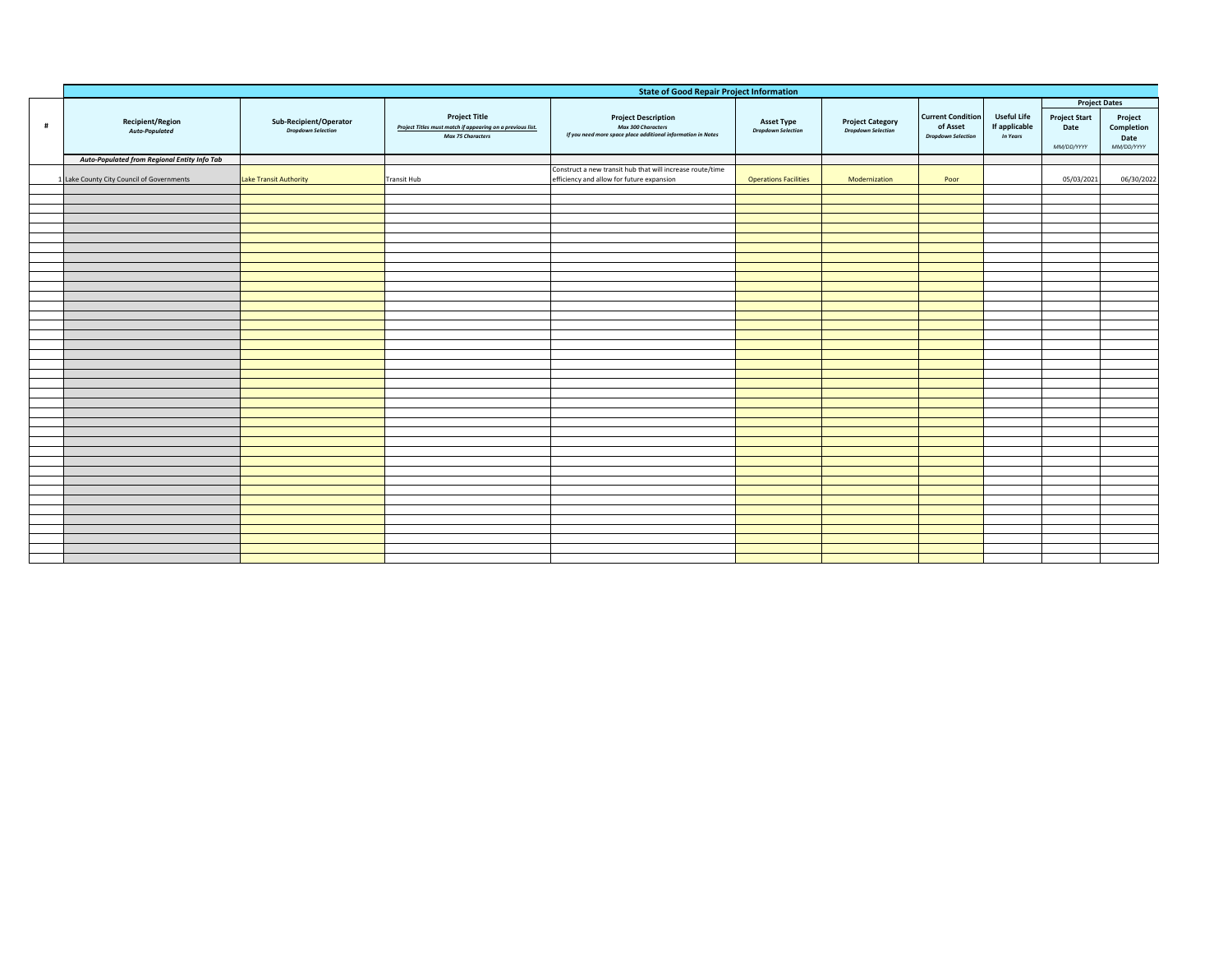|   |                                 |                                   |                                                        |                                      |                                      |                                    |                                           |                                                                               |                                                            |                                 | <b>Legislative Districts</b>                        |               |                |                |                                         |
|---|---------------------------------|-----------------------------------|--------------------------------------------------------|--------------------------------------|--------------------------------------|------------------------------------|-------------------------------------------|-------------------------------------------------------------------------------|------------------------------------------------------------|---------------------------------|-----------------------------------------------------|---------------|----------------|----------------|-----------------------------------------|
|   |                                 |                                   |                                                        | <b>SGR Costs</b>                     |                                      |                                    |                                           |                                                                               | <b>Non-SGR Costs</b>                                       |                                 | <b>Total Project</b>                                |               |                |                |                                         |
| # | <b>Project Location</b><br>City | <b>Project Location</b><br>County | <b>Existing State of Good</b><br><b>Repair Project</b> | 2019-20<br><b>SGR Costs</b><br>99313 | 2019-20<br><b>SGR Costs</b><br>99314 | Total<br><b>SGR Costs</b><br>99313 | <b>Total</b><br><b>SGR Costs</b><br>99314 | Total<br><b>Other SB1 Costs</b><br><b>Please Identify</b><br>Program in Notes | Total<br><b>STA Costs -</b><br><b>Not Including</b><br>SGR | Total<br><b>All Other Funds</b> |                                                     | Congressional | Senate         | Assembly       | Notes, Comments, Additional Information |
|   |                                 |                                   | <b>New</b>                                             |                                      |                                      |                                    |                                           |                                                                               |                                                            |                                 |                                                     |               |                |                |                                         |
|   | 1 Clearlake, CA                 | Lake                              |                                                        | s.<br>87,973 \$                      | $5,457$ \$                           | 149,241 \$                         | 10,637                                    |                                                                               |                                                            |                                 | 159,878<br>l s                                      | 3,5           | $\overline{2}$ | $\overline{4}$ | Includes \$66,448 in 2018/19 SGR funds  |
|   |                                 |                                   |                                                        |                                      |                                      |                                    |                                           |                                                                               |                                                            |                                 | l \$                                                |               |                |                |                                         |
|   |                                 |                                   |                                                        |                                      |                                      |                                    |                                           |                                                                               |                                                            |                                 | $\vert$ \$<br>$\overline{\mathsf{s}}$               |               |                |                |                                         |
|   |                                 |                                   |                                                        |                                      |                                      |                                    |                                           |                                                                               |                                                            |                                 | l \$                                                |               |                |                |                                         |
|   |                                 |                                   |                                                        |                                      |                                      |                                    |                                           |                                                                               |                                                            |                                 | $\vert \mathsf{s} \vert$                            |               |                |                |                                         |
|   |                                 |                                   |                                                        |                                      |                                      |                                    |                                           |                                                                               |                                                            |                                 | $\vert$ \$                                          |               |                |                |                                         |
|   |                                 |                                   |                                                        |                                      |                                      |                                    |                                           |                                                                               |                                                            |                                 | l \$                                                |               |                |                |                                         |
|   |                                 |                                   |                                                        |                                      |                                      |                                    |                                           |                                                                               |                                                            |                                 | $\vert$ \$                                          |               |                |                |                                         |
|   |                                 |                                   |                                                        |                                      |                                      |                                    |                                           |                                                                               |                                                            |                                 | $\vert \varsigma \vert$                             |               |                |                |                                         |
|   |                                 |                                   |                                                        |                                      |                                      |                                    |                                           |                                                                               |                                                            |                                 | l \$<br>$\vert \mathsf{s} \vert$                    |               |                |                |                                         |
|   |                                 |                                   |                                                        |                                      |                                      |                                    |                                           |                                                                               |                                                            |                                 | l \$                                                |               |                |                |                                         |
|   |                                 |                                   |                                                        |                                      |                                      |                                    |                                           |                                                                               |                                                            |                                 | $\vert \mathsf{s} \vert$                            |               |                |                |                                         |
|   |                                 |                                   |                                                        |                                      |                                      |                                    |                                           |                                                                               |                                                            |                                 | $\vert \varsigma \vert$                             |               |                |                |                                         |
|   |                                 |                                   |                                                        |                                      |                                      |                                    |                                           |                                                                               |                                                            |                                 | $\vert$ s                                           |               |                |                |                                         |
|   |                                 |                                   |                                                        |                                      |                                      |                                    |                                           |                                                                               |                                                            |                                 | $\vert \mathsf{s} \vert$                            |               |                |                |                                         |
|   |                                 |                                   |                                                        |                                      |                                      |                                    |                                           |                                                                               |                                                            |                                 | $\vert \varsigma \vert$                             |               |                |                |                                         |
|   |                                 |                                   |                                                        |                                      |                                      |                                    |                                           |                                                                               |                                                            |                                 | $\vert$ s<br>$\vert$ \$                             |               |                |                |                                         |
|   |                                 |                                   |                                                        |                                      |                                      |                                    |                                           |                                                                               |                                                            |                                 | $\overline{\phantom{a}}$                            |               |                |                |                                         |
|   |                                 |                                   |                                                        |                                      |                                      |                                    |                                           |                                                                               |                                                            |                                 | $\vert$ s                                           |               |                |                |                                         |
|   |                                 |                                   |                                                        |                                      |                                      |                                    |                                           |                                                                               |                                                            |                                 | $\overline{\mathsf{s}}$                             |               |                |                |                                         |
|   |                                 |                                   |                                                        |                                      |                                      |                                    |                                           |                                                                               |                                                            |                                 | l \$                                                |               |                |                |                                         |
|   |                                 |                                   |                                                        |                                      |                                      |                                    |                                           |                                                                               |                                                            |                                 | $\frac{1}{2}$                                       |               |                |                |                                         |
|   |                                 |                                   |                                                        |                                      |                                      |                                    |                                           |                                                                               |                                                            |                                 | $\vert \varsigma \vert$                             |               |                |                |                                         |
|   |                                 |                                   |                                                        |                                      |                                      |                                    |                                           |                                                                               |                                                            |                                 | $\vert \mathsf{s} \vert$<br>$\vert \varsigma \vert$ |               |                |                |                                         |
|   |                                 |                                   |                                                        |                                      |                                      |                                    |                                           |                                                                               |                                                            |                                 | $\overline{\mathsf{s}}$                             |               |                |                |                                         |
|   |                                 |                                   |                                                        |                                      |                                      |                                    |                                           |                                                                               |                                                            |                                 | $\vert \mathsf{s} \vert$                            |               |                |                |                                         |
|   |                                 |                                   |                                                        |                                      |                                      |                                    |                                           |                                                                               |                                                            |                                 | $\overline{\mathsf{s}}$                             |               |                |                |                                         |
|   |                                 |                                   |                                                        |                                      |                                      |                                    |                                           |                                                                               |                                                            |                                 | $\vert \mathsf{s} \vert$                            |               |                |                |                                         |
|   |                                 |                                   |                                                        |                                      |                                      |                                    |                                           |                                                                               |                                                            |                                 | l s                                                 |               |                |                |                                         |
|   |                                 |                                   |                                                        |                                      |                                      |                                    |                                           |                                                                               |                                                            |                                 | $\vert \mathsf{s} \vert$                            |               |                |                |                                         |
|   |                                 |                                   |                                                        |                                      |                                      |                                    |                                           |                                                                               |                                                            |                                 | $\vert \varsigma \vert$<br>l \$                     |               |                |                |                                         |
|   |                                 |                                   |                                                        |                                      |                                      |                                    |                                           |                                                                               |                                                            |                                 | $\overline{\mathsf{s}}$                             |               |                |                |                                         |
|   |                                 |                                   |                                                        |                                      |                                      |                                    |                                           |                                                                               |                                                            |                                 | l \$                                                |               |                |                |                                         |
|   |                                 |                                   |                                                        |                                      |                                      |                                    |                                           |                                                                               |                                                            |                                 | $\vert$ s                                           |               |                |                |                                         |
|   |                                 |                                   |                                                        |                                      |                                      |                                    |                                           |                                                                               |                                                            |                                 | $\overline{\mathsf{s}}$                             |               |                |                |                                         |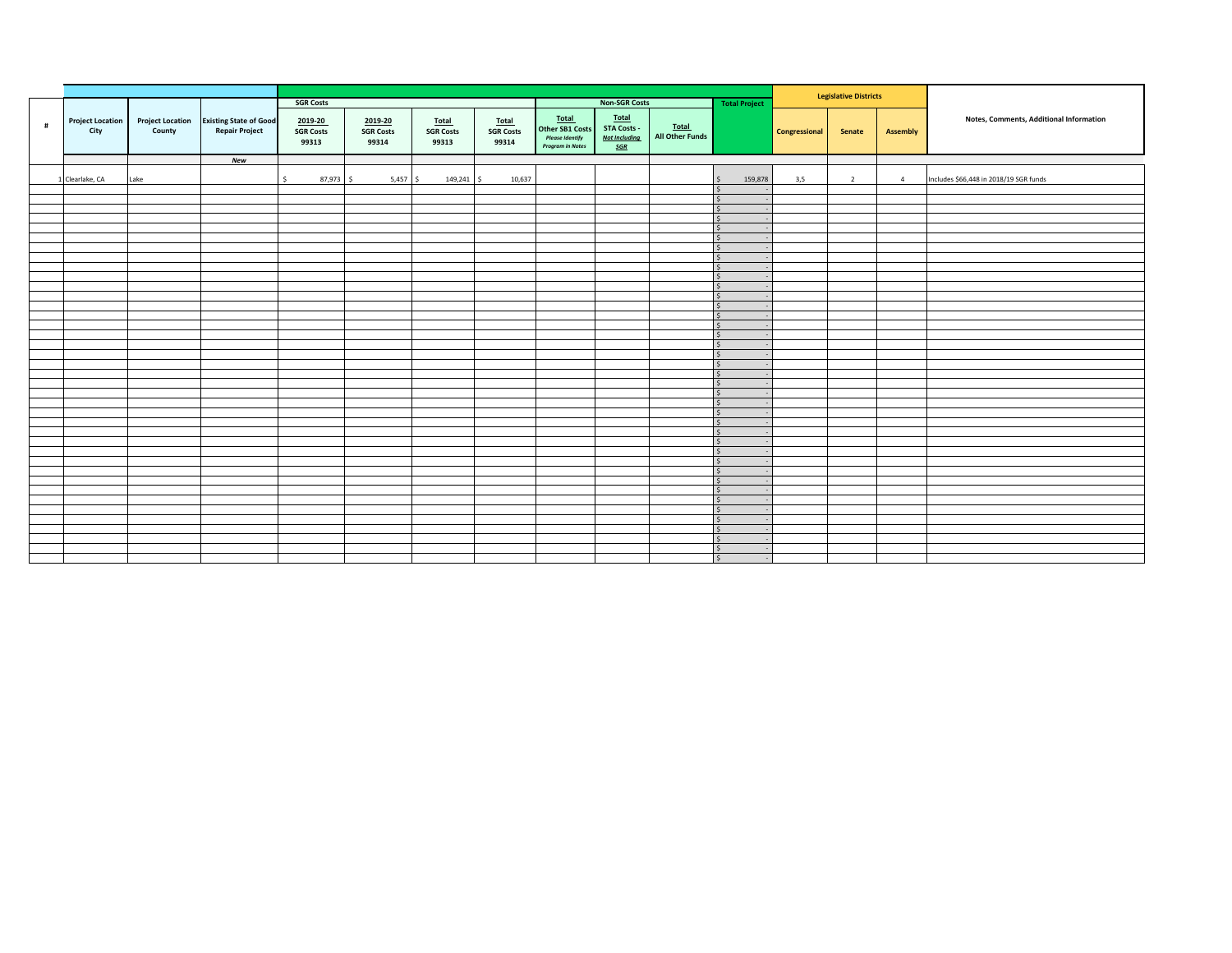California Department of Transportation

# 2019

# State of Good Repair Program **Guidelines**

Formal Draft Update May 2019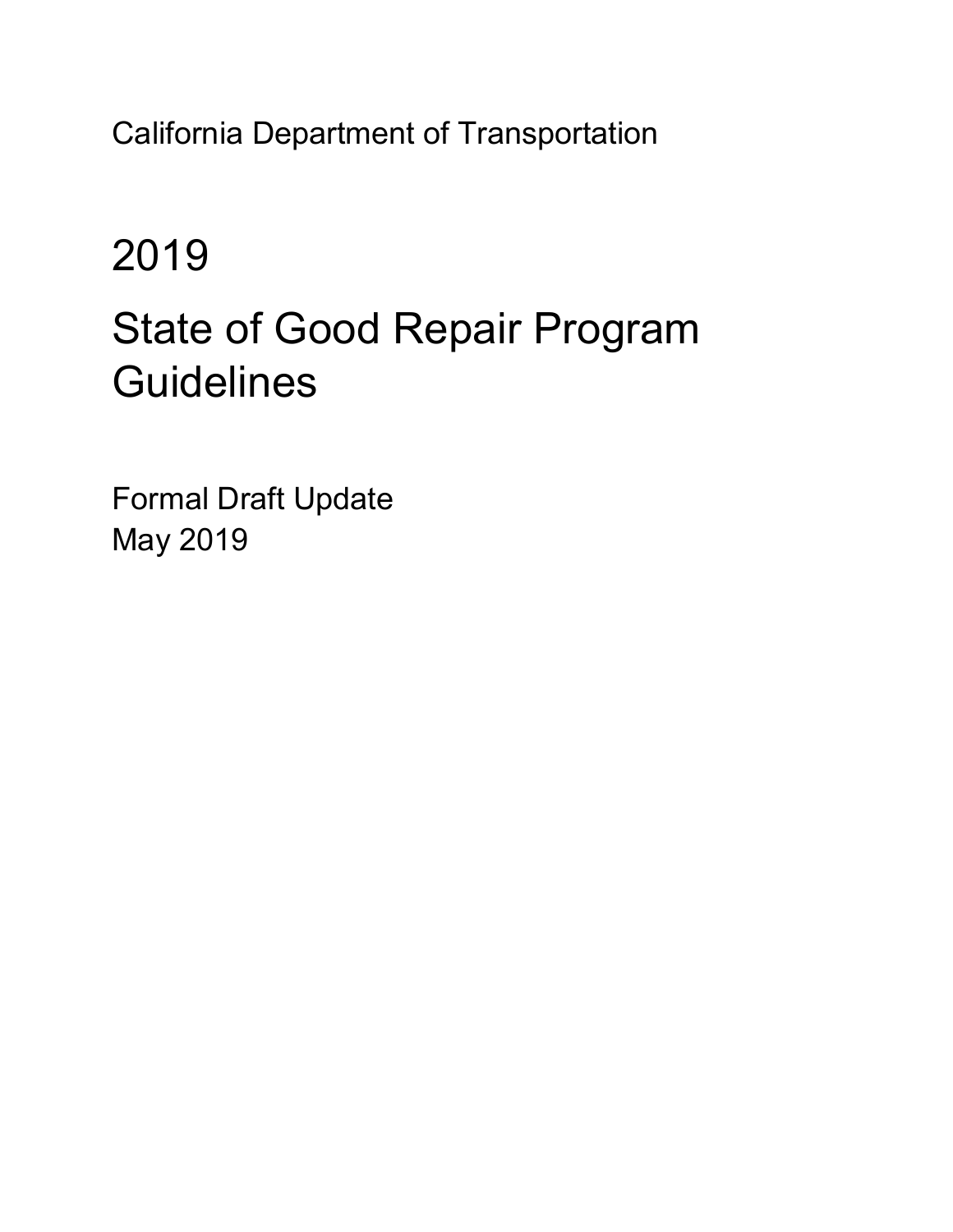# **Guidelines for the State of Good Repair Program**

| Table of Contents |  |
|-------------------|--|
|                   |  |
|                   |  |
|                   |  |
|                   |  |
|                   |  |
|                   |  |
|                   |  |
|                   |  |
|                   |  |
|                   |  |
|                   |  |
|                   |  |
|                   |  |
|                   |  |
|                   |  |
|                   |  |
|                   |  |
|                   |  |
|                   |  |
|                   |  |
|                   |  |
|                   |  |
|                   |  |
|                   |  |
|                   |  |

# Table of Contents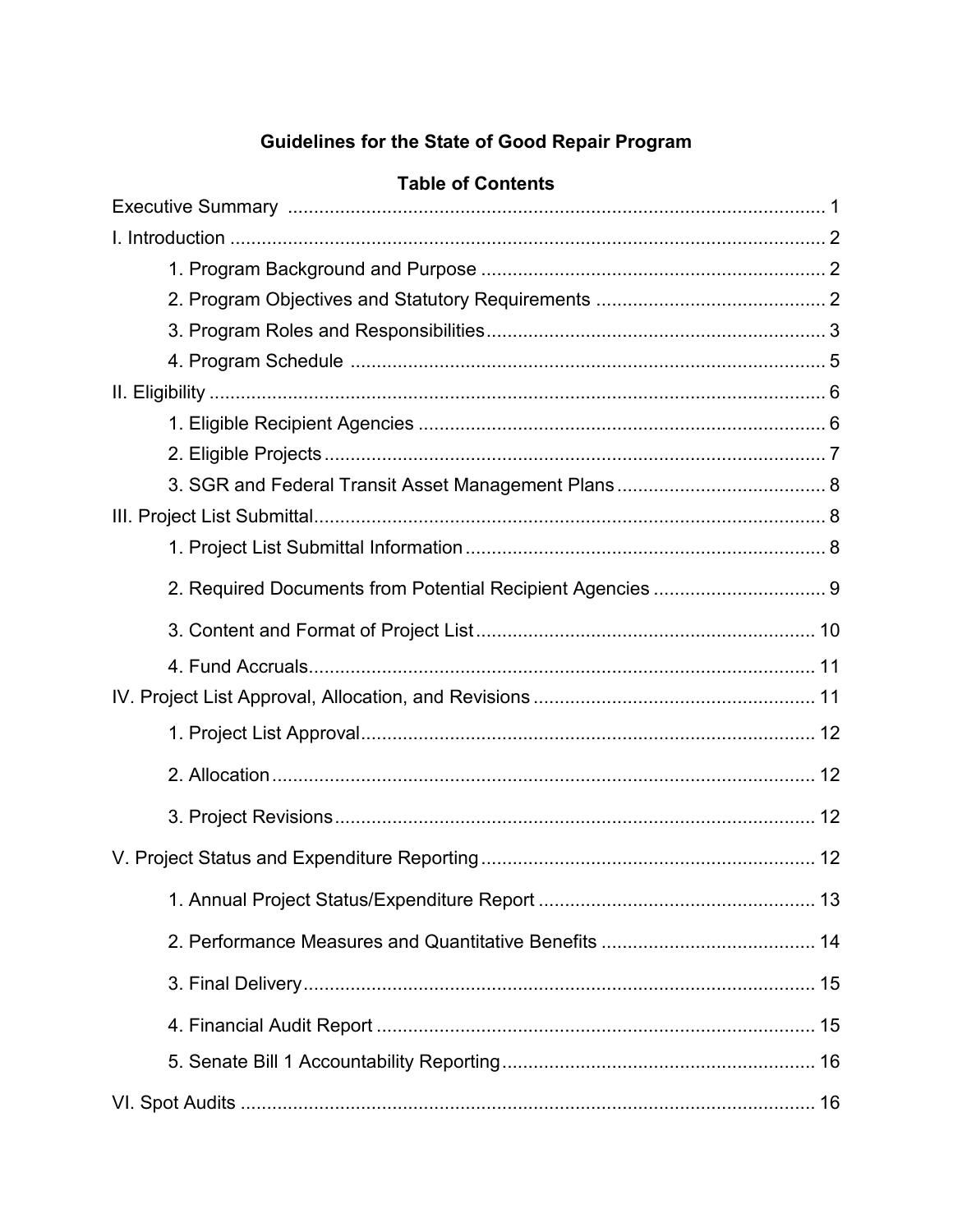### **Executive Summary**

On April 28, 2017, Governor Edmund G. Brown Jr. signed Senate Bill 1 (Chapter 5, Statutes of 2017), known as the Road Repair and Accountability Act of 2017. Senate Bill 1 provides over \$5 billion in new transportation funding each year to repair highways, bridges and local roads, to make strategic investments in congested commute and freight corridors, and to improve transit service. These guidelines address the portion of Senate Bill 1 providing approximately \$105 million annually to transit operators in California for eligible transit maintenance, rehabilitation, and capital projects. This investment in public transit is referred to as the State of Good Repair Program.

The State of Good Repair Program is funded from a portion of the new Transportation Improvement Fee on vehicle registrations due on or after January 1, 2018. A portion of this fee will be transferred to the State Controller's Office for the State of Good Repair Program. Pursuant to Public Utilities Code Section 99312.1, these funds will be distributed to eligible agencies using the State Transit Assistance Program formula. This formula distributes half of the State of Good Repair funds according to population and half of the State of Good Repair funds according to transit operator revenues.

The California Department of Transportation (Caltrans) is tasked with the management and administration of the State of Good Repair Program. While Senate Bill 1 addresses a variety of transportation needs, this program has the specific goal of keeping transit systems in a state of good repair. This can include both the purchase of new transit vehicles and maintenance and rehabilitation of existing vehicles and transit facilities. These new investments will lead to cleaner transit vehicle fleets, increased reliability and safety, and reduced greenhouse gas emissions and other pollutants.

These State of Good Repair Program Guidelines will describe the policies and procedures to determine the list of projects eligible to receive allocation of State of Good Repair funding each year, allocating such projects, reporting on project status and expenditures, and project closeout and audit (if needed). In carrying out the reporting requirements and other statutory objectives of the Road Repair and Accountability Act of 2017, Senate Bill 1 emphasizes the importance of accountability and transparency in the delivery of California's transportation programs. Therefore, eligible agencies receiving State of Good Repair funds will need to comply with all reporting requirements.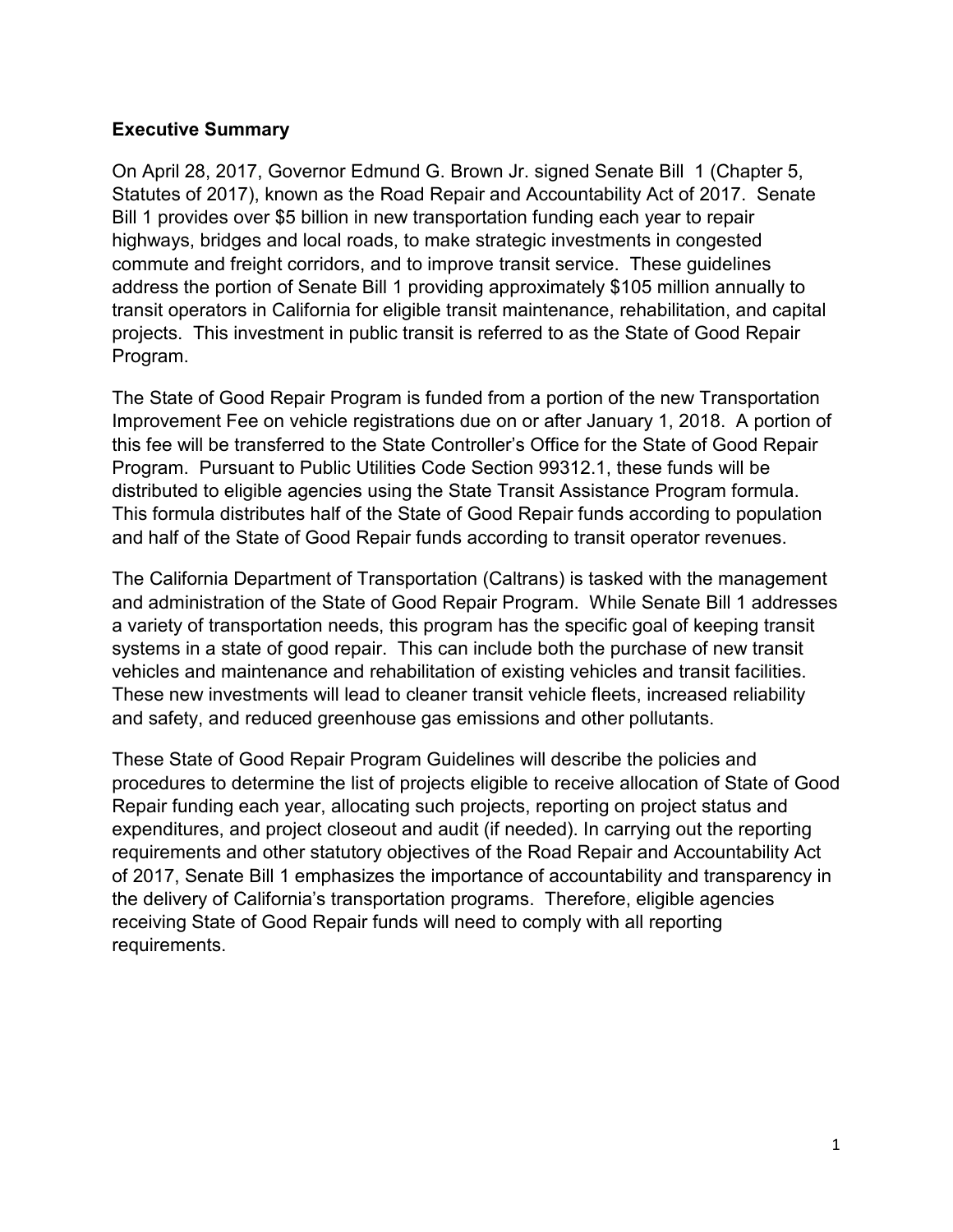# **I. Introduction**

# **1. Program Background and Purpose**

The State of Good Repair Program provides approximately \$105 million annually to transit operators in California for eligible transit maintenance, rehabilitation, and capital projects. The State of Good Repair Program will benefit the public by improving transportation services in providing public transportation agencies a consistent and dependable revenue source to invest in the upgrade, repair, and improvement of their agency's transportation infrastructure.

Public Utilities Code Section 99312.1 continuously appropriates revenues received from the State Transit Assistance Program to the State Controller's Office. The State of Good Repair Program is funded from the Transportation Improvement Fee portion of this revenue.

The State Controller's Office publishes annually estimated State of Good Repair funding levels per Public Utilities Code Section 99313 and Public Utilities Code Section 99314 according to population and farebox revenues. Per Public Utilities Code Section 99312.2 (c), only Regional Entities–transportation planning agencies, county transportation commissions, and the San Diego Metropolitan Transit System–shall be eligible to receive direct allocations from the State Controller's Office. Funds allocated per Public Utilities Code Section 99314 shall then be sub-allocated by the Regional Entities to those public transit operators in their purview which have submitted the required project information to their respective Regional Entities for review and have been evaluated to be eligible to receive State of Good Repair funding and determined to best meet local transportation needs.

Senate Bill 1 emphasizes the importance of accountability and transparency in the delivery of California's transportation programs. To be eligible for State of Good Repair funding, statute requires all potential recipient agencies to provide basic State of Good Repair project reporting to Caltrans. These guidelines outline the process to request and report on the State of Good Repair Program funding. Caltrans may revise these guidelines in future years.

# **2. Program Objectives and Statutory Requirements**

The goal of the State of Good Repair Program is to provide funding for capital assistance in rehabilitating and modernizing California's existing local transit systems.

Each Fiscal Year, regional entities, working in conjunction with their local transit operators, will compile and forward to Caltrans a list of project submittals proposed to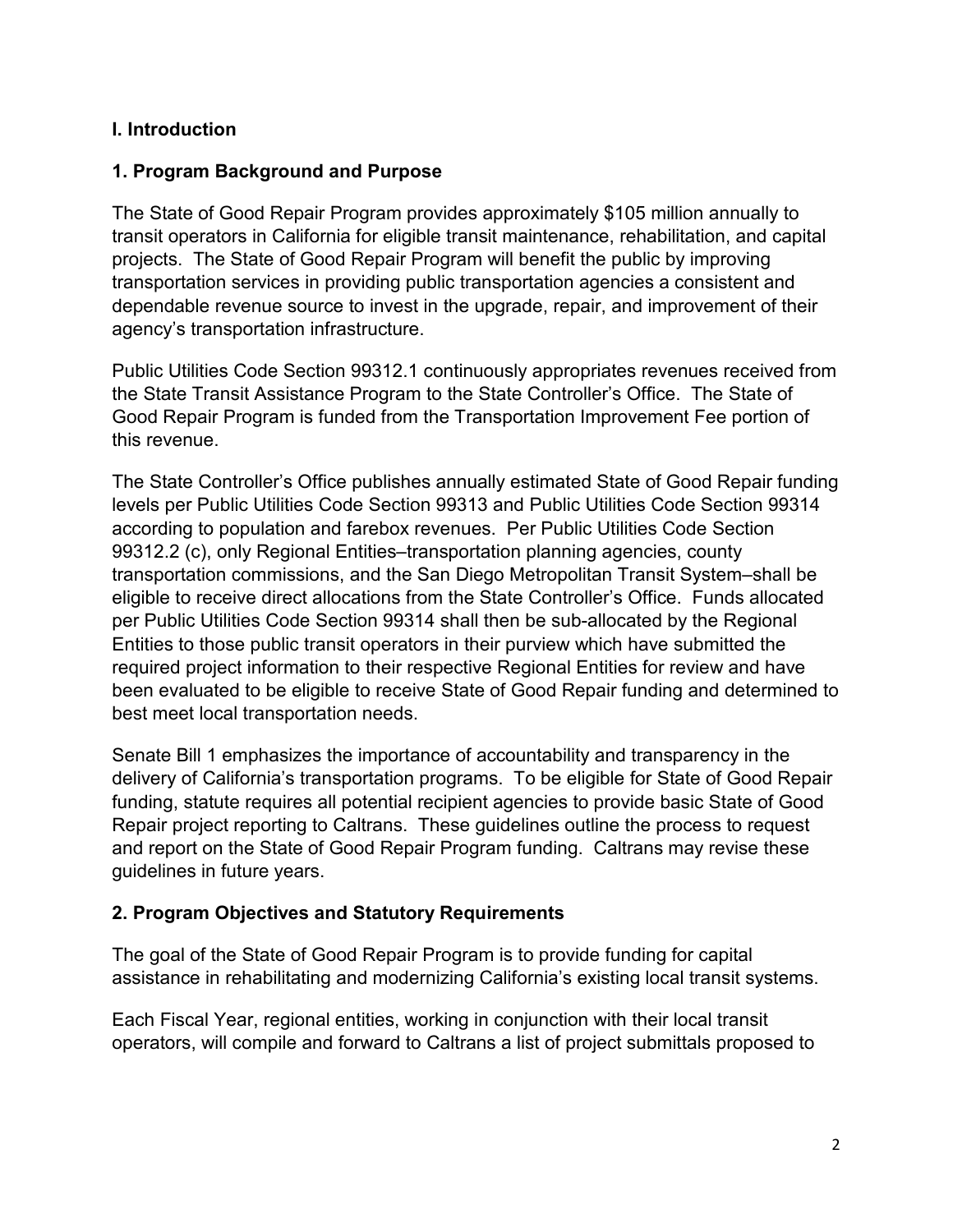be funded with an apportionment of State of Good Repair funds. The project submittals must include:

- Project scope and description
- Project overall funding plan
- Project schedule
- Estimated useful life of the project

Caltrans will provide the State Controller's Office the list of eligible recipients after having determined all required information was provided and the projects listed are eligible to receive an apportionment of funds.

Each recipient agency is required to submit an Annual Status and Expenditure Report on all activities completed for each project having received State of Good Repair funds Caltrans.

Each recipient agency must also report the State of Good Repair revenues and expenditures in their annual Transportation Development Act Audit or Comprehensive Annual Financial Report.

#### **3. Program Roles and Responsibilities**

In collaboration with the State Controller's Office, Caltrans is tasked with the management and administration of the State of Good Repair Program.

#### Caltrans shall:

- Report to the State Controller's Office the list of eligible recipients the regional Entities have submitted and are eligible to receive an apportionment of funds for the applicable fiscal year.
- Report project status, progress, and expenditures as supplied by recipient agencies through the California State Multi-Modal Accountability Reporting Tool .
- **Perform audit of project expenditures and outcomes.**
- Develop, maintain, and revise these program guidelines as necessary.

#### The State Controller's Office shall:

- Establish a uniform system of accounts and records and reporting mechanism, as required.
- Calculate and publish the State of Good Repair allocation amounts per Public Utilities Code Section 99313 and Public Utilities Code Section 99314.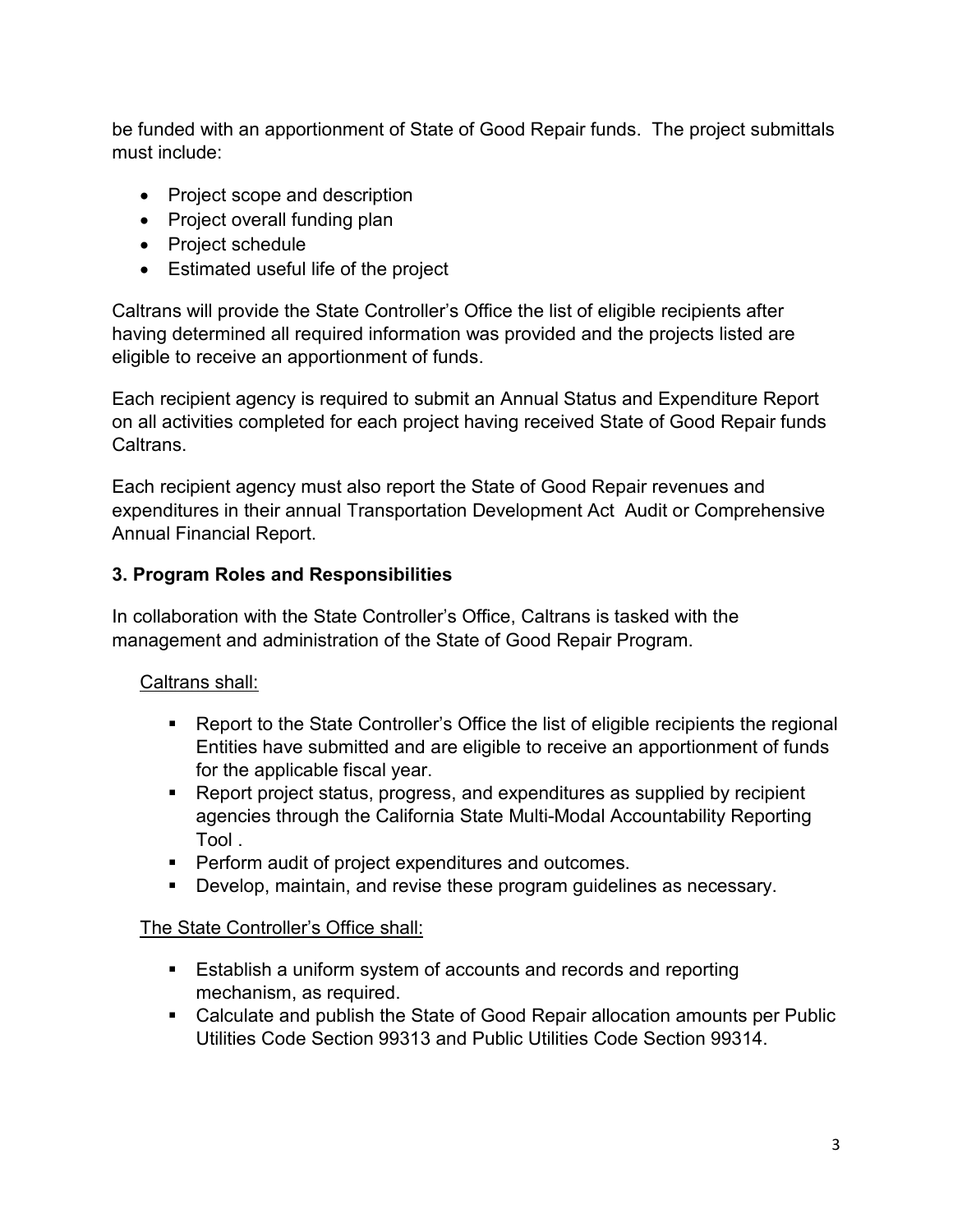Upon receipt of the list of approved recipients from Caltrans, the State Controller's Office shall allocate funds on a quarterly basis to the regional entities (unless determined otherwise).

# Eligible Regional Entities shall:

- Receive project submittals from eligible transit operators and review to ensure the proposed project(s) meets the following criteria:
	- o The project meets the State of Good Repair eligibility requirements.
	- $\circ$  Confirm that the project is appropriate for overall transit plan designed for the region.
	- o Verify estimated amount of State of Good Repair funds to be made available to the project/operator based on the State Controller's Office's State of Good Repair Allocation Estimate letter.
	- $\circ$  Include any requirements the regional entity determines best to suit their respective regions and transit/transportation needs.
- **Provide Caltrans with the list of projects proposed to be funded with State of** Good Repair apportionment:
	- o Made available to the region per Public Utilities Code Section 99313. This list should include all proposed sub-allocations.
	- $\circ$  The list of projects submitted by the transit operators within their regional jurisdiction to be funded with the State of Good Repair apportionment made available to the operators per Public Utilities Code Section 99314.
	- o This list is to be submitted to Caltrans by September 1.
- Receive and allocate State of Good Repair funds to projects in their region based on their local transit/transportation needs (Public Utilities Code Section 99313).
- Receive and sub-allocate State of Good Repair funds to the transit operators under their jurisdiction according to the amounts published by the State Controller's Office (Public Utilities Code Section 99314).
- Submit annually the region's State of Good Repair project status and expenditures to Caltrans, ensuring funds have been expended on State of Good Repair eligible activities.
- Comply with all relevant federal and State laws, regulations, and funding policies.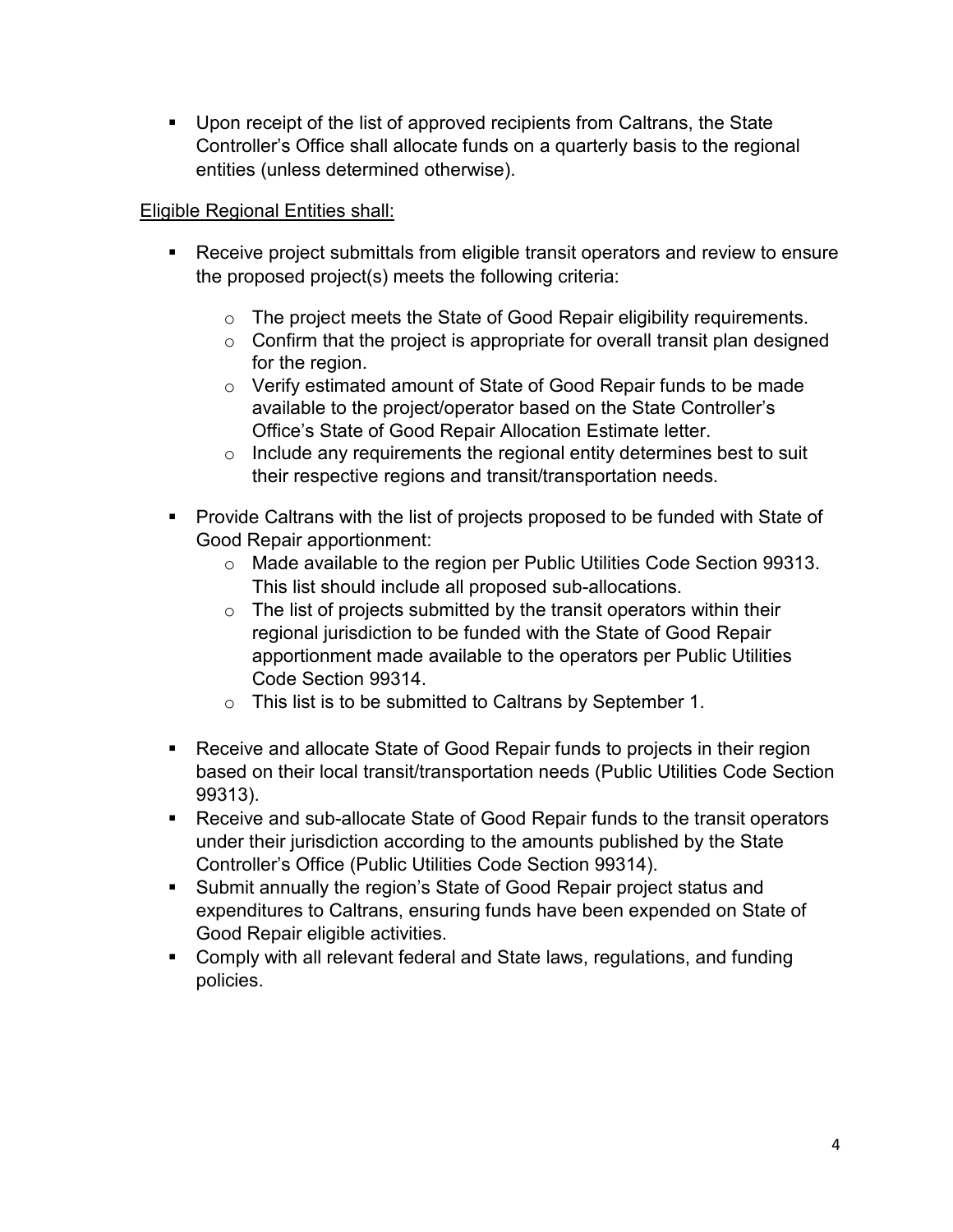# Eligible Transit Operators shall:

- **Provide to the respective regional entity the proposed list of projects to be** funded with State of Good Repair apportionment made available per Public Utilities Code Section 99314 and/or on a regional basis per Public Utilities Code Section 99313, by the deadline set by the respective regional entity.
- Submit annually to Caltrans and the respective regional entity all pertinent information on projects and expenditures each fiscal year, ensuring funds have been expended on State of Good Repair eligible activities
- Comply with all relevant federal and State laws, regulations, guidelines, and funding policies.

# **4. Program Schedule**

The following schedule lists the annual timeline for the State of Good Repair Program:

| <b>Annual State of Good Repair Timeline</b>                                                   |                                                              |
|-----------------------------------------------------------------------------------------------|--------------------------------------------------------------|
| The State Controller's Office releases estimated                                              | No later than January 31                                     |
| amounts for each potential recipient agency for the                                           |                                                              |
| upcoming Fiscal Year                                                                          |                                                              |
| Project lists due to regional entities                                                        | <b>TBD by Regional Entities*</b>                             |
| The State Controller's Office releases revised estimate                                       | August 1                                                     |
| for the current Fiscal Year                                                                   |                                                              |
| Project Lists submitted by Regional Entities to Caltrans                                      | September 1                                                  |
| through the California State Multi-Modal Accountability                                       |                                                              |
| Reporting Tool (use estimates provided by SCO in<br>January)                                  |                                                              |
|                                                                                               | October 1                                                    |
| List of Agencies with approved projects due from<br>Caltrans to the State Controller's Office |                                                              |
|                                                                                               |                                                              |
|                                                                                               |                                                              |
| <b>Quarterly Payments made</b>                                                                | 1 <sup>st</sup> Quarter - November                           |
|                                                                                               | 2 <sup>nd</sup> Quarter - February                           |
|                                                                                               | 3rd Quarter- May                                             |
| Recipient agencies to report project status, progress,                                        | 4 <sup>th</sup> Quarter- August<br>December 31 <sup>st</sup> |
| and expenditures through California State Multi-Modal                                         |                                                              |
| <b>Accountability Reporting Tool</b>                                                          |                                                              |
| Annual Financial Audit Report and/or Comprehensive                                            | December 31 <sup>st</sup>                                    |
| Annual Financial Report (CAFR) Due from each Eligible<br>Agency (pursuant to PUC 99245)       |                                                              |

\*Each regional entity shall establish their own deadline for transit operators to submit project lists to meet the September 1 deadline to Caltrans.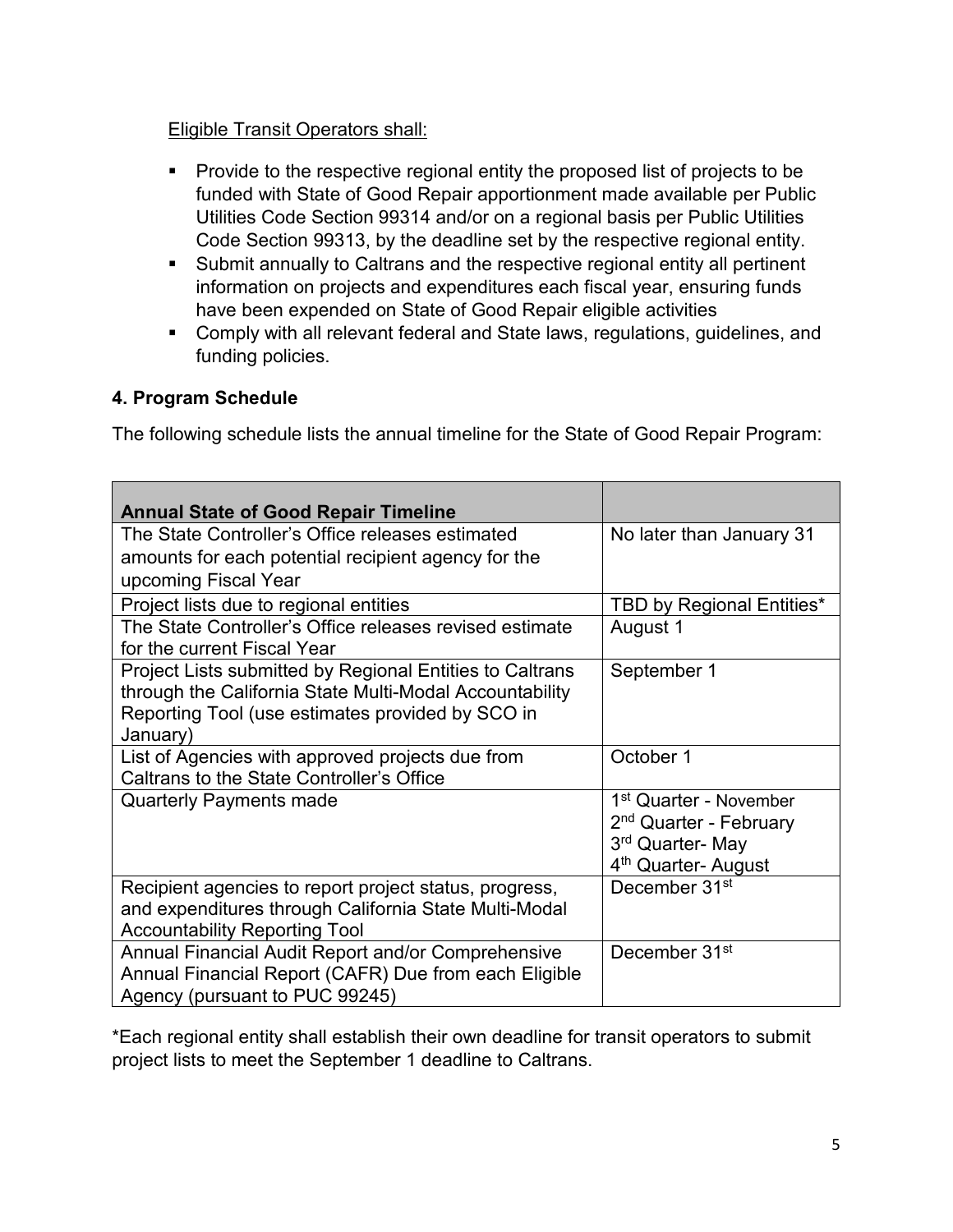# **II. Eligibility**

# **1. Eligible Recipient Agencies**

Pursuant to Public Utilities Code Section 99312.2(c), the only entities eligible to receive a direct allocation of State of Good Repair funds from the State Controller's Office are:

 A transportation planning agency, county transportation commission, and Metropolitan Transit System.

Pursuant to Public Utilities Code Section 99314, the regional entities listed above shall then sub-allocate funds to:

- **Transit operators listed on the State of Controller's Office's State of Good Repair** Allocation Estimate letter. (For purposes of these guidelines, these transit operators are also eligible recipient agencies.)
- **IF In addition, pursuant to Public Utilities Code Section 99313, any entity defined as** eligible to receive State Transit Assistance Program funds pursuant to Public Utilities Code Section 99313 is eligible to participate in the regional process, as determined by the applicable regional entity, and may therefore also be an eligible recipient agency of Public Utilities Code Section 99313 funding.

All eligible recipient agencies for funding pursuant to Public Utilities Code Section 99313 and Public Utilities Code Section 99314 and included in the State Controller's Office's annual State of Good Repair Allocation Estimate letter, must prepare and submit a project list to qualify for funding. Eligible recipients should prepare and submit their project list to their respective regional entity.

The regional entity shall collect and compile all project lists from the eligible recipient agencies in their region and submit one master list–that includes all Public Utilities Code Section 99313 and Public Utilities Code Section 99314 projects for the region–to Caltrans for review.

Eligible recipients assume responsibility and accountability for the use and expenditure of State of Good Repair Program funds and must comply with all relevant federal and State laws, regulations, policies and procedures.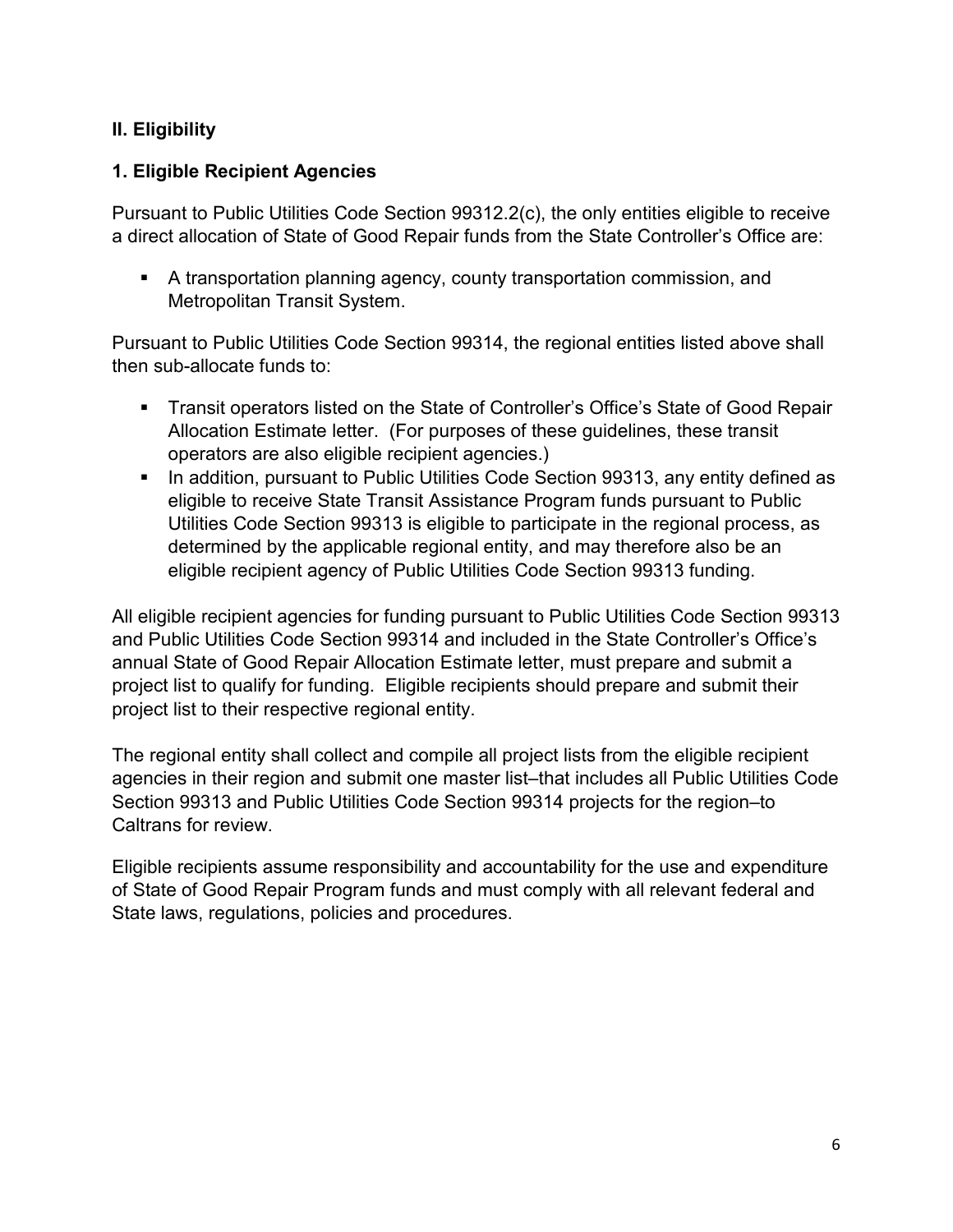# **2. Eligible Projects**

State of Good Repair funds are made available for capital projects that maintain the public transit system in a state of good repair. PUC Section 99212.1 (c) lists the projects eligible for State of Good Repair funding, which are:

- Transit capital projects or services to maintain or repair a transit operator's existing transit vehicle fleet or transit facilities, including the rehabilitation and/or modernization of the existing vehicles or facilities.
- **The design, acquisition, and construction of new vehicles or facilities that** improve existing transit services.
- Transit services that complement local efforts for repair and improvement of local transportation infrastructure.

Examples include, but are not limited to, the following:

- Replacement or rehabilitation of:
	- o Rolling stock
	- o Passenger stations and terminals
	- $\circ$  Security equipment and systems
	- o Maintenance facilities and equipment
	- o Ferry vessels
	- o Rail
- **Transit Preventative Maintenance** 
	- o Public and Staff Safety
- New transit facilities or equipment needed to maintain existing transit service(s)

To the extent possible and cost effective, and where feasible, the State of Good Repair Program encourages eligible recipients to promote "fix-it-first" transit capital projects that reduce greenhouse gases and help achieve the state's environmental goals. Examples of such projects may include replacement of vehicles with partial and/or zero emission vehicles, green technology equipment enhancements, or transit facility upgrades to improve energy efficiency.

Caltrans may approve other appropriate replacement and rehabilitation projects not listed here. Projects that solely expand capacity or service are not eligible projects. However, the expansion of capacity within a replacement project to address current or projected short-term service needs--replacing a maintenance facility with a larger facility or replacing a bus with a larger bus -are eligible.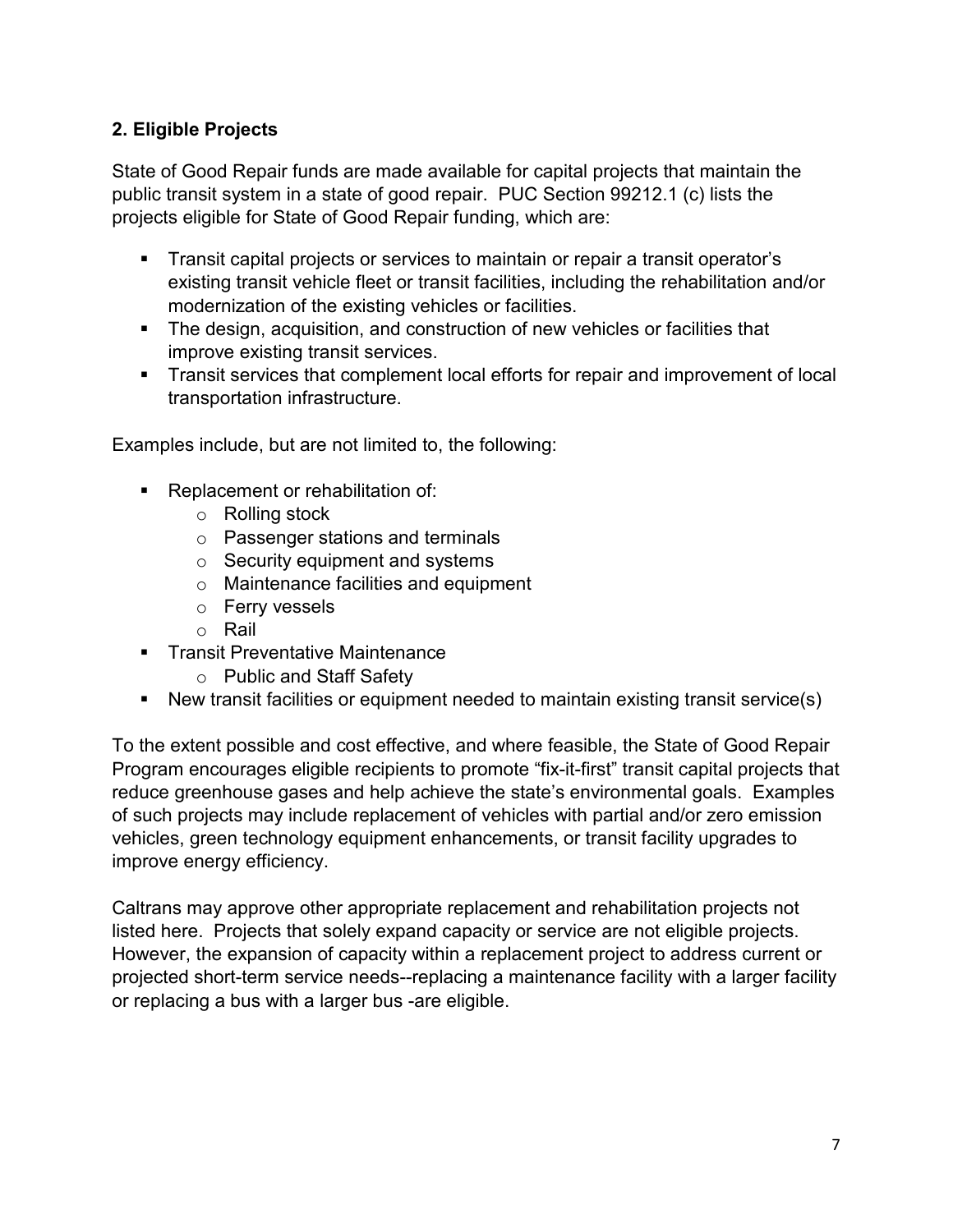The State of Good Repair Program is a transit capital program. Transit operations (except for preventative maintenance), transit agency administration, and program management are not allowable. Also, the following project construction development phases are not allowable as a stand-alone project:

- Pre-planning
- Planning
- **Environmental**

However, expenditures on these project construction development phases are allowable when included as part of a capital project. Project development costs should not exceed 20 percent of the total estimated project cost.

Eligible recipients must have the financial means to maintain and operate project services and the ability to accept their legal liabilities and fulfill financial obligations for the project's useful life.

# **3. State of Good Repair and Federal Transit Asset Management Plans**

With the national mandate to implement transit asset management plans and systems, in the future, the State of Good Repair Program envisions its projects should be included in a prioritized listing and/or a program of transportation projects consistent with the regional transportation plans within each region.

# **III. Project List Submittal**

Pursuant to Public Utilities Code Section 99312.1(d)(1), prior to receiving an apportionment of the State of Good Repair funding from the State Controller's Office in a given Fiscal Year, a potential recipient must submit a list of projects proposed to be funded with State of Good Repair funds.

# **1. Project List Submittal Information**

To be eligible for funding, all agencies listed on the State Controller's Office Allocation Estimate letter must submit a project list with all supporting documentation each year.

Each regional entity shall collect and compile all project lists from the operators within their region and submit one project list including the anticipated use of Public Utilities Code Section 99313 and Section 99314 funds to Caltrans. In anticipation of the State of Good Repair Program's September 1 deadline, the regional entity shall establish its own timelines in its efforts to collect project lists from transit providers within their region. The regional entity is responsible for submitting the combined project list to Caltrans by September 1.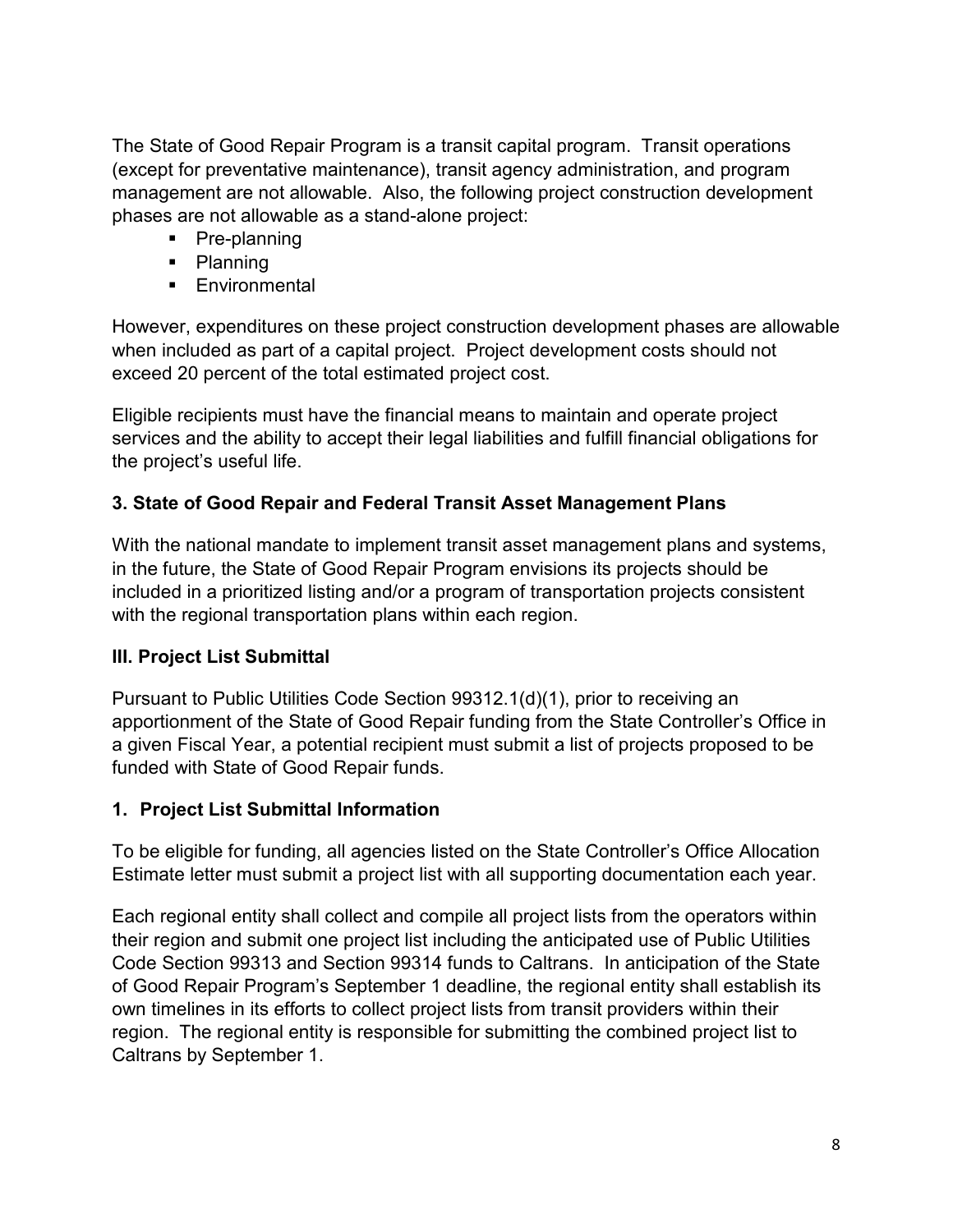Fiscal Year 2019-20 project lists and all supporting documentation may be submitted through California State Multi-Modal Accountability Reporting Tool or electronically via: SB [1SGRcomments@dot.ca.gov.](mailto:1SGRcomments@dot.ca.gov)

Please note, for all future years (Fiscal Year 2020-21 and beyond), Caltrans will require all information and reporting to be submitted electronically through California State Multi-Modal Accountability Reporting Tool

If a potential recipient misses the deadline for submittal, or submits incomplete/inaccurate project information, the potential recipient may submit a project list to be eligible for inclusion in the allocation of funds, or revise/correct project information, the following quarter by submitting the information electronically through California State Multi-Modal Accountability Reporting Tool .

Note: The State Controller's Office will allocate all the revenue each quarter only to those potential recipients that have submitted timely and complete information. Funds will not be held for allocation to agencies who have submitted late project lists.

# **2. Required Documents from Potential Recipients**

All potential recipients listed in the State Controller's Office Allocation Estimate letter must submit the following two documents to Caltrans prior to receiving their initial State of Good Repair allocation. This is a one-time requirement. However, a re-submittal of an amended Authorized Agent form is required should the local agency have a personnel change.

#### **Authorized Agent Form**

The executive authority of the potential recipient must submit a signed and dated Authorized Agent Form identifying the agent who has the authority to act on behalf the Agency.

#### **Certifications and Assurances**

Each potential recipient must submit a signed, dated, and Board Approved Certifications and Assurances document.

All regional entities and transit operators who expect to receive State of Good Repair funds are required to submit both the Authorized Agent and Certifications and Assurances documents to Caltrans prior to receiving State of Good Repair funding. A Board Resolution or equivalent verifying approval should accompany the Certifications and Assurances.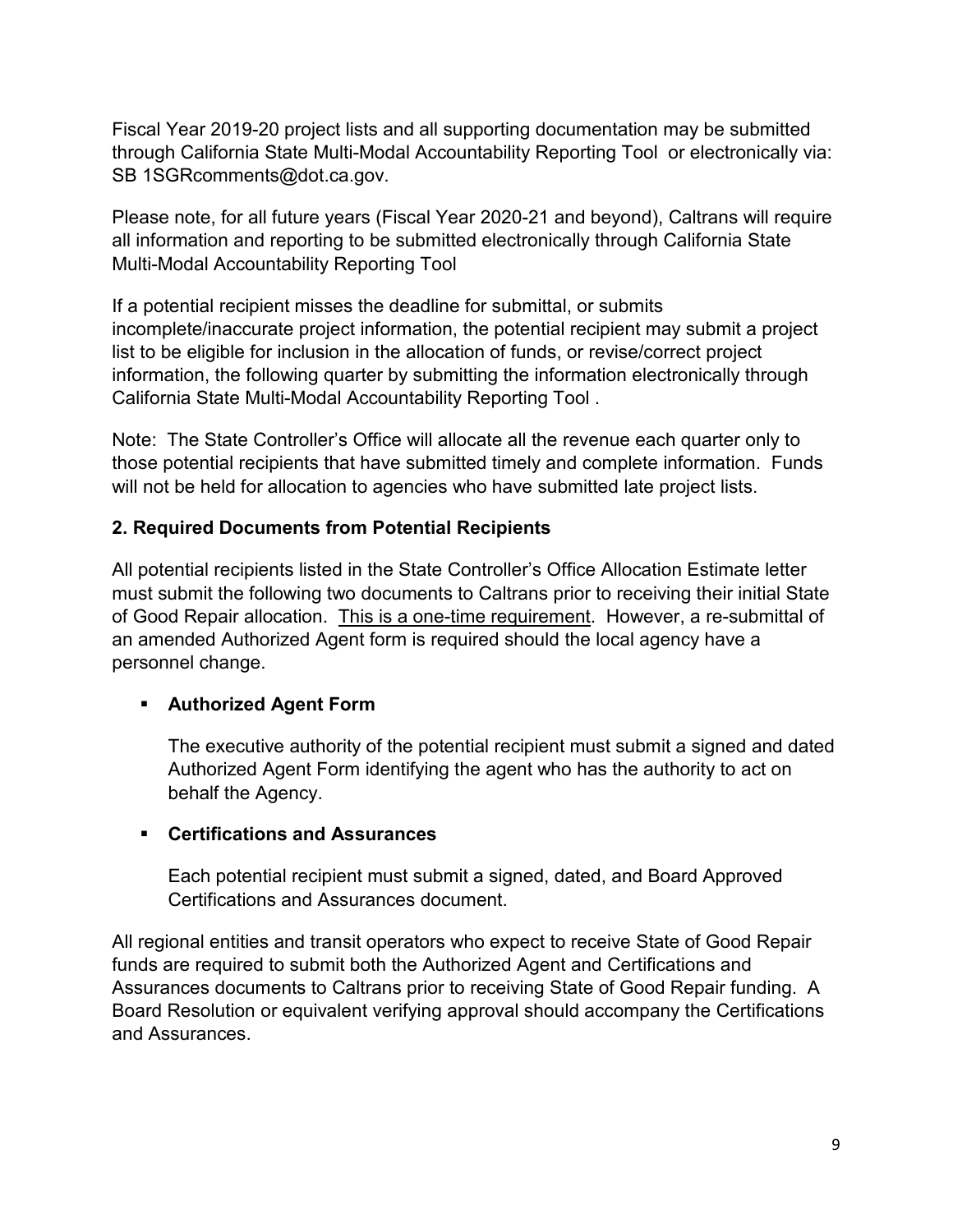Original signed documents should be mailed to:

The State of Good Repair Program The California Department of Transportation Division of Rail and Mass Transportation, MS 39 P.O. Box 942874 Sacramento, CA 94274-0001

# **3. Content and Format of Project List**

Each potential recipient as listed in the State Controller's Office Allocation Estimate

letter shall submit a list of projects to their respective regional entity including the following:

- A proposed list of projects to utilize, at a minimum, the estimated amount of State of Good Repair funding programmed for the recipient for the upcoming Fiscal Year (use estimates provided by SCO in January). The recipient may include project information for future fiscal years but are expected to update the project list as needed each Fiscal Year and submit each year to Caltrans This list must include the following information:
	- 1. Project Title
	- 2. Proposed Project Description (Scope of Work)
		- a. Vehicle or rolling stock projects should indicate the number of vehicles, size, passenger count, accessibility, and fuel type
		- b. Estimated benefits provided by project
	- 3. Proposed Project Schedule (Start to Completion)
	- 4. Project Location
	- 5. Estimated Project Cost by Fiscal Year
	- 6. Estimated Useful Life of the Improvement
	- 7. Additional Project information required on the Project List template.

An eligible recipient may choose to contribute its funding apportionment (partial or whole) to another qualifying eligible recipient to carry out a project consistent with the State of Good Repair Program's goals and objectives. The contributing agency must notify the regional entity of their intention indicating the operator the funding will be transferred to. The regional entity would incorporate the contribution into their own project list. Funds can only be allocated from the State Controller's Office to the contributing agency's designated regional entity. The local agency must make arrangements for the transfer of funds to the alternate agency. Caltrans is not responsible for tracking funding agreements (borrowing, loaning, delegating, relinquishing funds, etc.) between the contributing and recipient agencies.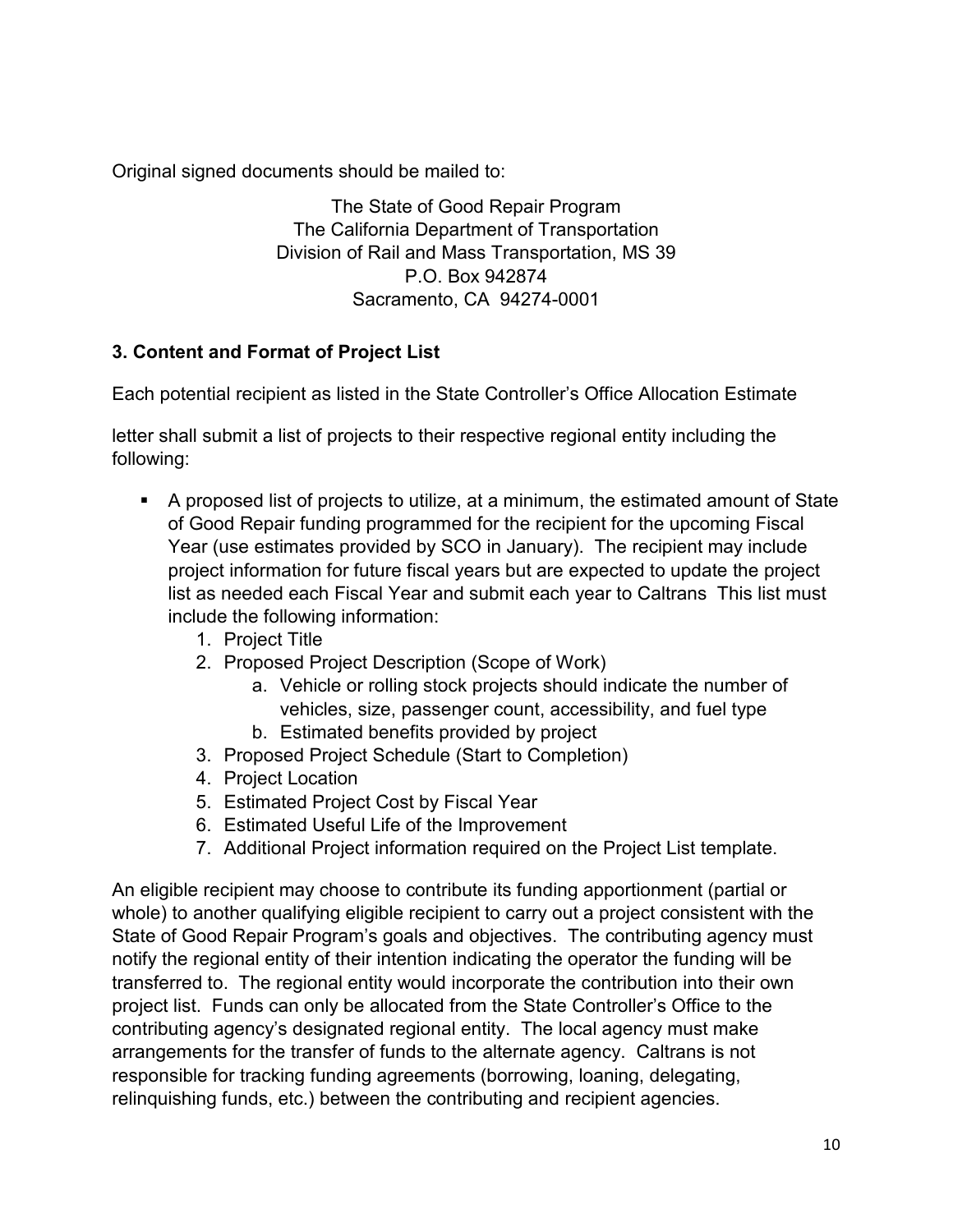A pass-through arrangement to another recipient does not relieve the contributing agency of its responsibilities to carry out the terms and conditions of the Program. The contributing agency is responsible for ensuring the project is completed as described on the project list and in compliance with all items in the Certifications and Assurances document.

Each regional entity shall collect and compile all project lists from the transit operators in their region and submit one project list on their behalf. For Fiscal Year 2019-20, should the online California State Multi-Modal Accountability Reporting Tool be unavailable, Caltrans will require one cover letter and one approving Board Resolution or equivalent from the regional entity. Please note, however, that for all future years (Fiscal Year 2020-21 and beyond), Caltrans will require all information and reporting to be submitted electronically through California State Multi-Modal Accountability Reporting Tool .

The regional entities are expected to verify the local operator's approval of their individual project lists. This could include requiring a signed cover letter on agency letterhead, with original signature authorizing and approving the list of projects for funding, a signed and dated Board Resolution, or equivalent, authorizing the list of projects for State of Good Repair funding commitment, or a copy of a publicly adopted document listing the applicable projects (for example the Short-Range Transit Plan). Each regional entity shall establish their own requirements for supporting documentation.

# **4. Fund Accruals**

Potential recipients must submit a project list every year. Failure to submit an annual project list may result in loss of the year's State of Good Repair apportionment. The State Controller's Office will allocate each year's funding according to the regular quarterly payment schedule allowing the agency to accrue the needed funds and then begin on the project. If a potential recipient is not prepared to start the project in the current fiscal year, it may submit a project list that includes a project scheduled to begin later and may accrue funding for up to four years to be used for a future project.

Eligible agencies who do not submit an annual project list may risk losing their apportionment for that specific fiscal year to other operators within the State.

# **IV. Project List Approval, Allocation, and Delivery**

# **1. Project List Approval**

Caltrans will review the proposed project list to ensure compliance with the requirements and objectives of the State of Good Repair Program. Once the proposed project list is approved, Caltrans will provide the list of eligible recipients to the State Controller's Office. This list of approved recipient agencies and projects will be posted on Caltrans' [State of Good Repair website.](https://dot.ca.gov/programs/rail-and-mass-transportation/state-transit-assistance-state-of-good-repair)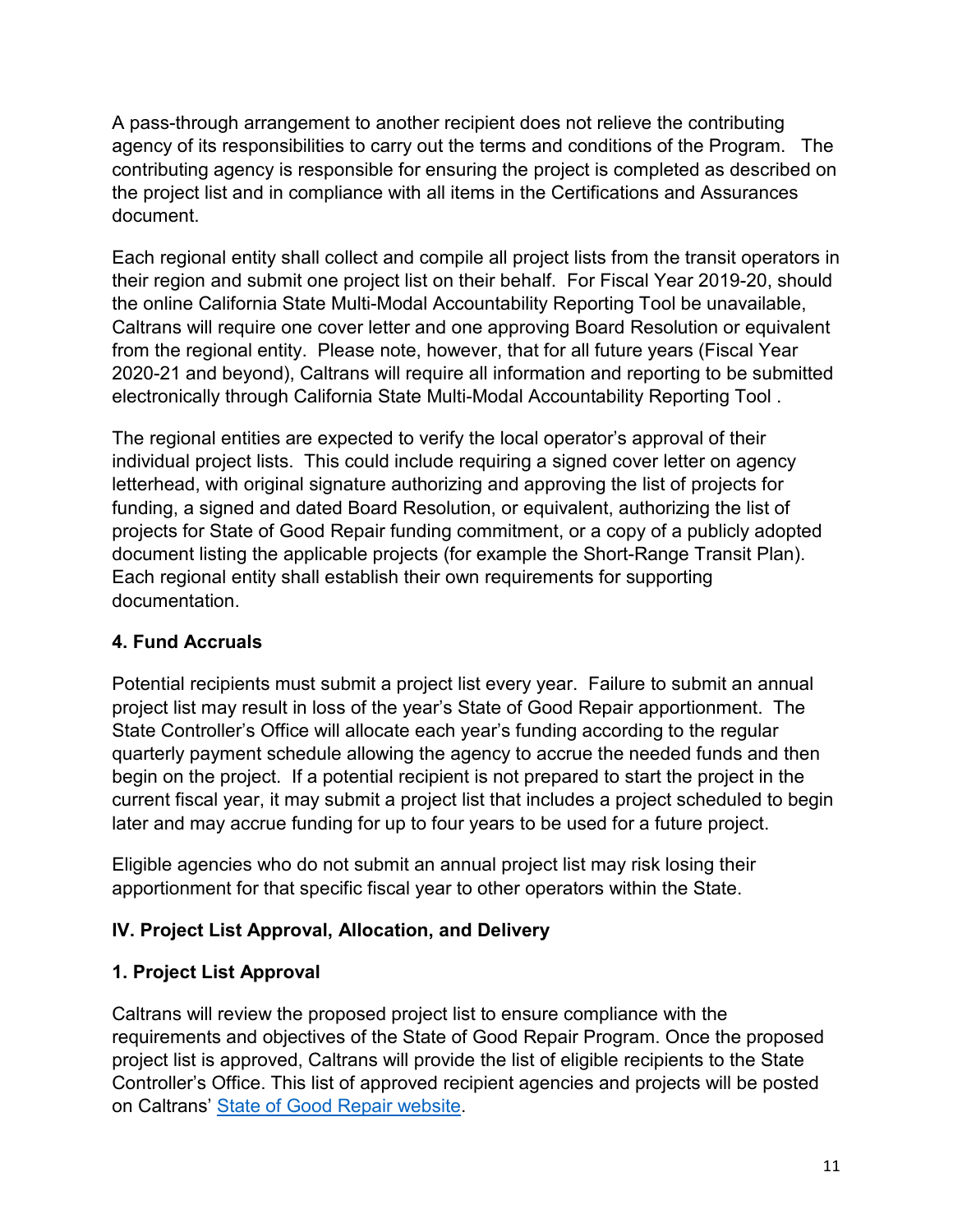# **2. Allocation**

After receiving the approved list of eligible recipients from Caltrans, the State Controller's Office will apply the formula pursuant to Public Utilities Code Section 99313 and Public Utilities Code Section 99314 to those recipient agencies eligible to receive an apportionment of State of Good Repair funds for that applicable Fiscal Year. The State Controller's Office will issue and release payments to the eligible recipient's County Treasurer's Office on a quarterly basis. The regional entities are responsible to sub-allocate the funding pursuant to Public Utilities Code Section 99314 to the applicable transit operators according to the amounts provided by the State Controller's Office.

Upon the receipt of funds, eligible recipient agencies should deposit their State of Good Repair funds into a bank account dedicated only to State of Good Repair funds for transparency of fund receipt. If a separate account is not possible, the recipient agency must provide documentation, or a subaccount dedicated to State of Good Repair funds. All recipient agencies will be asked to report the amount of accrued interest on allocated State of Good Repair funds. Earned interest on State of Good Repair funds can only be encumbered and liquidated on approved State of Good Repair projects.

# **3. Project Revisions**

Each region's project list shall not limit its flexibility to fund listed projects in accordance with local needs and priorities. If a recipient agency determines it wants to spend an allocation on a different project that was not included on an approved project list, it shall submit a modified project list and supporting documentation to the regional entity for approval. The regional entity must notify Caltrans of the project change and provide an updated project list. Caltrans shall respond within 30 days to the region and recipient agency, and once approved by Caltrans, the recipient agency may expend funds on the substitute project.

Any funds left unexpended at the end of the Fiscal Year should be applied to a project on the subsequent year's project list. Unexpended funds must be listed on the project list submitted each year until fully expended. Once a project has started the funds should be fully liquidated within four years. In certain situations, an extension may be granted for delays beyond the four years. The agency must provide a signed letter from their designated authority to the State of Good Repair Program Manager, addressing the special circumstances requiring an extension.

# **V. Project Status and Expenditure Reporting**

Each year recipient agencies are required to submit a report on the activities and progress made toward implementation of State of Good Repair funded project(s) to Caltrans. The purpose of these reports is to ensure State of Good Repair funded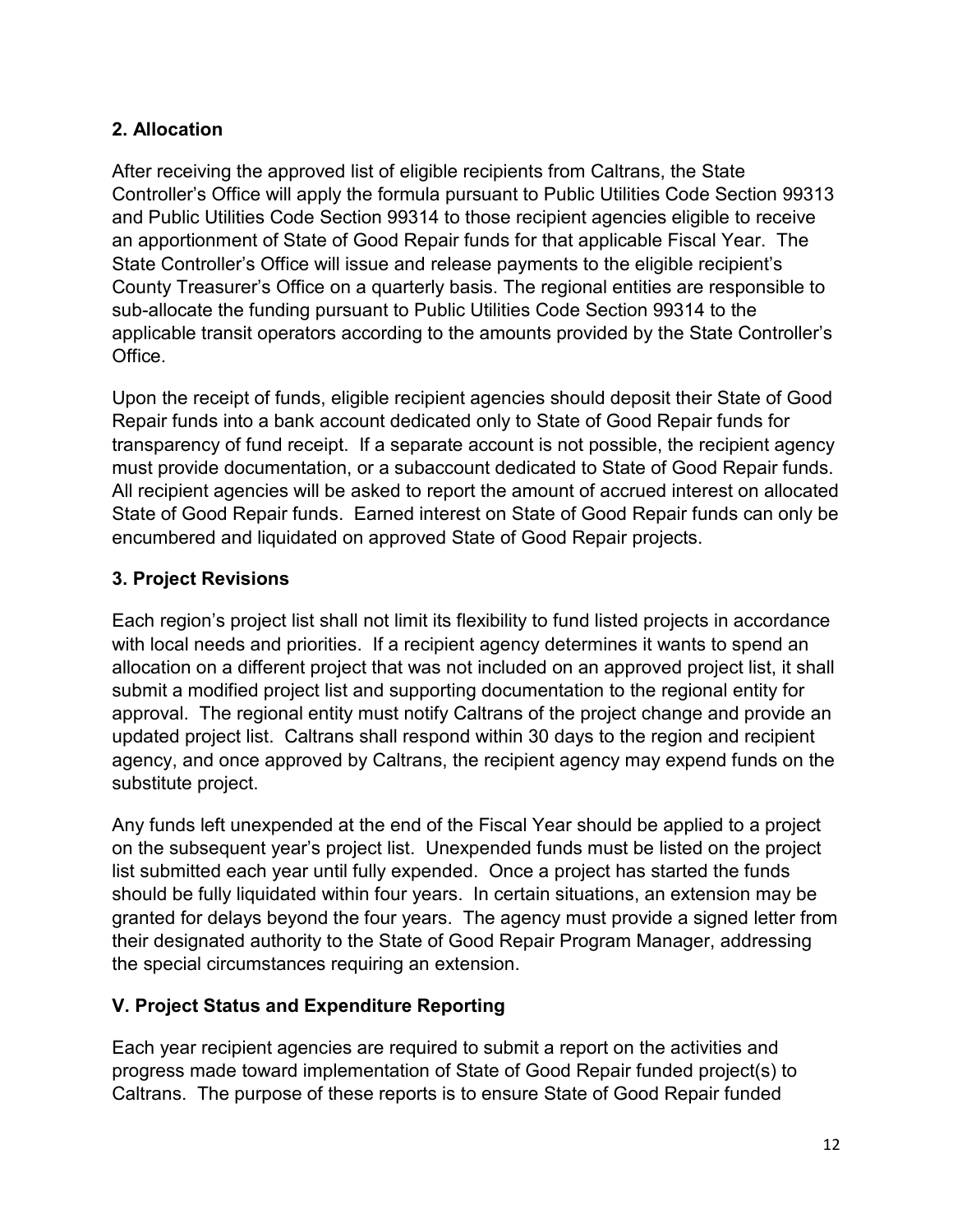projects achieve the intended goals of the State of Good Repair Program, are executed in a timely manner, and are within the identified and approved scope and budget.

Recipient agencies will provide status and expenditure reporting through the online [California State Multi-Modal Accountability Reporting Tool](https://calsmart.dot.ca.gov/login/auth)

The California State Multi-Modal Accountability Reporting Tool User Guide shall be made available upon request.

# **1. Annual Project Status/Expenditure Report**

Using the California State Multi-Modal Accountability Reporting Tool reporting tool, recipient agencies must report on project status and all State of Good Repair expenditures by December 31 each year. The report must include the total amount of State of Good Repair funding received during the Fiscal Year and the amount of funding expended or carried over. If a balance of State of Good Repair funds is carried over to a future year, that balance must be listed on each year's report until fully expended. The report must include yearly progress on each funded project and the benefits achieved once that project is completed. This includes:

- **Project Title**
- **Detailed Project Description (Scope of Work)** 
	- a. Vehicle or Rolling Stock projects should indicate the number of vehicles, size, passenger count, accessibility, and fuel type
	- b. Preventative maintenance projects should include details on how/what these funds were expended and the asset(s) that were maintained
- **Updated Project Schedule of Completion**
- **Project Location**
- **Actual Expenditures per Project**
- **Useful Life of the Project Improvement**
- **Unexpended Balances and earned interests**
- For completed projects, provide the Performance Measure(s) and Quantitative Benefit(s) as outlined in the project submittal section (see Table A, page 15) which may include one or more the following elements:
	- a. Improved safety
	- b. Increased useful life of asset
	- c. Efficiency
	- d. Reduce operating/maintenance costs
	- e. System Preservation Increase reliability
	- f. Reduce emissions

To conform to State regulation, compliance and accountability, Caltrans may adopt additional performance targets of capital assets in the future. The program will provide notification of change.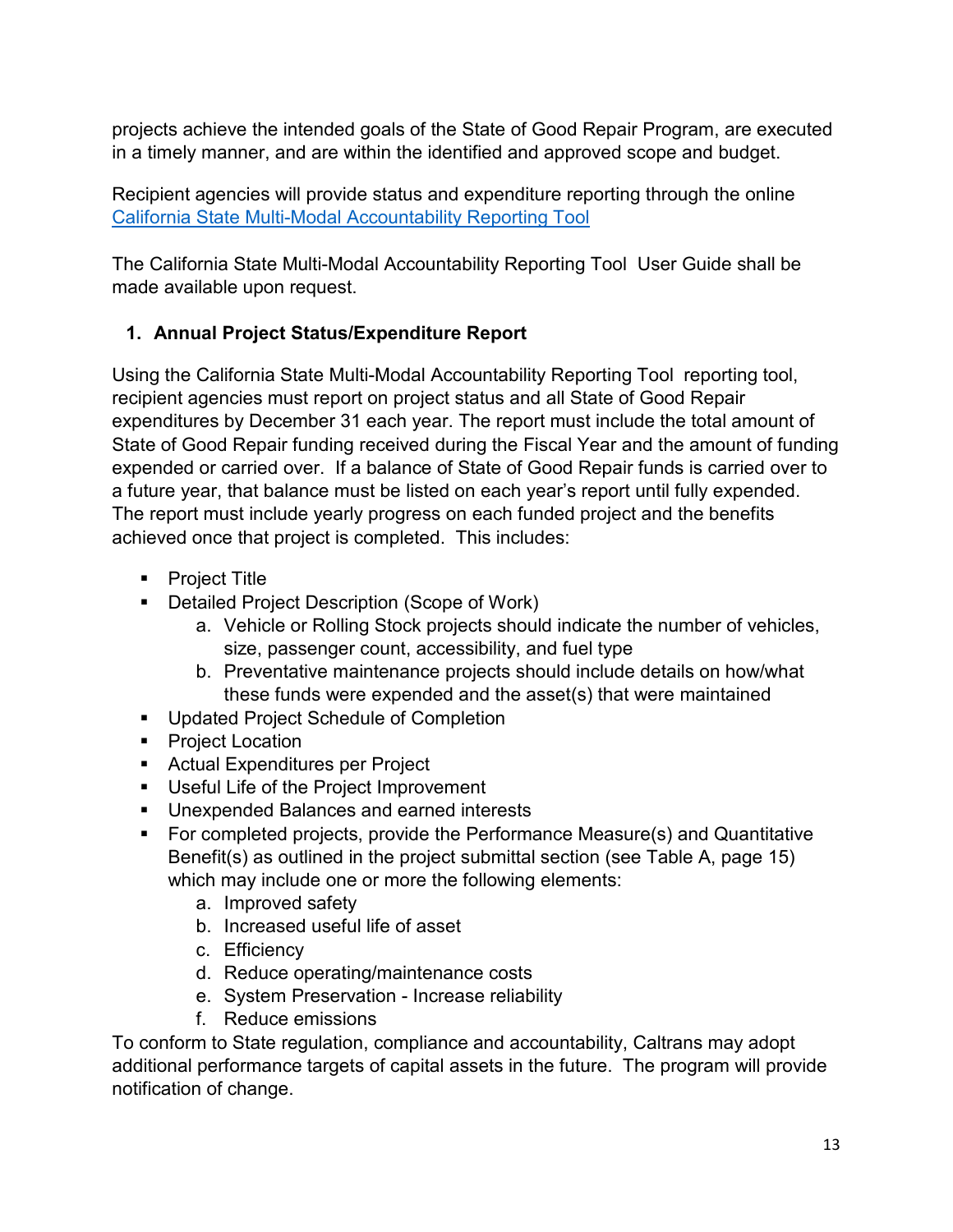Each regional entity shall submit an annual status and expenditure report to Caltrans including the above information for any projects in which the regional entity is designated as the applicant agency. In addition, the regional entity must identify both the actual amount of funding sub-allocated to each operator in their region and the actual amount retained by the regional entity each Fiscal Year.

Each transit operator shall submit an annual status and expenditure report including the above information on all funded projects and identifying the actual State of Good Repair funding received each Fiscal Year.

# **2. Performance Measures and Quantitative Benefits**

In addition to reporting on project status and expenditures, information regarding the project's performance measure(s), and resulting quantitative benefit(s), is also to be provided. The benefit(s) reported at this time will again be verified at the end of the project. Note, a quantifiable performance measure and benefit shall be required for projects submitted for approval in Fiscal Year 2020 and all subsequent years after.

The table below to assist the applicant in determining whether their project already meets a particular requirement but is not intended to be all inclusive:

|                                             | TABLE A                                   |
|---------------------------------------------|-------------------------------------------|
| PERFORMANCE MEASURE                         | <b>QUANTITATIVE BENEFITS</b>              |
| <b>Improved Safety</b>                      | Reduction in related incidents, improved  |
|                                             | security at facilities or onboard         |
| <b>Increased Useful Life</b>                | Preventative maintenance (identify asset, |
|                                             | time and investment made, amount of       |
|                                             | downtime reduced, expected increased      |
|                                             | life expectancy of the asset)             |
| Efficiency                                  | Improved farebox recovery, reduced cost   |
|                                             | per trip or passenger mile, reduced       |
|                                             | vehicle miles traveled, improved on-time  |
|                                             | performance, increased ridership          |
| <b>Environmental Resources Conservation</b> | Reduced emissions or fuel consumption,    |
|                                             | purchase of rolling stock that use        |
|                                             | alternative fuels, "green" facilities     |
|                                             | purchase or upgrade                       |
| System Preservation - Increase reliability  | Reduced average age of fleet and/or       |
|                                             | reduced maintenance costs                 |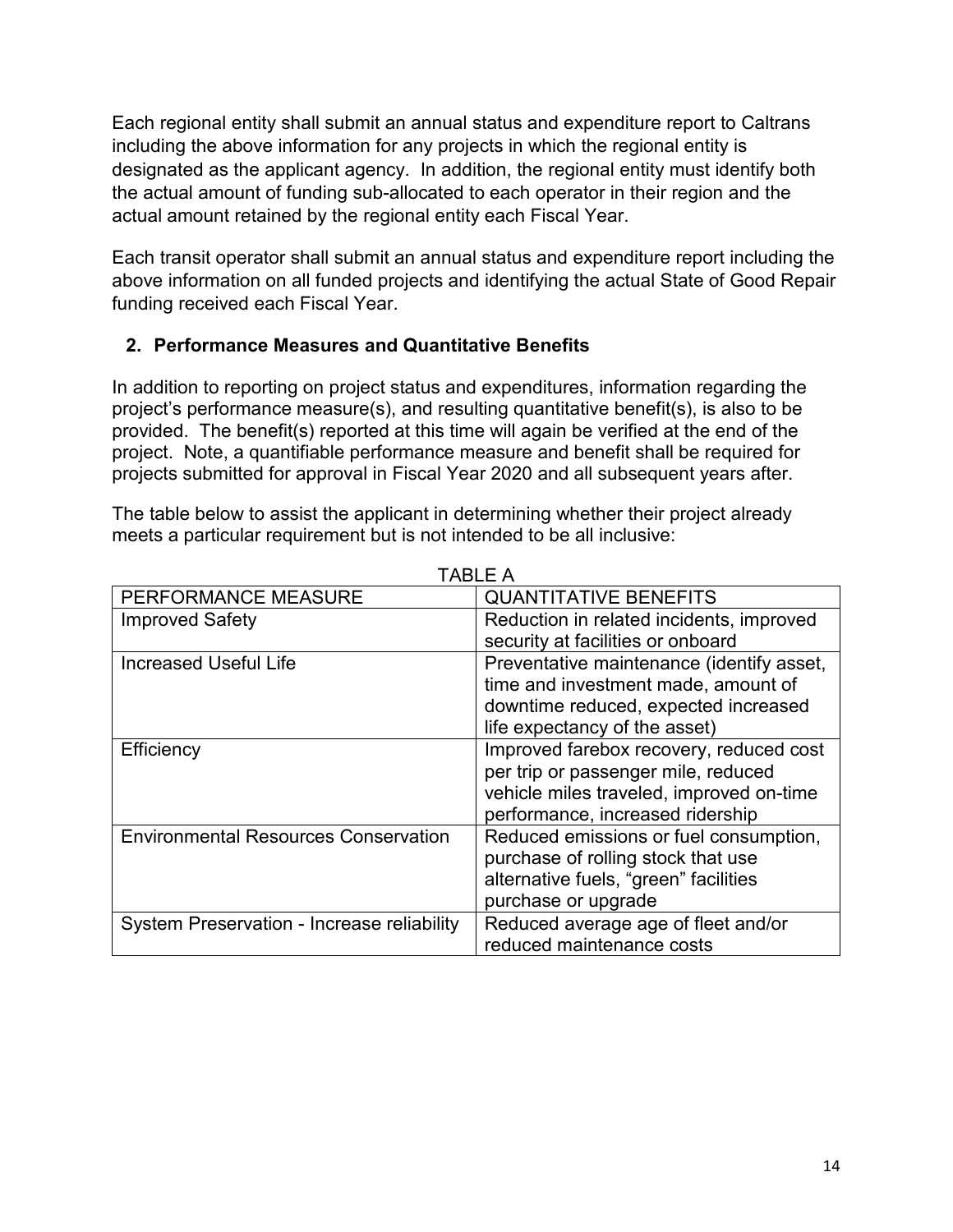| PERFORMANCE MEASURE | <b>QUANTITATIVE BENEFITS</b>              |
|---------------------|-------------------------------------------|
| Accessibility       | Improve geographic coverage in            |
|                     | populations served                        |
| <b>Mobility</b>     | Connectivity to other modes, improved     |
|                     | quality of services such as connectivity, |
|                     | reliability, and amenities                |
| Economic Impacts    | Direct impacts include jobs created       |
|                     | directly by the transit system, indirect  |
|                     | impacts result from jobs and income       |
|                     | spent in industries that supply inputs to |
|                     | the transit system (fuel, repairs,        |
|                     | insurance, etc.), and induced impacts,    |
|                     | which occur when people who work for      |
|                     | the transit system or earn income by      |
|                     | providing indirect inputs to the transit  |
|                     | agency spend their new income in the      |
|                     | community, which create new jobs in the   |
|                     | local economy.                            |

# **3. Final Delivery**

With the conclusion of all remaining project activities, the recipient agency shall provide final delivery outcomes during the December reporting period within that year of project completion. The final delivery outcomes must reflect final project expenditures, any changes that occurred after submittal of the Completion Report, and an updated evaluation of the benefits. Caltrans may include this information in its reporting.

# **4. Financial Audit Report**

Pursuant to Public Utilities Code Section 99245, the annual audit of public transportation operators required under the Transportation Development Act must include verification of the receipt and appropriate expenditure of State of Good Repair funds.

Agencies having received an allocation of State of Good Repair funds in a Fiscal Year a TDA Audit is conducted must submit a copy of that audit, or Comprehensive Annual Financial Report (if applicable), to Caltrans within six months after the close of the Fiscal Year (December 31). A 90-day extension (from the December 31 deadline to March 31) may be requested but the recipient agency must notify Caltrans in writing, via email or formal letter, if such an extension is needed.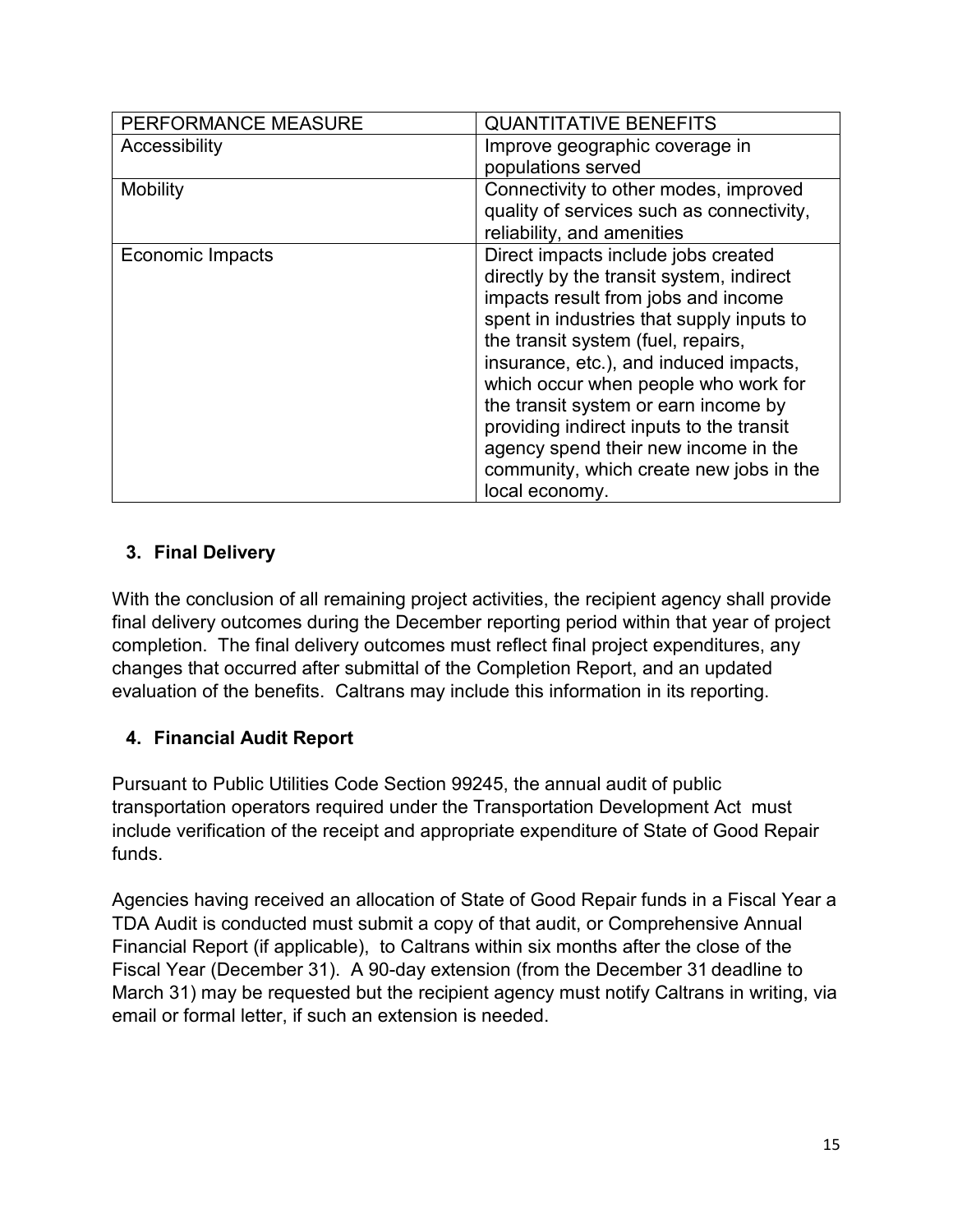# **5. Senate Bill 1 Accountability Reporting**

It is important for Caltrans to receive timely reports from each eligible recipient agency to demonstrate the performance outcomes and benefits of the State of Good Repair Program. Additional reporting requirements may be added as needed to meet accountability measures.

Recipients of State of Good Repair funding agree to submit reports in timely manner in accordance with the terms and provisions of these Guidelines cited herein.

Recipient agencies must ensure that projects and/or project component(s) programmed to receive State of Good Repair funding will be administered in accordance with both these Guidelines and with the Senate Bill 1 Accountability and Transparency Guidelines as adopted (and amended) by the California Transportation Commission.

Failure to comply with all applicable guidelines, including the Senate Bill 1 Accountability and Transparency Guidelines, could result in actions against the recipient agency. Caltrans will determine appropriate corrective action for noncompliant recipient agencies. These actions may include but are not limited to the following:

- A written warning to the recipient agency.
- Placement on a watch list posted to the State of Good Repair website.
- Be recommended that the project undergo an audit performed by the Bureau of State Audits.

# **VI. Spot Audits**

All recipients and sub recipients of State of Good Repair funds are subject to audits. Caltrans, the Department of General Services, the Department of Finance, the Bureau of State Audits, the California State Legislature, and their designated representative shall have the right to review and to copy any records and supporting documentation pertaining to the performance of the State of Good Repair Program's recipients and sub recipients. All recipients and sub recipients must maintain program records for possible audit for a minimum of three years after final payment, unless a longer period of record retention is stipulated. Recipients and sub recipients shall allow the auditor(s) access to such records during normal business hours and allow interviews of any employees who might reasonably have information related to such records. Further, recipients and sub recipients must agree to include a similar right of the State to audit records and interview staff in any subcontract related to projects under the State of Good Repair Program.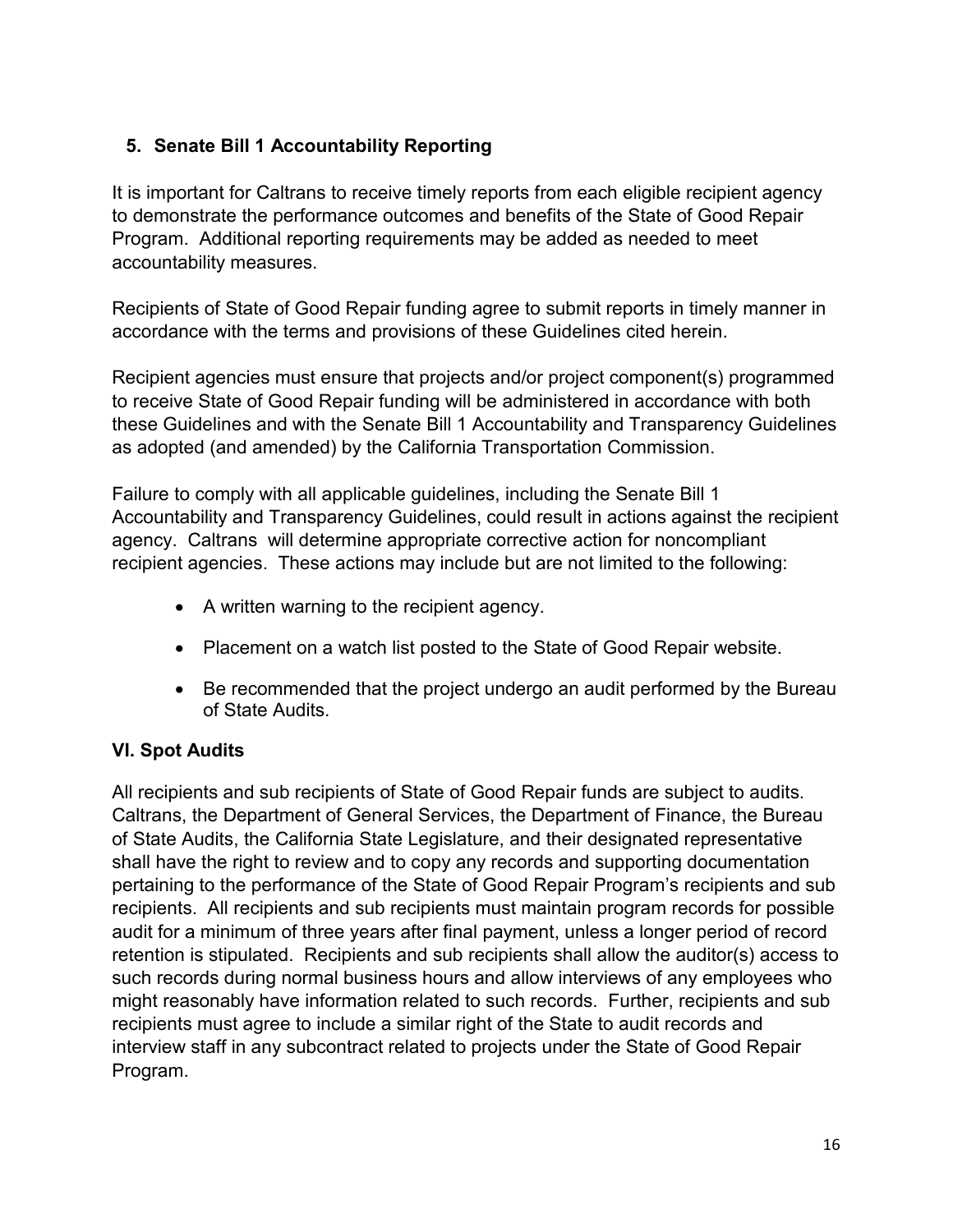

LAKE COUNTY/CITY AREA PLANNING COUNCIL STAFF REPORT

| <b>TITLE:</b> Meetings Attended by APC Staff              | DATE PREPARED: August 1, 2019<br><b>MEETING DATE:</b> August 7, 2019 |
|-----------------------------------------------------------|----------------------------------------------------------------------|
| <b>SUBMITTED BY:</b> Lisa Davey-Bates, Executive Director |                                                                      |

**BACKGROUND**:

Since our last Lake County/City Area Planning Council (APC) meeting packet, Administration and Planning staff has attended (or will have attended) the following statewide and local meetings on behalf of APC:

| 1.  | Lake APC Meeting<br>Lakeport<br>(Barrett, Speka, Sookne, Parker)                                                  | 6/12/19        |
|-----|-------------------------------------------------------------------------------------------------------------------|----------------|
| 2.  | Pedestrian Facility Needs Inventory and EFS (LakeWalks) Project Meeting<br>Teleconference<br>(Davey-Bates, Speka) | 6/18/19        |
| 3.  | Hwy 20 Northshore Traffic Calming Plan Project Meeting<br>Lakeport<br>(Speka)                                     | 6/19/19        |
| 4.  | Eleventh Street Corridor Study TAG Meeting<br>Teleconference<br>(Davey-Bates, Speka)                              | 6/20/19        |
| 5.  | Rural Multi-Modal Planning<br>Webinar<br>(Speka)                                                                  | 6/20/19        |
| 6.  | SR 53 Corridor Project w/Caltrans<br>Teleconference<br>(Speka)                                                    | 6/26/19        |
| 7.  | Eleventh Street Corridor Study TAG Meeting<br>Teleconference<br>(Speka)                                           | 6/26/19        |
| 8.  | California Transportation Commission Meeting<br>Teleconference<br>(Davey-Bates, Barrett)                          | $6/26 - 27/19$ |
| 9.  | Pedestrian Facility Needs Inventory and EFS (LakeWalks) Project Meeting<br>Teleconference<br>(Davey-Bates, Speka) | 7/2/19         |
| 10. | VMT Regional Baseline Study Kick-off<br>Teleconference<br>(Barrett, Pedrotti, Sookne)                             | 7/8/19         |